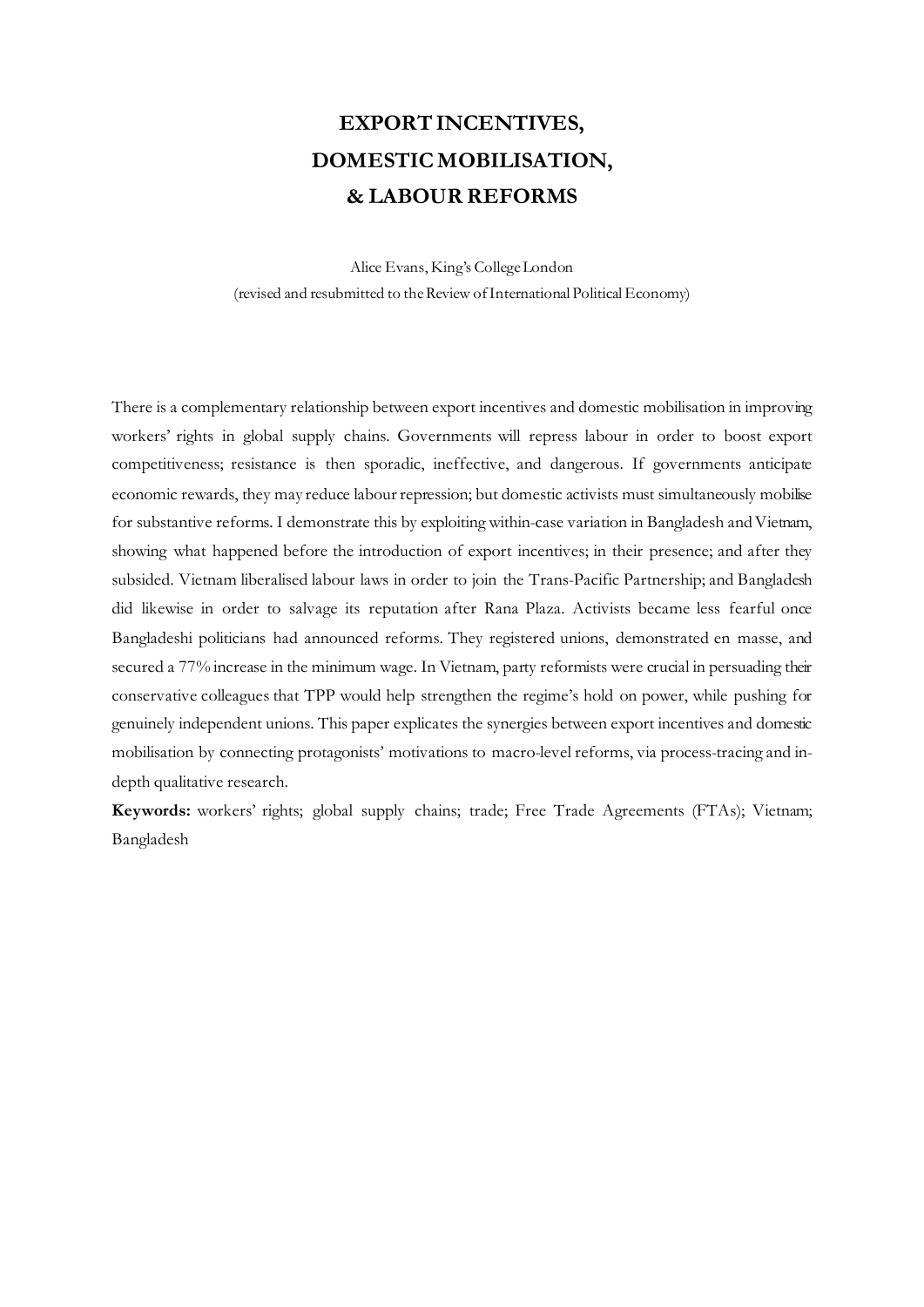# **(1) Introduction**

Labour repression is endemic in global supply chains. This is widely recognised (Anner, 2015; Bartley, 2018). Less known and more contested is how to abate it (Berliner et al, 2015a). This paper improves our understanding of how to improve workers' rights in global supply chains by examining the impact of export incentives for pro-labour reforms in Vietnam and Bangladesh.

The Government of Vietnam announced it would permit independent unions in order to join the Trans-Pacific Partnership (TPP). Labour reforms were a condition for TPP membership and increased market access. The Government of Bangladesh loosened constraints on trade unions in order to salvage its reputation after the Rana Plaza tragedy. In this case, labour reforms were required to preserve access to existing markets. In both countries, domestic reformists and activists were legitimised and emboldened by export incentives. Then they could safely advance their pre-existing agenda, including higher wages.

However, when export incentives weakened so did pro-labour reforms. After Trump's election, the USA withdrew from TPP. The Government of Vietnam then stalled legislative change and cracked down on dissent. In Bangladesh, the Government saw that buyers had neither fled nor mandated labour reforms, but were squeezing prices. Therefore both governments ceased to regard labour repression as an impediment to exports and ramped up repression.

This paper contributes to the literature in the following ways. First, it demonstrates two complementary conditions: export incentives *and* domestic mobilisation. Only when export incentives shifted did progrowth governments reduce labour repression. Crucially then, emboldened reformists mobilised for substantive change. Second, it shows this by exploiting within-case variation in Vietnam and Bangladesh: charting what happened before pro-labour export incentives, in the presence of incentives, and once they subsided. In the absence of export incentives, domestic mobilisation is sporadic/ dangerous/ ineffective. Third, this paper connects protagonists' motivations with macro-level changes via careful process-tracing and in-depth qualitative research (60+ interviews). To understand why governments reduce labour repression, we need to focus on protagonists' motivations. Fourth, by establishing common effects in two very different case studies (Vietnam and Bangladesh), this paper indicates a broader phenomenon.

## **(2) Literature Review**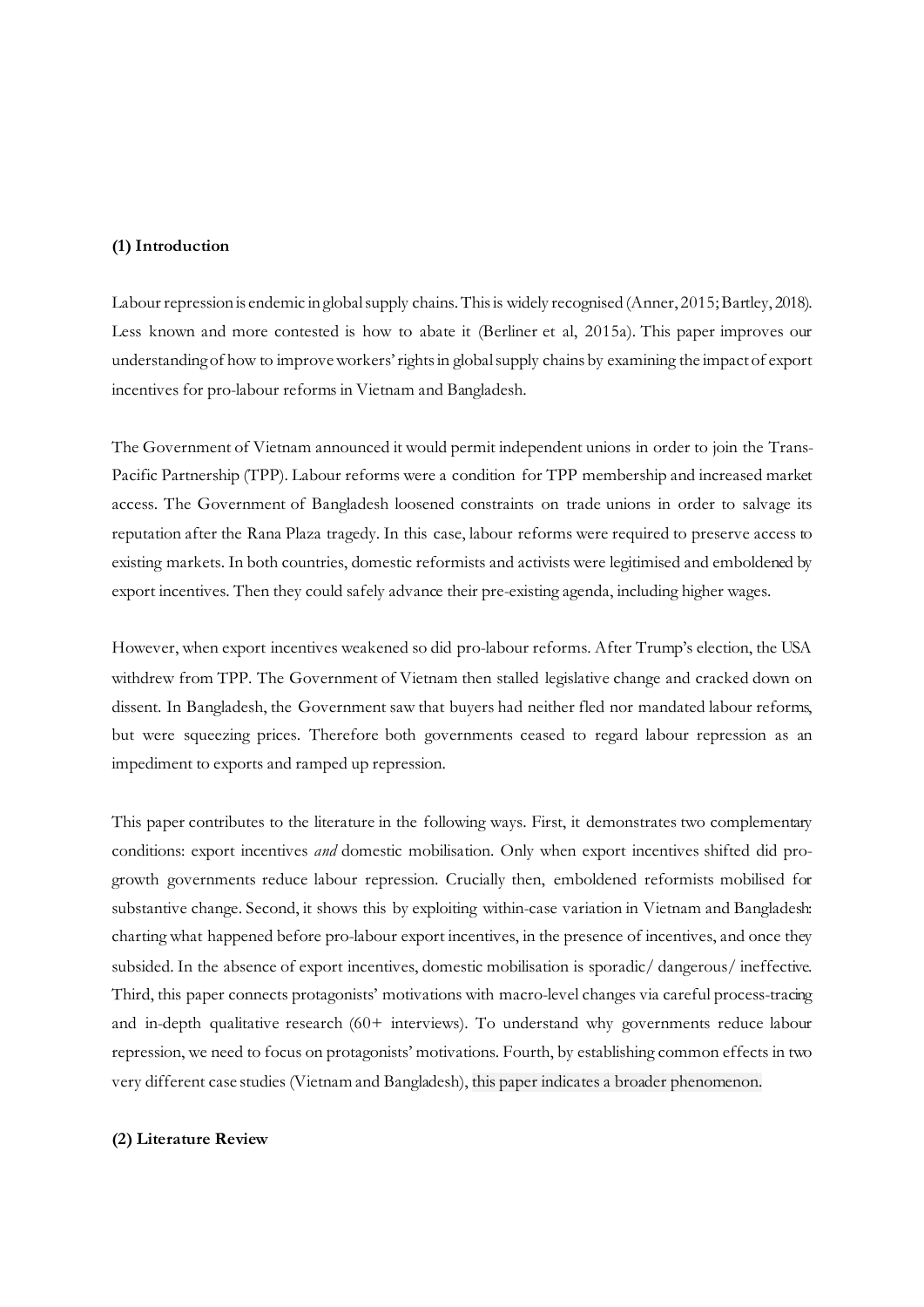This section synthesises what we know about how to reduce labour repression in global supply chains, and what kind of research is needed to further our understanding

We know that domestic politics matters. Workers have more rights in countries with higher union density, stronger political democracy, and more representation by left-wing political parties in the executive and legislature. (Berliner et al, 2015b; Mosley, 2010; Ronconi, 2012). Organised labour has played a crucial role by publicising and decrying abuses; striking and disrupting production; campaigning for reform; and securing concerted increases in the minimum wage (Ashraf and Prentice, 2019; Harrison and Scorse, 2010; Siddiqi, 2009; Trần, 2007; Yoon, 2009). Workers' organisations can also buttress state capacity through coenforcement of regulation (Amengual and Chirot, 2016; Amengual and Fine, 2017). Stronger civil society is associated with regulatory enforcement (Distelhorst et al, 2015; Toffel et al, 2015).

But organised labour is severely threatened - by dismissals, blacklisting, hired thugs, and brutal police. Fear deters collective organising. Low unionisation thwarts their prospects. Never seeing successful mobilisation, workers become even more despondent, and reluctant to organise collectively. In the absence of strong independent labour movements, workers struggle to overturn repressive laws. This perpetuates a negative feedback loop, which inhibits collective organising, pro-labour laws, and higher pay. The feedback loop is sustained by workers' perceived interests in job security and their expectations of ineffective unionism.

Labour repression is exacerbated by export incentives. Governments in low- and middle-income countries repress labour to keep costs low and maintain export competitiveness. Competition is especially fierce in low-end supply chains, where there are large pools of cheap labour, few barriers to entry, and multiple suppliers(Anner, forthcoming). Buyers set prices, and credibly threaten to source from cheaper alternatives (Anner, 2015; Bartley, 2018). As footloose buyers scour the world for the lowest price point, exporters cut costs by increasing work intensity, cutting corners on safety, curtailing labour inspectorates, and neutering trade unions (Anner, forthcoming; Berliner et al, 2015a).

Export competition in low-end supply chains reinforces a 'race to the bottom' in labour rights. When one government quashes workers' freedom of association and collective bargaining rights, other countries tend to follow suit in order to remain competitive (Wang, 2018). The Cambodian Prime Minister Hun Sen told workers: 'Employers won't stay if the price of labour is expensive. There's no way they could endure to stay if the minimum wage continues to increase. Be reasonable for your employers because if they go bankrupt, they will move to another location' (Barrie, 2018, cited in Anner, 2019).

Over time, this 'race to the bottom' is associated with trade openness (Blanton and Blanton, 2016; Mosley and Uno, 2007). There is also a strong correlation between unit prices and workers' rights among the top twenty garment exporters to the USA. When prices fall, workers' rights worsen (Anner, 2013).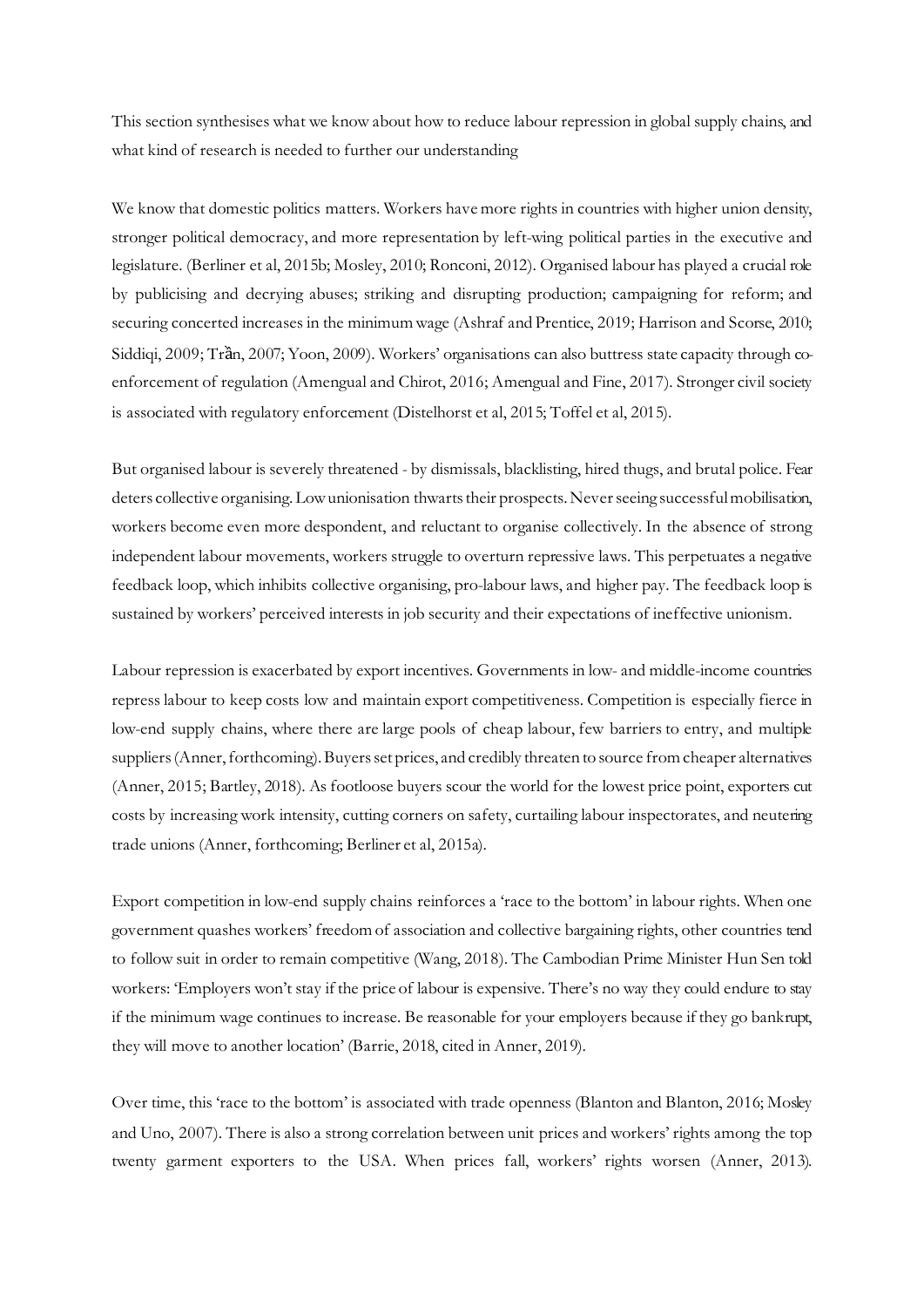Manufacturerswho are squeezed by prices tend to oppose labour regulation (Amengual et al, 2017). Unable to negotiate prices with buyers, they lower unit cost by increasing work intensity, e.g., through piece-rate incentives, mandatory overtime, and no weekend breaks (Ashraf and Prentice, 2019).

If governments increase labour repression when export competitiveness is determined by costs, we might expect them to reduce repression in the presence of pro-labour export incentives. Indeed, countries that export to places with stronger labour rights also tend to reform their labour laws (Greenhill et al, 2009; Adolph et al, 2017; Newman et al, 2018). Similarly, Vietnamese manufacturers expressed greater willingness to improve wages and working conditions in order to enter high value foreign markets (Malesky and Moseley, 2019).

Labour reforms could also be incentivised by preferential trade agreements (PTAs) with strict labour conditionalities. For example, the desire for increased market access motivated otherwise reluctant Caribbean and Central American governments to reform their labour codes (Frundt, 1998). In response to US trade threats, the Government of the Dominican Republic revised its labour code, improved enforcement, and used industrial policy to motivate firm compliance (Schrank, 2013; see also Hafner-Burton, 2013).

However, pro-labour provisions in PTAs are seldom enforced. Importing country governments often ignore violations, prioritising diplomatic or commercial relations (Frundt, 1998; Giumelli and van Roozendaal, 2017; Greenhill, 2010; Hafner-Burton et al, forthcoming; Kim, 2012). Even if importing country governments did prioritise workers' rights, they would struggle to monitor and sanction noncompliance.

Moreover, the broad consensus in the literature is that external conditionalities are insufficient for substantive reform (Andrews et al 2017; Krasner and Weinstein, 2014). One reason for this may be that conditionalities do not necessarily incentivise exporting governments to enforce reforms. If a regime is not already doing X, external incentives do not create the *desire* to do X, only the façade of X. Without a countervailing force on the ground to reveal non-compliance, the façade persists (Hafner-Burton, 2013; Neumayer, 2005). This is evident in the aforementioned study by Greenhill et al (2009): countries that export to places with stronger collective labour rights do tend to follow suit with *legislation*, but the association with *labour practices* is much weaker.

Another hypothesis is that PTAs and other forms of global integration motivate pro-labour reforms, not through incentives, but through *socialisation.* Perhaps countries join international institutions, revise their internalised ideologies, and then embrace labour rights intrinsically (Greenhill, 2010). Others speculate that trade deals improve outcomes by strengthening capacities (Aissi et al, 2018). Quantitative research struggles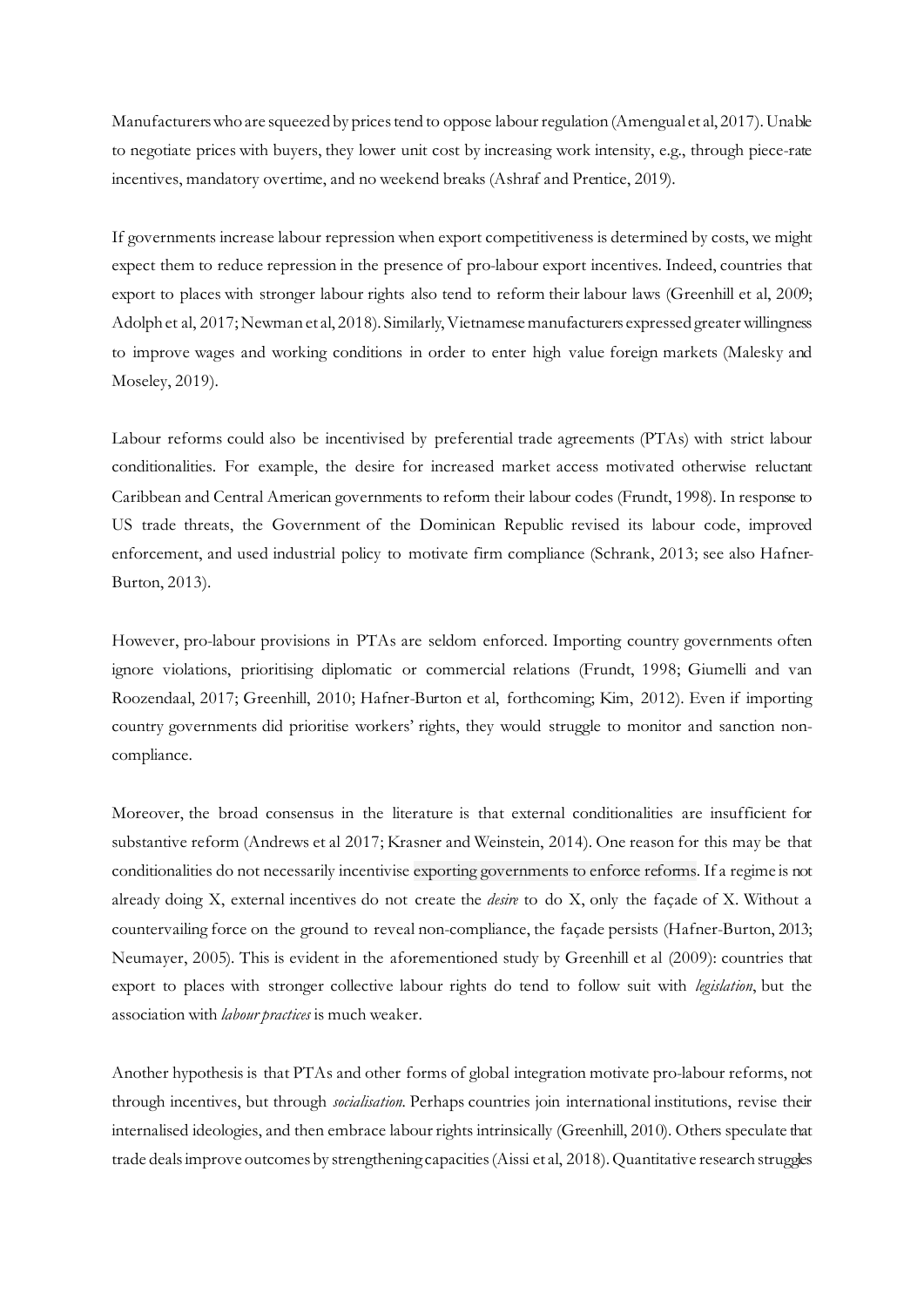to test these different mechanisms (ideologies, incentives, capacities), as their hypothesised effects are identical (as noted by Mansfield and Milner, 2012:176).

In order to understand the drivers of pro-labour reforms, we need to connect protagonists' reasons for acting with their changing domestic and international circumstances.

First, we must examine exporting country governments' *motivations*. Typically, they have been portrayed as passive subjects of 'external pressure': 'forced to be good', 'trade partners don't want human rights' (Hafner-Burton, 2013: 118; Trần et al, 2017). This narrative urgently requires revision, because the effectiveness of trade sanctions depends on why exporting country governments enter PTAs in the first place. Their motivations may include market access, geopolitical security, international reputations, and entrenching domestic reforms. The literature's passive framing obscures these priorities and clouds our understanding.

Second, we need to get inside the black box of domestic politics - in order to understand what strengthens pro-labour reformists and how they use international mechanisms to further their agendas. Research on trade-labour conditionalities often treats countries as units and obscures internal divisions. This echoes the methodological nationalism of classic International Relations theory.[1](#page-4-0) Meanwhile, many studies of Contentious Politics construct a monolithic 'state versus society'. Yet demands for reform do not exclusively come from political rivals or social movements. Reformists *within* the party-state were critical to economic liberalisation in East Asia (Breslin, 2003; Fforde et al, 2017; Malesky, 2008; Vu-Thanh, 2017). Within any governing coalition there is always a diversity of ideologies and interests (as shown in Figure 1). 'Reaching consensus is possible, but it is always fragile and transitory [in Vietnam]. Politics in this collectiveleadership system is perpetual renegotiation'(Elliot, 2012:12). Given such contention, decision-makers may use preferential trade agreements to lock-in their pre-existing objectives for domestic reform (Baccini and Urpelainen, 2014; Eckhardt and Wang, forthcoming). As argued in a recent Annual Review, 'research should continue delving into the micro-politics of preferential trade liberalisation' (Baccini, 2019).

## **Figure 1: Trajectories of Vietnam's Policy Currents, represented in the Politburo**

<span id="page-4-0"></span><sup>1</sup> Research on PTAs increasingly emphasises domestic politics (Milner, 1997). Curiously though, this focus is not always shared by the sub-set of literature on tradelabour conditionalities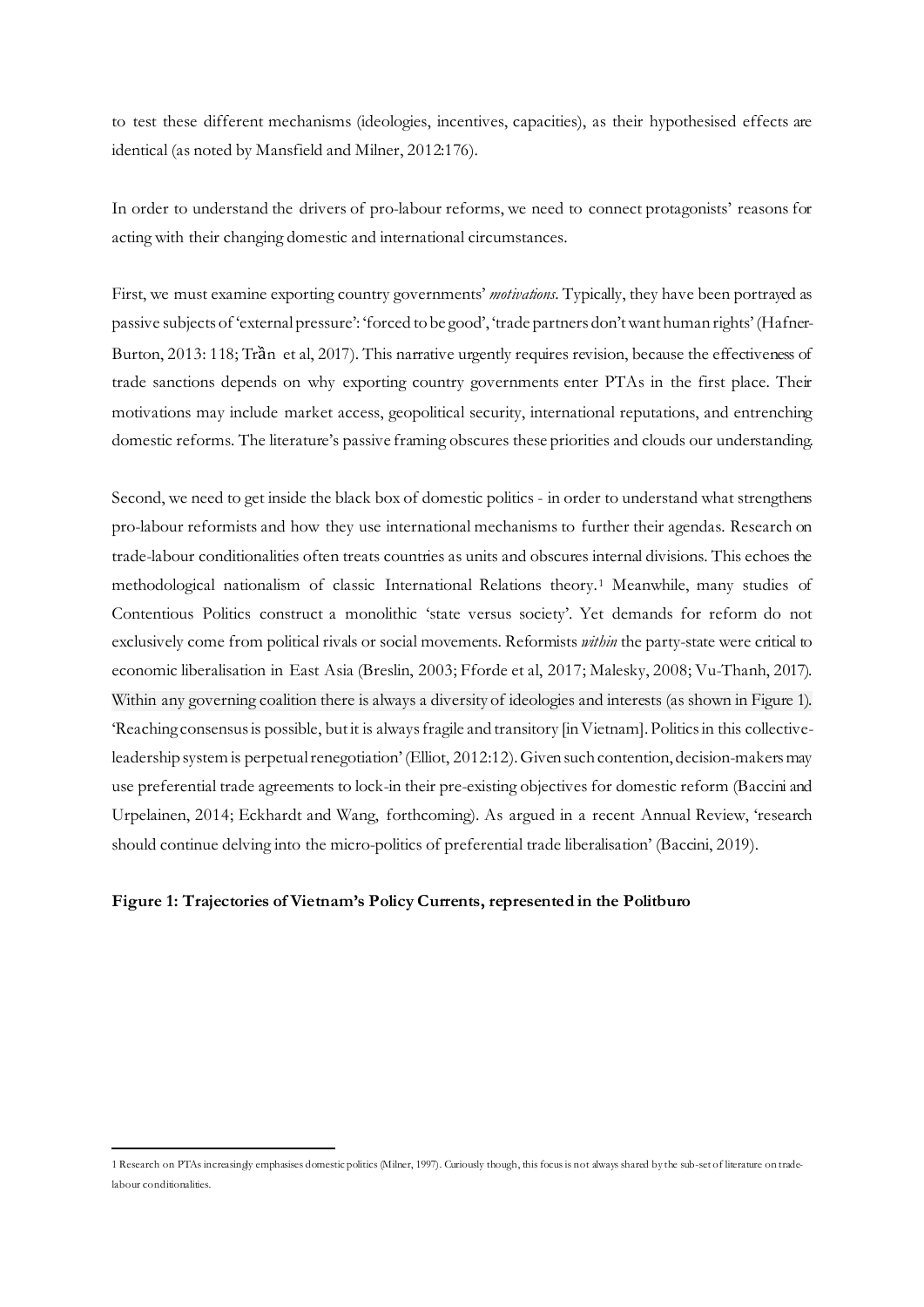

Source: Vuving, 2017: 428

Third, studies on the impact of labour conditionalities in trade agreements reveal positive impacts in some but not other contexts. This heterogeneity likely reflects the diversity of perceived interests and expectations within exporting countries – including the reasons for seeking PTAs in the first place, and the perceived risks of non-compliance. For instance, most governments improved workers' *de jure* rights before signing a PTA with the USA, but Latin American countries bucked this trend (Kim, 2012). Perhaps they believed that the US prioritised the formation of a regional economic bloc and did not see sanctions for labour repression as a credible threat (ibid:717). Hence in order to understand the heterogeneous impacts of PTAs, we need to trace exporters' expectations and perceived interests.

Fourth, cross-country regressions of PTAs, FDI, and trade openness do not tell us the precise mechanisms by which national reforms take place, nor the relative importance of international and domestic factors, nor the mechanism by which domestic politics is influenced by international integration. Is it due to international socialisation or incentives? Instead of regressing measures of international integration, we need to understand protagonists' motivations. Qualitative research - ideally comparative and/or exploiting within-case variation - can help us understand why specific governments choose to reduce labour repression.

Fifth, we must understand interactions between export incentives and domestic mobilisation. International economic incentives appear to motivate *de jure* reforms and enable activists to mobilise for *de facto* change. For example, the Government of Indonesia permitted independent trade unions partly in order to benefit from increased market access and international financing (in the wake of the Asian financial crisis) (Caraway, 2004).[2](#page-5-0) Once labour repression subsided, workers mobilised for higher wages, and secured incremental gains (Caraway et al, 2019; Panimbang and Mufakhir, 2018). Cross-national research on trade-labour conditionalities in Central America also suggests the crucial role of local activism (Frundt, 1998). After post-

<span id="page-5-0"></span><sup>2</sup> It was also partly motivated by mass protests, and ongoing democratisation.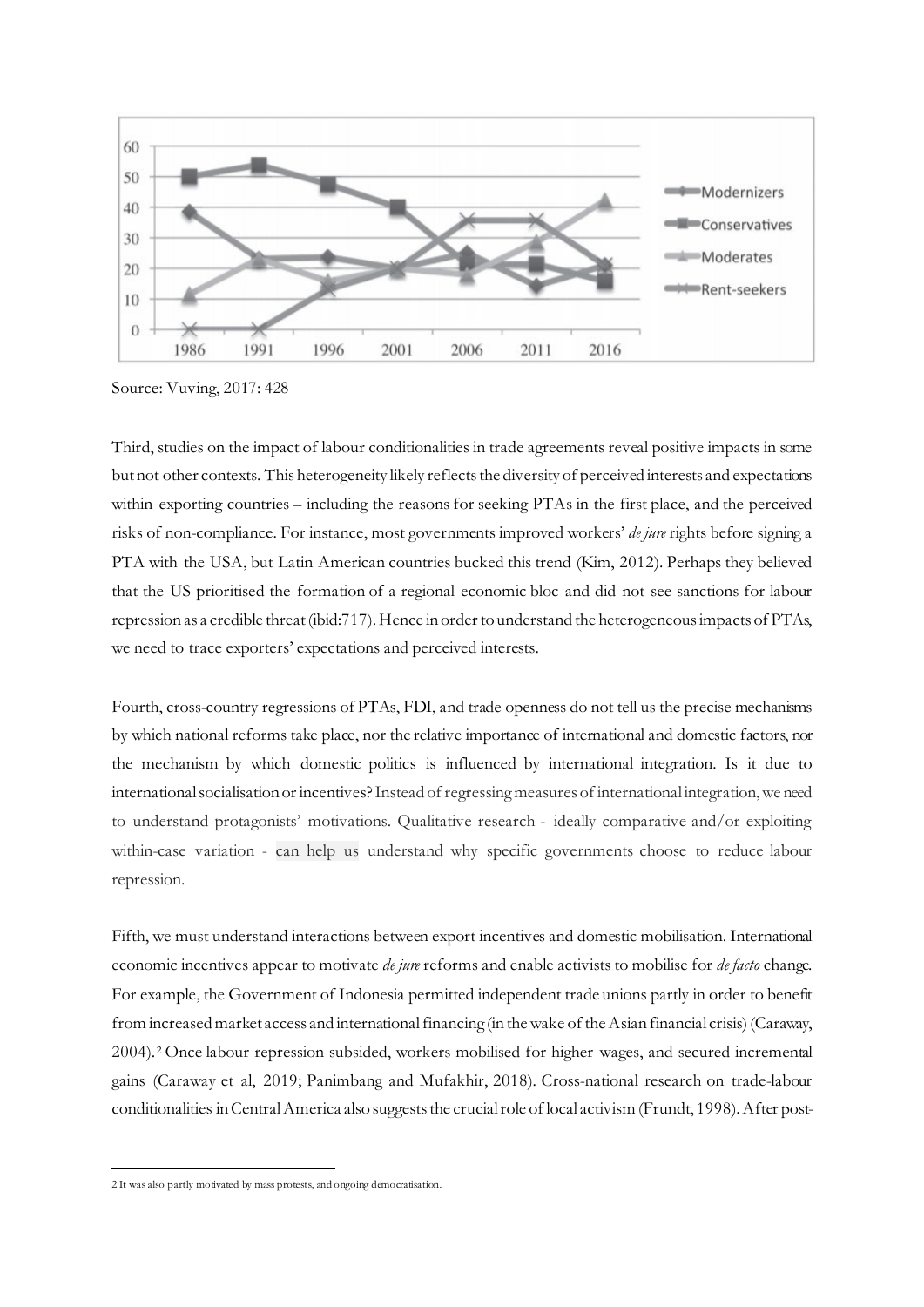Soviet states ratified international human rights treaties to secure economic benefits, canny activists then capitalised on these 'insincere commitments' to hold their governments accountable (Smith-Cannoy, 2012; see also Simmons, 2009 for broader trends).[3](#page-6-0) Each of these cases reveals synergies between domestic mobilisation and external incentives – respectively, PTAs, foreign aid, and EU accession.[4](#page-6-1)

In sum, we do not know how to abate labour repression in global supply chains. We do know that strong, independent labour movements are critical for workers' rights, yet they are violently repressed. Such violence intimidates workers, perpetuates hopelessness, and deters unionisation. Without organising collectively, workers struggle to secure wage hikes and contest anti-union legislation. This negative feedback loop is perpetuated by domestic politics *and* global competition for price-sensitive buyers. Intuitively, we might expect governments to reduce repression in the presence of pro-labour incentives. But this has not yet been shown. There is an urgent need for a political economy of labour reforms that links international incentives with domestic actors' motivations.

## **(3) Theoretical Framework**

My analysis of why labour reforms are adopted by export-orientated developing countries is rooted in protagonists' *reasons for acting*. This includes their 'perceived interests' and 'norm perceptions' (their expectations of what others will laud or condemn). This methodological individualism is important, because countries are not unitary actors, with a single set of motivations. We must examine internal conflicts, contestations, and coalitions.

Governments promote exports for different reasons – depending on their composition, collective capacities, domestic mobilisation and norm perceptions. Governments beholden to capitalist interests (either as factory-owning parliamentarians or their patronage networks) promote exports to further capitalists' objective material interests. Patron-clientelism (rather than poverty reduction and popular legitimacy) may enable profit-maximising politicians to maintain power, especially if it fractures the working class and thwarts bottom-up pressure for reform. So, whatever promotes the interests of the ruling business elite becomes the governing strategy. If there are new opportunities to maximise profits (such as if global buyers or trade partners revise the criteria for export growth), their strategy shifts. If export-growth is contingent on low cost, labour repression is intensified. If exports require some labour reforms, repression is relaxed – to further capitalists' material interests. This is straight-forward. For such cases, an ideational analysis would be co-extensive with a materialist one.

<span id="page-6-0"></span><sup>3</sup> Echoing my findings in Vietnam, Smith-Cannoy (2012) details how post-Soviet states ratified UN human rights treaties, in order to secure economic assistance, but without the intention of implementation. Activists then leveraged these mechanisms. This evidence of a two-step process (export incentives motivating *de jure* reform, followed by activists mobilising strategically for substantive change) counts against the idea of monolithic 'norm diffusion'.

<span id="page-6-1"></span><sup>4</sup> There is less evidence of synergies in non-democracies, where civil society is weak or dependent on government (Hafner-Burton, 2013; Neumayer, 2005).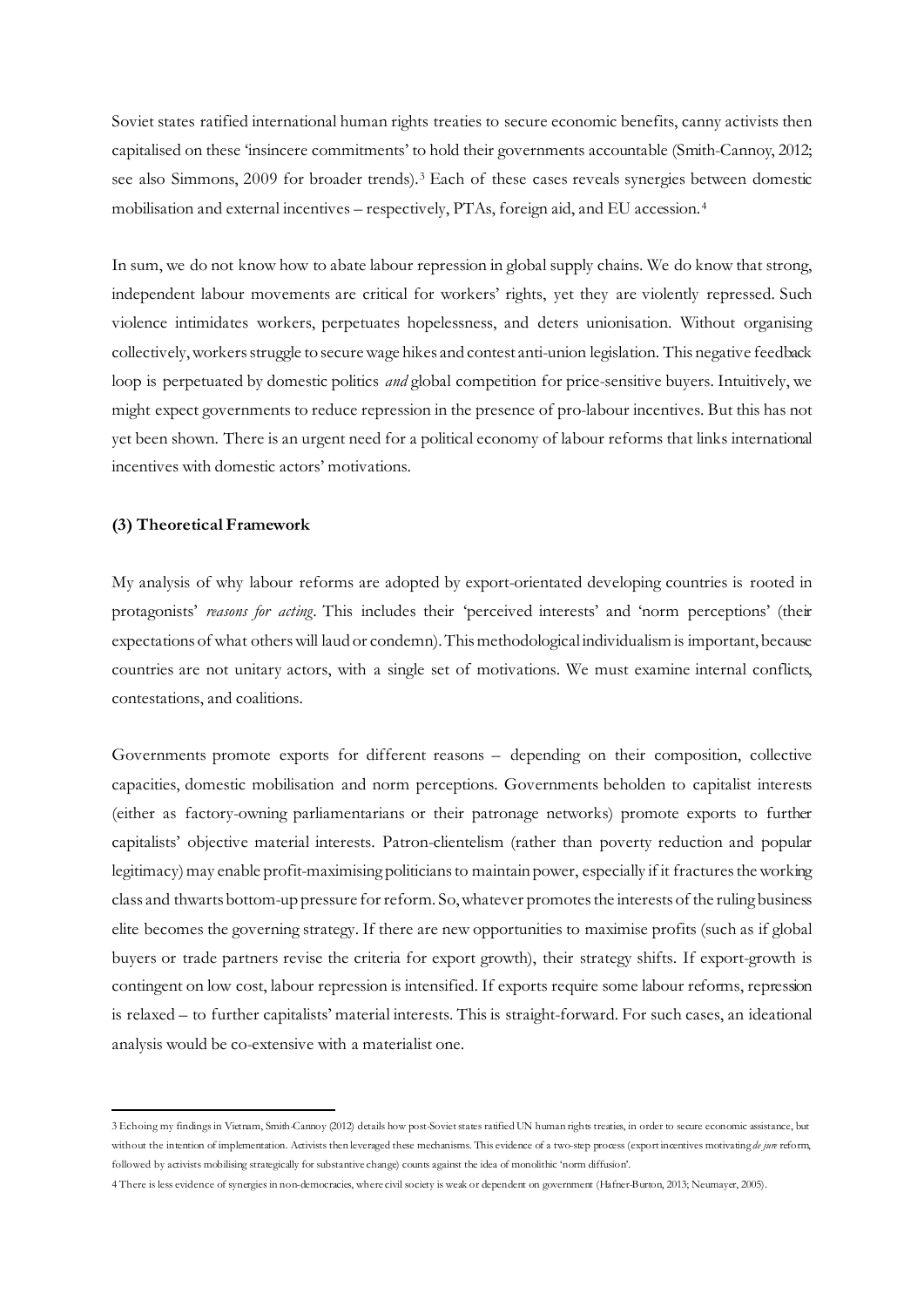But business interests do not always reign supreme. They may be disciplined, at the service of authoritarian control. Even if party leaders uniformly prioritise political control, they may disagree about strategy. Some may champion export-oriented economic growth (with corollary gains in jobs-creation, domestic legitimacy, regional prestige and geopolitical security). Some may support labour repression (either to remain internationally competitive, or to quash political dissent and maintain dominance). Others may favour prolabour reforms (believing this will strengthen domestic legitimacy). For authoritarians hell bent on political control, their governing strategy depends *not* on the objective material interests of business, but on contestation, coalitions, and mobilisation. So, even if there are new opportunities to maximise business profits (such as if global buyers or trade partners revise the criteria for exports), their governing strategy does not necessarily shift. Even amongst single-party East Asian states, industrial relations differ, and have changed over time (China is arguably much more repressive than Vietnam – Chan, 2019). To understand these differences, we must attend to protagonists' perceived interests(which are subjective, and unknowable *a priori*). These may be revised with shifts in export incentives and domestic mobilisation.

This paper also attends to 'norm perceptions' (individuals' expectations of what others laud or condemn). For even if reformists privately favour pro-labour reforms or greater international economic integration, they may stay quiet if they see dissidents being arrested and replaced by loyalists. Their proclivity to vocalise their perceived interests is conditional on their norm perceptions: anticipation of wider support, openminded-debate, or sanctions for sedition. Norm perceptions are developed through observation and interaction: reading party decrees, listening to radio broadcasts, hearing media coverage of un/successful strikes, witnessing mass arrests, and being evaluated at work. Politicians, civil servants, factory owners, unionists, and workers see which ideas and activities are celebrated or chastised, then anticipate similar treatment. Fearing backlash, they may prefer to self-censor (Chen, 2002; Perry, 2012; Stern and Hassid, 2012).

If governments brutally repress labour (either to promote exports or to thwart dissent), they inhibit domestic mobilisation, and perpetuate negative feedback loops. This operates via perceived interests and norm perceptions (as shown in Figure 2). First, workers and party-state insiders may be reluctant to strike/ speak out if they anticipate harsh penalties – such as job loss, beatings, or incarceration. This motivates quiet conformity (as in China - Franceschini and Nesossi, forthcoming). Collective defiance may also be deterred by pervasive patron-clientelism (providing access to jobs and services, in exchange for political docility). Second, if workers and party-state insiders never witness wider critique, they may underestimate support for reform, and so miscalculate the opportunity cost of mobilisation. This is called 'pluralistic ignorance'. Importantly, pluralistic ignorance is less relevant for governments serving business elites, since these leaders share objective material interests). People only revise their norm perceptions upon seeing widespread critique, mass behavioural change, regime responsiveness, or top-down authorisation (Evans, 2018; Lohmann, 1994). But persistent repression deters open dissent, reinforces hopelessness, and deters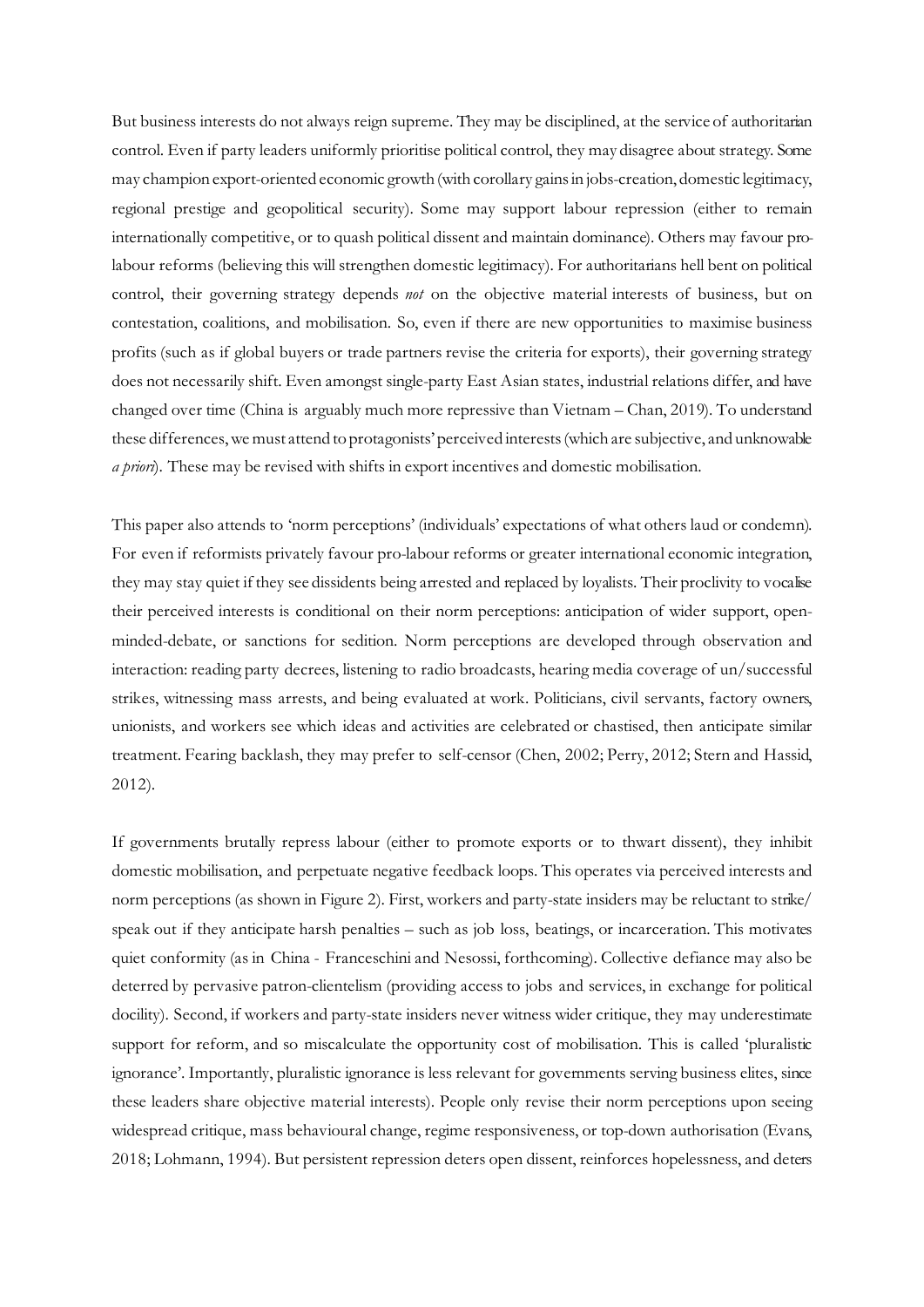public critique. Organising remains sporadic, dangerous, and ineffective. Labour repression persists – in a negative feedback loop, perpetuated by potential dissenters and ruling governments' perceived interests and norm perceptions.

This negative feedback loop could be interrupted if there is a change in domestic mobilisation or export incentives. Endogenous domestic mobilisation is extremely unlikely, for the reasons highlighted above. But domestic mobilisation could occur in the presence of pro-labour export incentives – as explained below.

If governments serving business elites anticipate that global buyers or trade partners will reward pro-labour reforms, they have an economic interest to do so. By contrast, governments prioritising political control may be reluctant, in need of reassurances from party-state insiders that this will boost growth and strengthen legitimacy, without jeopardising political control. In both cases, export incentives would only be sufficient for *de jure* reforms: the mere announcement of *glasnost* (since buyers and trade partners struggle to monitor conditions on the ground).

Once governments signal *glasnost,* workers and party-state reformists may become less fearful, and mobilise for substantive reforms. This shift in interests catalyses domestic mobilisation, enabling a positive feedback loop (as shown in Figure 2). When workers and reformists see peers openly challenge labour repression, they revise their norm perceptions, and become more confident in the possibility of political change. These shifts in interests and norm perceptions foster more domestic mobilisation, which if sustained could overcome repressive laws, police brutality, and low pay.

But what counts as evidence for ideational theories? Some argue that decision-makers' beliefs and perceived interests only 'matter' if they are not reducible to material features of the case (Jacobs, 2014). However, there is no logical reason why the default explanation should be materialist. Even if our beliefs are perfectly accurate, they still shape how we process information and make behavioural choices. Beliefs and perceived interests are thus a necessary part of the causal story, even if not exogenous.

In these ways, this paper offers a novel theoretical approach: seeing people's reasons for acting as the underlying drivers of change. By correlating people's beliefs and expectations with specific events, this paper helps explain why, how, and when export incentives result in successful labour reforms.

# **Figure 2 Multiple Equilibria**

#### **(4) Case Study Selection and Methodology**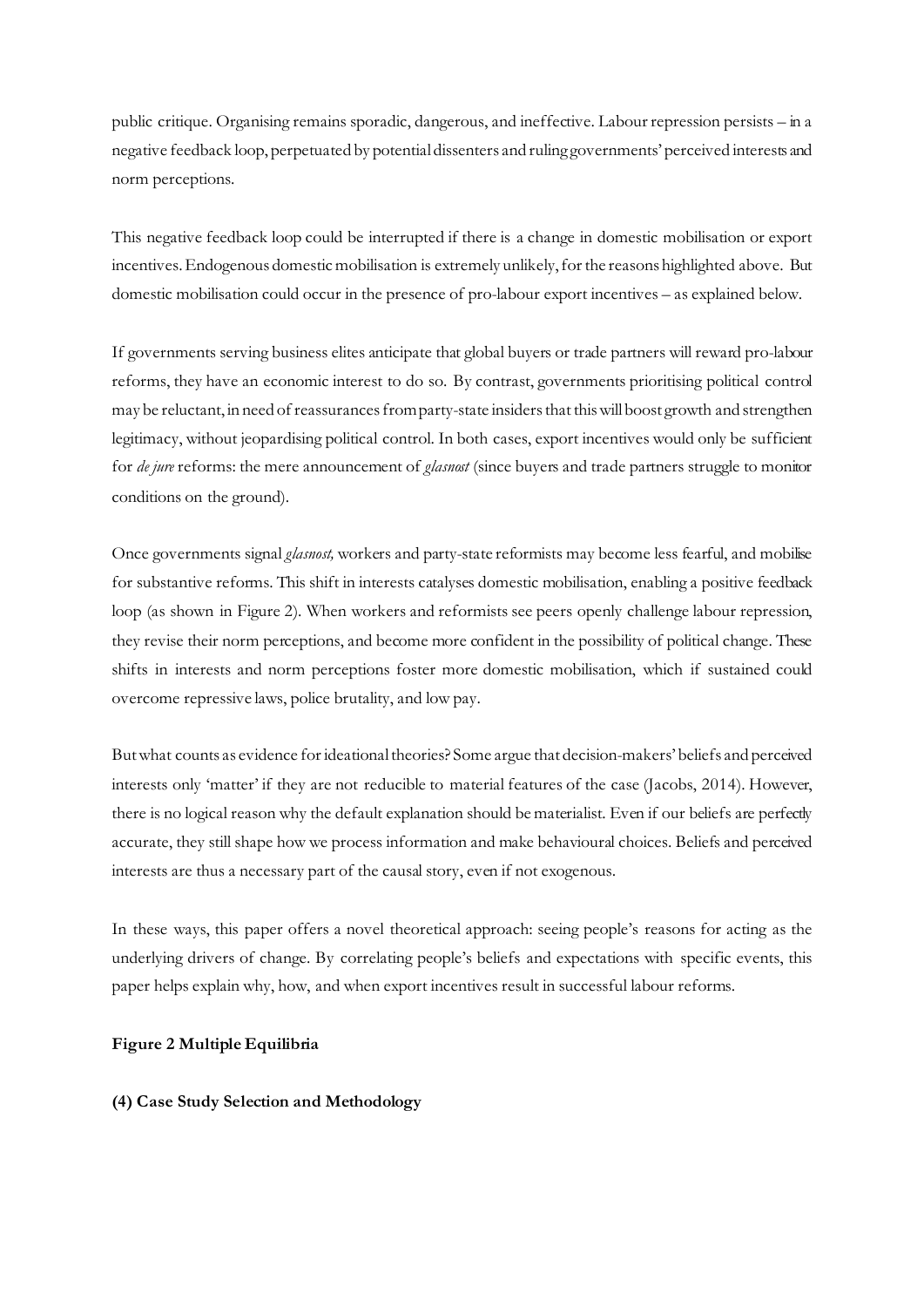Vietnam and Bangladesh are ideal comparisons because they both experienced short-lived exportincentives to reduce labour repression. With all else constant, and only one variable changing, we can examine what happened before, during, and after incentives subsided. Within-case variation enables us to get at causation.

Vietnam and Bangladesh share basic similarities. Both governments prioritise export-led growth and have been remarkably successful -with soaring exports, factories, and jobs. Between 2012 and 2017, Bangladesh's exports have increased by 8% a year, from \$26.8 to \$ 39.2 billion. Vietnam's export growth has been even faster: 13.5% a year, increasing from \$116 billion in 2012 to \$220 billion in 2017 (OEC, 2018).

Yet Vietnam and Bangladesh also exemplify the different political economies of labour repression described in the theoretical framework. The Government of Bangladesh is a hybrid regime, largely captured by private business interests. Over the past five decades, it has *prioritised export-growth*, to advance the ruling business elites' material interests, and moderated labour repression accordingly. Since 1991, power has been transferred between parties, under competitive clientelism. Vast networks of patronage structure political and economic relationships, impeding horizontal associations of the poor. The ruling party has recently consolidated political control (Ahmed et al, 2014; Lewis, 2011; Lewis and Hossain, forthcoming; Moniruzzaman, 2019). Meanwhile, the Communist Party of Vietnam (CPV) *prioritises political control*. In 1986, CPV initiated *doi moi*. Party conservatives were anxious: accepting slow, incremental economic reforms (conditional on their belief that this would boost growth, create jobs, reduce poverty, strengthen legitimacy, and thereby cement political control); but resisting rapid liberalisation (for fear of political instability). They proceeded cautiously, unsure whether international economic integration would further their perceived interests. Conservatives have become more supportive of economic integration, seeing it as instrumental to continued dominance. Bangladesh and Vietnam thus exemplify the two different political economies of labour repression described in theoretical framework. With this case selection, we can examine how different regimes respond to shifts in export incentives for labour repression.

Methodologically, this paper draws on in-depth interviews with 60+ participants in Hanoi, Ho Chi Minh City, and Washington, D.C, over five months in 2017, 2018, and 2019. They include senior and junior government officials; domestic business associations; foreign investors; trade union leaders; International Labour Office advisors; international non-government organisations; trade negotiators; international brands; factory managers; and workers. This paper also explores parallels in Bangladesh. This secondary case helps check the argument.

To understand participants' perspectives and priorities, I always asked open questions: never leading the discussion by mentioning possible influences. To gauge perceived interests, I inquired about individual and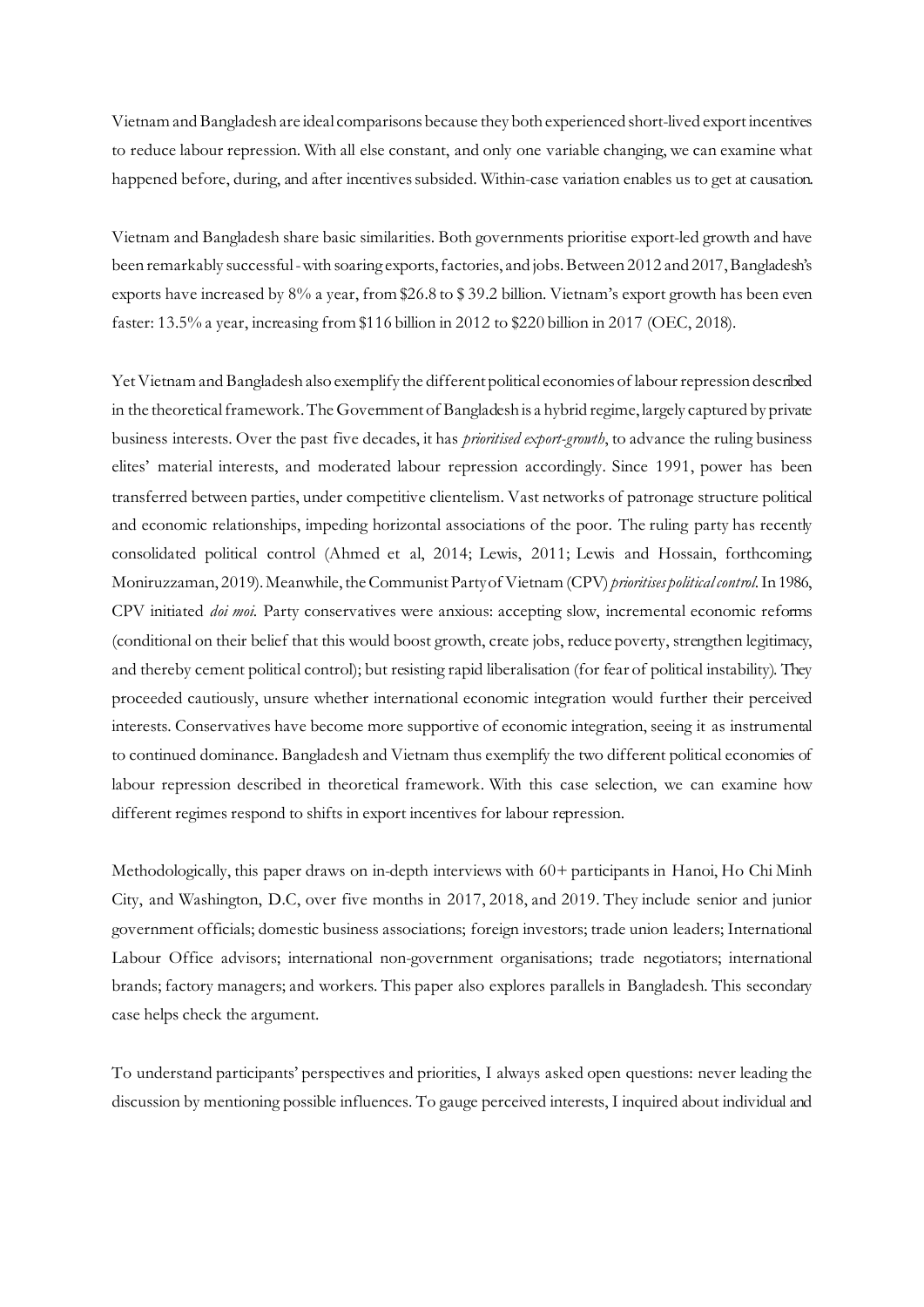organisational goals, conflicting interests, top-down performance metrics, and their consequences. I also asked how others would react, and how that had changed over time.<sup>[5](#page-10-0)</sup>

Only by listening to protagonists on the ground can we really understand what *they* perceive as 'incentives'. I triangulated interviews with a broad range of actors and institutions, engaged in different aspects and levels of reform. This helped corroborate and nuance diverse perspectives. Interviews were recorded, transcribed, and manually coded using emerging themes. I deliberated sought out and assessed wider data and alternative explanations, to strengthen rigor. To preserve anonymity, names have been changed and organisations obscured. To understand the macro-trends observed by domestic activists and reformists, this paper also includes quantitative data on large-scale dynamics.

#### **(5) Before Export Incentives for Pro-Labour Reforms**

This section explores what prevailed before export incentives for pro-labour reforms. It details how mass strikes secured economic but not political concessions over the 2000-10s. Governments in both Vietnam and Bangladesh raised minimum wages, but continued to thwart independent labour movements. This constrained workers' capacity to obtain further economic concessions.

#### *Vietnam*

In Vietnam, enterprise-level strikes are permitted – as long as they are not coordinated or violent, and pose no challenge to the Communist Party of Vietnam (CPV). But the Government prohibits independent labour unions – to prevent public critique and protect regime legitimacy.

The Vietnam Confederation of Labour (VGCL) is the only representative of workers permitted, but is subordinated to the CPV. Therefore, it is not an independent voice of workers. Furthermore, independent activists are beaten, detained, and arrested (Pham, 2017: 23; Vu-Thanh, 2017). In the absence of a strong, independent labour movement, private regulation scarcely improves workers' pay and conditions (Anner, 2017).

Within these constraints, Vietnamese factory workers have organised strikes to improve wages and working conditions. Given tightening labour markets in industrial zones, strikes generally secure material gains. 200,000 striking workers secured a 30% increase in the minimum wage in 2006, and mandated inflation-

<span id="page-10-0"></span><sup>5</sup> Norm perceptions can also be traced through quantitative research. To track norm perceptions, surveys can ask respondents to estimate wider support in their enterprise/ community/ country; or how they expect governments to respond, and their anticipation of repression. could be tracked over time. As an example of quantitative work on norm perceptions see Bursztyn et al (2018). This contrasts with surveyors' tendency to focus on *internalised ideologies*: "Do you want/believe  $X/Y$ ?".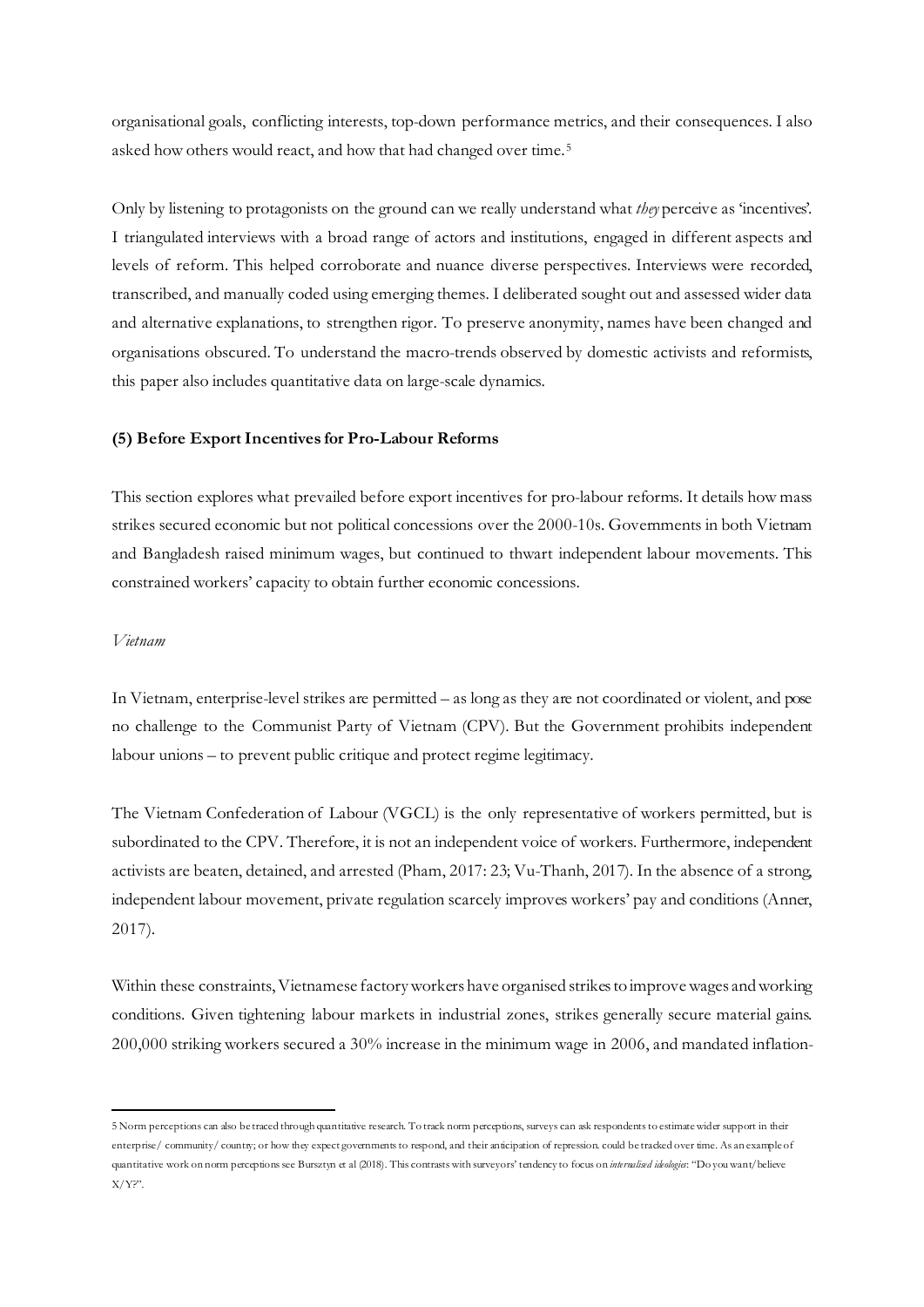adjusted nationwide annual increases thereafter. In the garment industry specifically, monthly real wages increased by 40%, between 2001-2011 (WRC, 2013).

These strikes have been publicised by pro-labour journalists. Media reports of successful activism shift norm perceptions: workers learn that they *can* improve their conditions by mobilising (Chan, 2011; Do, 2011; Kerkvliet, 2011: 175; Lee, 2006; Siu and Chan, 2015; Tran, 2007). Although garment wages increased, in 2011 they were still only 29% of a living wage (WRC, 2013).

The Government fears that strikes will jeopardise production, foreign direct investment, social stability, and their legitimacy as guardians of the workers' interests (Chan, 2019; Do and van Broek, 2013). The Government *could* have violently quashed the strikes and suppressed media coverage (as in Bangladesh and China), but instead it has tried to pre-emptively address workers' concerns through trade union reform – at least at enterprise and provincial levels. This reflects concern for legitimacy, and growing recognition that workers' concerns cannot be resolved through the top-down union structure, with management representation at enterprise level.[6](#page-11-0) So, to prevent strike escalation, some provincial authorities have supported bottom-up union organising; bypassed enterprise unions; social dialogue; collective bargaining; and coordinated wage adjustments. However, these remain quiet, careful, subnational experiments (Do, 2011; 2017; Evans, forthcoming).

Within the national leadership, there has always been *some* support for trade union reform. In 1988, some senior party and VGCL leaders supported a more autonomous VGCL, accountable to workers (Pham, 2017:23). But in the wake of Tiananmen Square and USSR's collapse, the CPV leadership became fearful that critical, independent unions might undermine their hegemony, legitimacy, and credibility.

After a relentless strike wave in 2009, the National Assembly initiated industrial relations reform. Proposals included the establishment of labour councils at national and enterprise levels, which could be either VGCL-affiliated unions *or* workers' independent representatives. The Ministry of Labour (MOLISA) specified that they would 'not replace enterprise unions'. But VGCL reacted angrily by running aggressive newspaper articles and condemned MOLISA as trying to undermine the working class, the union movement, the party leadership, and the nation as a whole. MOLISA conceded, and reform stalled (Do, 2011:292). Although the first draft of the 2012 Labour Code originally allowed workers to organise independently and bargain collectively inside enterprises *without* VGCL representation, these clauses were later rescinded. (Pham, 2010: 367).

In sum, some workers, provincial authorities, and senior officials in Vietnam challenged the status quo, but were rebuffed by a party leadership that prioritised political control. Party-state officials either fell in line,

<span id="page-11-0"></span><sup>6</sup> Union leaders are often employed as factory managers (Anner, 2017; Do, 2011; Kerkvliet, 2011: 173; Lee, 2006: 422; Pham, 2017).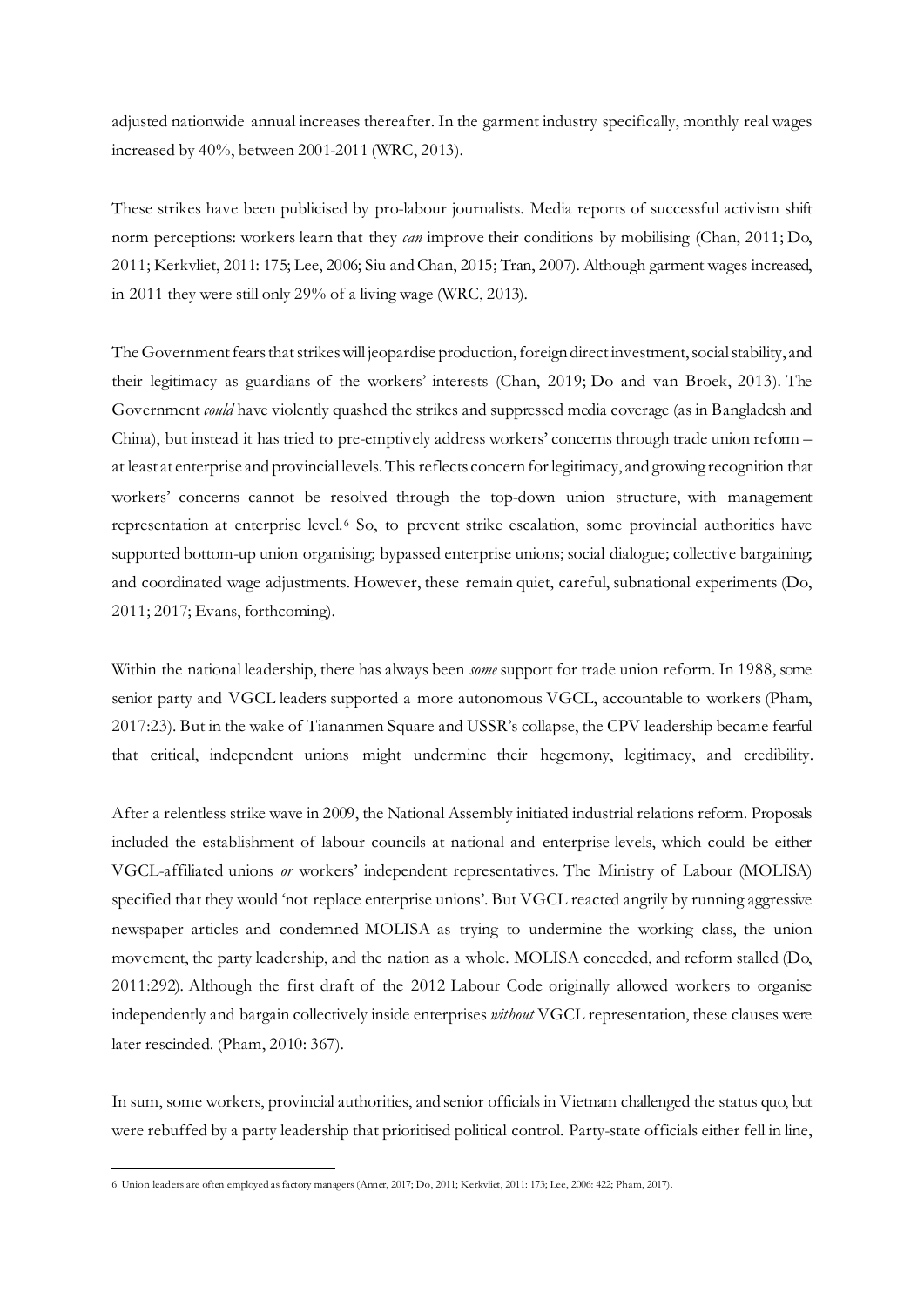or were demoted. Interviewed civil servants emphasised the dangers of calling for independent unions. Anticipating backlash, career-minded civil servants prefer to self-censor. As a VGCL official explained, *'*s*ome people within VGCL really want to change it. They see the weakness of the union. They see it's not suitable in the market economy, but being a fighter* [i.e. a singular, dissenting voice] *cannot do, one has to get approval from the organisation'.* Without seeing successful resistance, reformists underestimate wider support, and remain despondent. These norm perceptions of condemnation affect their perceived interests in speaking out, motivating quiet compliance, which in turn reinforces norm perceptions about the dearth of peersupport. This perpetuates a negative feedback loop.

## *Bangladesh*

In Bangladesh, successive governments have sought to boost export-competitiveness by minimising labour costs. Strategies include under-staffing labour inspectorates, permitting industry self-regulation, repressing independent labour movements with restrictive legislative and police brutality, while co-opting more acquiescent trade union leaders. Having competed for political patronage and resources, trade union leaders are seen as self-interested, corrupt, subservient to political parties, and internally divided (ITUC et al, 2016; Khanna, 2011; Rahman and Longford, 2012; Zajak, 2017). Such clientelism thwarts bottom-up pressure for regulatory enforcement.

Trade unions were banned in the 1970s under martial law. Even after they were legalised, the registration of unions still required support from 30% of workers in each enterprise, which is difficult to accomplish in large factories. Trade unions are prohibited in export-processing zones (which are also exempted from national labour legislation - Khanna, 2011). 400,000 EPZ workers are thus protected neither by unions nor labour law (Bair et al, 2018). Conditions are little better outside EPZs: minimum wages and regulations are rarely enforced, and non-compliance is seldom penalised (Rahman and Longford, 2012).[7](#page-12-0) Minimum wages in Bangladesh remain the lowest among the major apparel-exporting countries, at USD 0.39 per hour (Anner, forthcoming).

Labour repression is sustained by regulatory capture and elite ideologies. 56% of politicians have business backgrounds and thus have a vested interest in business autonomy, deregulation, labour repression, and low wages (Alam and Teicher, 2012; Berliner et al, 2015b; Hassan and Raihan, 2017; Jahan, 2015). Neither of the main political parties court organised labour, and both champion free-markets. Ideologically neoliberal, many politicians may regard deregulation as conducive to exports (rather than an impediment to labour productivity). They have eschewed alternatives, such as heavily investing in infrastructure and training (to increase productivity, or reduce delays at ports) (Ahmed and Nathan, 2016).

<span id="page-12-0"></span><sup>7</sup> The ILO has repeatedly urged Bangladesh to permit unionisation in export processing zones, remove bureaucratic obstacles, and the 30% high membership threshold requirement (ILO, 2017:50) - to no avail.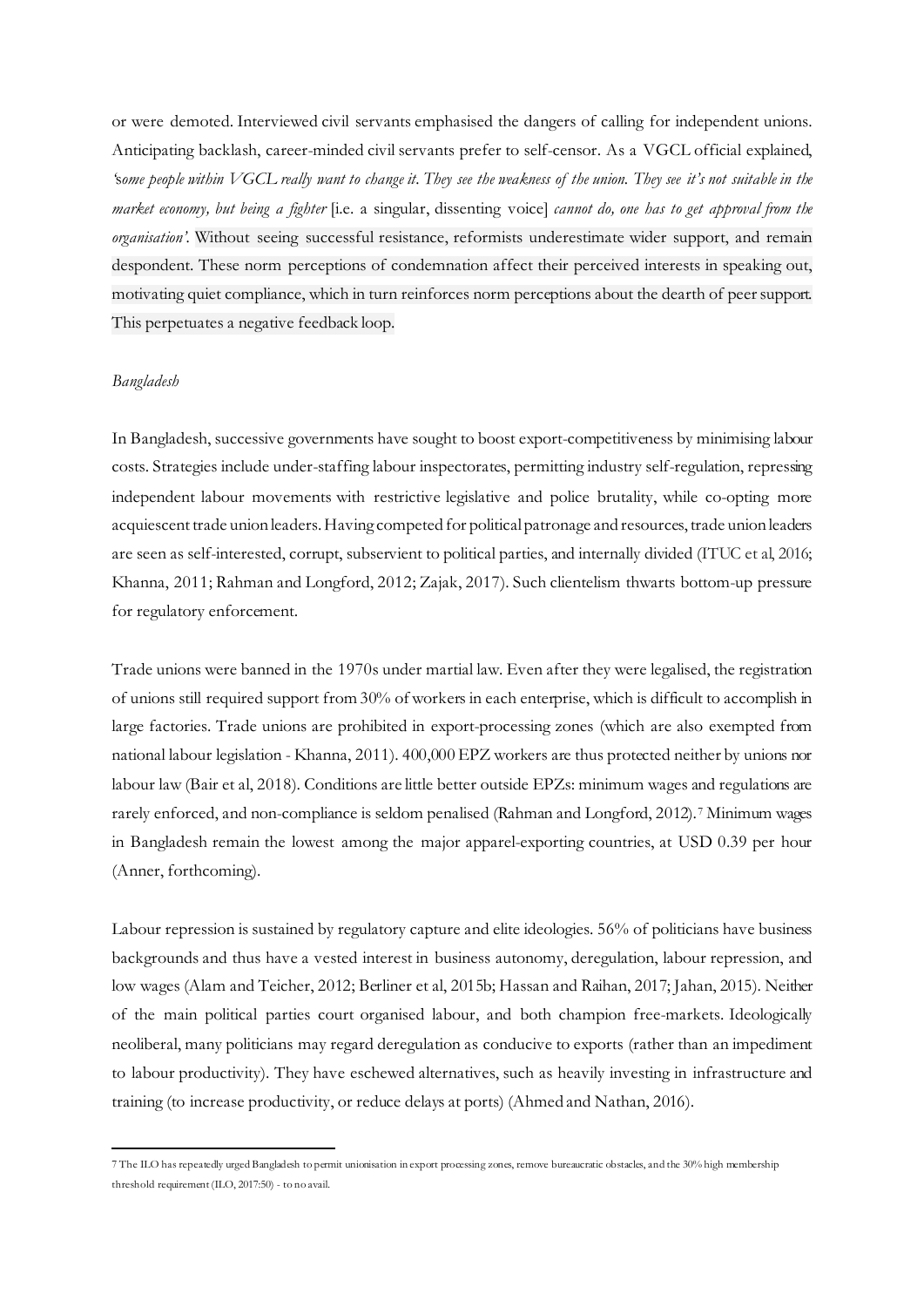For their part, manufacturers thwart unionism with hired thugs, intimidation, threats, blacklisting, dismissals, and false criminal complaints (Ashraf and Prentice, 2019; HRW, 2015; 2017; ILO, 2016). Surveyed manufacturers explicitly identified low labour costs as key to international competitiveness (above all other factors, like technology, productivity, market access) (Alam and Natsuda, 2016). Many also bitterly resent and oppose trade unions (James et al, 2019).

Despite these obstacles, garment workers *have* militantly demonstrated for higher wages - in 2006, 2010, and 2014. During the large-scale violent protests of 2006, for example, workers struck at 4000 factories, burnt down 16 factories, and damaged 50 others. In the aftermath, the employers and the Government accepted workers' demands including: the release of arrested workers and the withdrawal of criminal cases; the reopening of closed factories; better union rights and collective bargaining; a minimum wage hike; weekly day off; and maternity leave. The Government further established a Minimum Wage Board and Bangladesh Labour Act (Government of Bangladesh, 2006; Khanna, 2011).

However, many factories chose to disregard reforms agreed after the 2006 unrest, because they rightly did not perceive sanctions from understaffed, uninterested labour ministries as credible threats (Ahmed et al, 2014; Khanna, 2011; Rahman and Longford, 2012; Siddiqi, 2009). Indeed, the unskilled minimum wage was only raised to 1,662 taka (then USD\$24), not the originally agreed 3,000 taka. Worker mobilisation was outright banned in 2007, during a state of emergency. Protests that erupted in 2008, 2009, and 2010 were met with police brutality, which saw the use of rubber bullets, tear gas, water cannons, arrests, and torture (Khanna, 2011). Workers' fear of violent reprisals may explain extremely low unionisation rates (ILO, 2014).

Outsiders have supported unions with financial and technical aid. But competition for transnational support may actually compound union divisions and rivalry, while deterring membership recruitment, democracy, and accountability (Zajak, 2017:1119; Hossain, 2019). Moreover, workshops do not lessen the reality of police brutality. And despite the minimum wage increases, the real monthly prevailing wages in the garment industry actually fell by 2.4% between 2001 and 2011. Prevailing wages were just 14% of the living wage in Bangladesh. This was true in both 2001 and 2011 (WRC, 2013).

Over the 2000-10s, in Bangladesh, mass strikes did not abate labour repression. Dismissals and detention deterred further resistance. Onlookers seldom saw successful resistance and thus underestimated wider support and the possibility of political liberalisation. Norm perceptions, together with the high costs of unilateral deviation, motivated quiet conformity. This negative feedback loop thwarted workers' capacities to realise further economic gains (Anner, 2017; Anner et al, 2018; Locke, 2013).

#### **(6) ExportIncentives: Emboldening Domestic Reformists**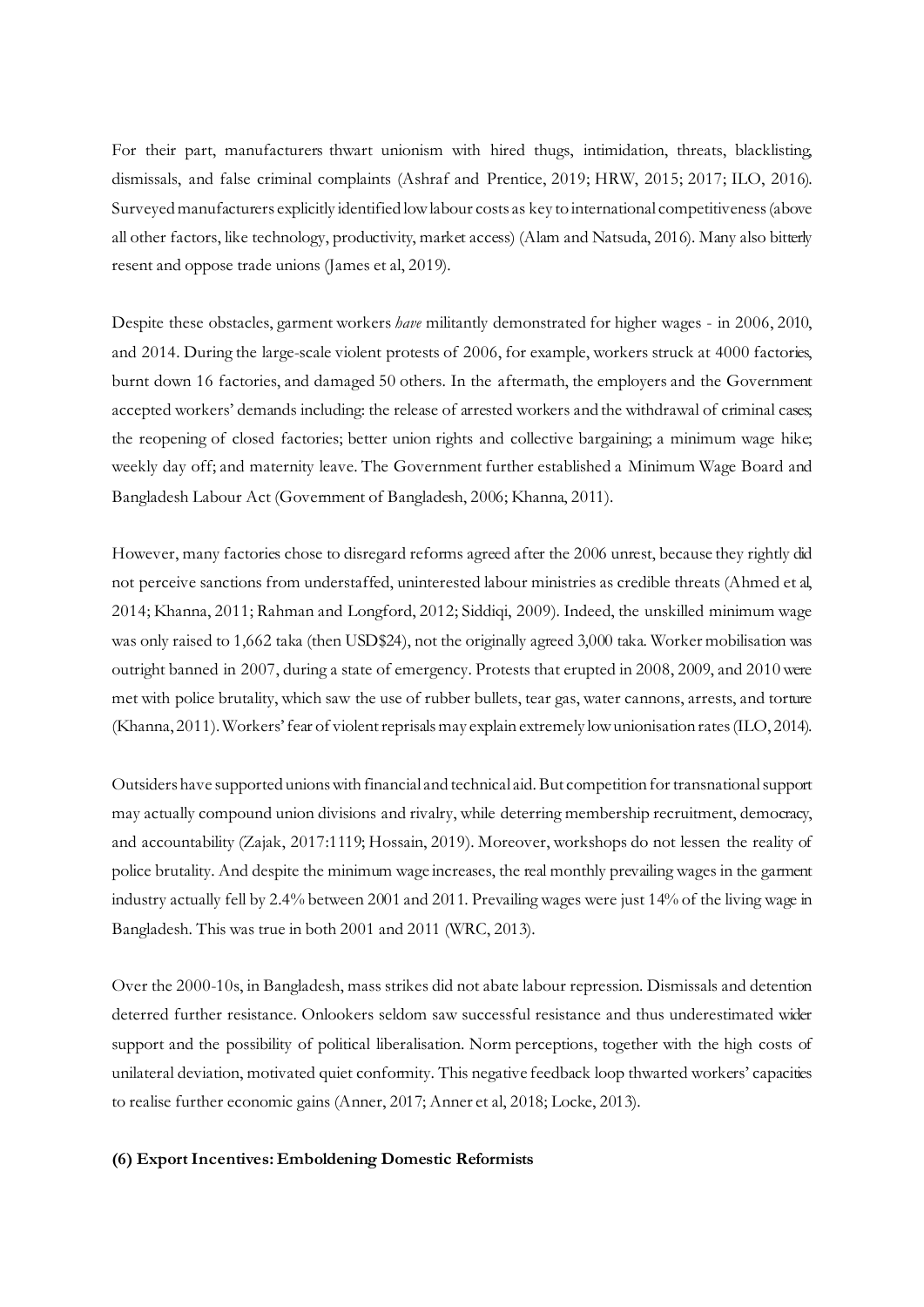This section details how both governments introduced pro-labour reforms in response to export incentives after 2013.

#### *Vietnam*

'The CPV and its government have undergone significant ideological changes… evolv[ing] gradually yet consistently towards further economic liberalisation' (Thu, 2018:256). CPV leaders have come to believe that political control is best assured by economic growth, foreign direct investment, international economic integration, and geopolitical alliances (Elliot, 2012). This shift in perceived interests over the past three decades is evident from discourse analysis of CPV Congresses, Central Committee, and Politburo resolutions (Thu, 2018). It reflects two key dynamics. First, by cautiously liberalising markets, Vietnam has achieved soaring GDP growth and nearly eradicated extreme poverty (World Bank, 2016: 152; 2018). Export-led industrialisation has strengthened CPV's legitimacy and control (it has not fuelled working or middle-class dissent). Given these norm perceptions, CPV leaders increasingly perceive international integration as furthering their interests. Such cautious, incremental, learning-by-doing is called 'crossing the river by feeling the stones' - in both Vietnam and China. Second, by the early 2010s, there was a pan-Asian proliferation of FTAs. Constantly comparing themselves to regional peers, CPV leaders feared being left behind (Thu, 2018:242). Accordingly, they sought to expand and deepen international integration.

The Trans-Pacific Partnership (TPP) and EU Trade Agreement (EVTA) promised greater access to global markets, stronger international partnerships, and military security. Through TPP, Vietnam was estimated to gain 8-10% in GDP, a 28% increase in garment exports, and a 14% increase in real wages for unskilled labourers by 2030 (World Bank, 2016). However, the US Congress insisted upon pre-ratification reforms, including the freedom of association for labour. The EVTA also called for labour reforms, though less stringently. These export incentives made it politically acceptable for party-state members to openly discuss independent trade unions, which had hitherto been regarded as seditious or even as agents of US imperialism. When the ILO cautiously convened discussions on 'international labour standards', <sup>[8](#page-14-0)</sup> reformists within Vietnam were able to present 'independent unions' as a matter of international integration.

But CPV conservatives remained nervous that independent trade unions might threaten regime legitimacy and stability. They resisted TPP as 'premature and too far-reaching' (Ebbighausen, 2016; Pham, 2017). Then, in 2014, China deployed an oil rig in a disputed region of the South China Sea, triggering widespread, violent anti-China protests throughout Vietnam. Reformists exploited this geopolitical threat and domestic discontent in order to persuade their conservative colleagues that Vietnam must diversify and deepen

<span id="page-14-0"></span><sup>8</sup> ILO Convention 98 on the Right to Organize and Collective Bargaining; and Convention 87 on Freedom of Association and Protection of the Right to Organize.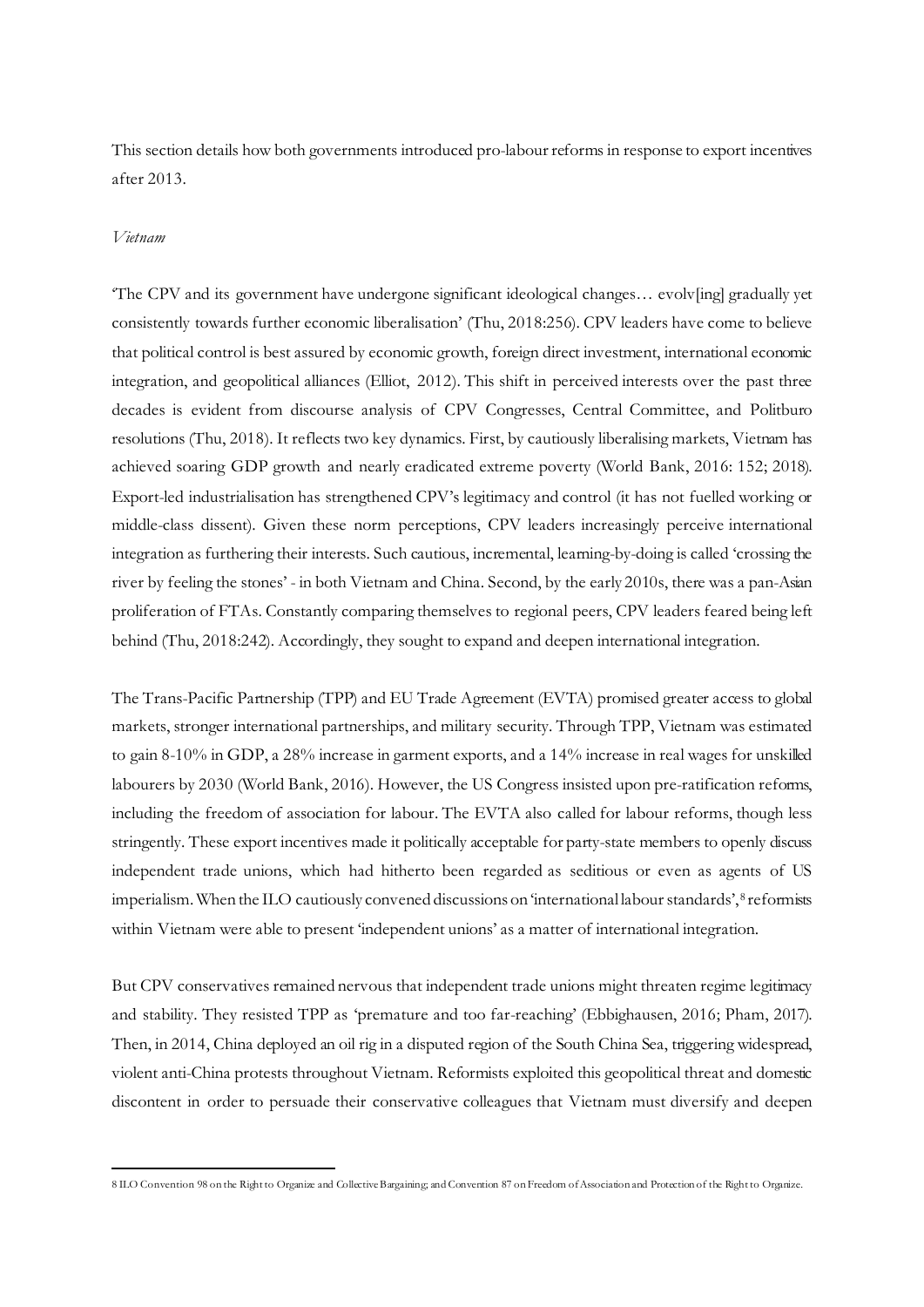international relationshipsin order to offer a bulwark againstChina (see also Do, 2016; Hoang, 2015; Pham, 2017: 18; Vuving, 2017).

The Vietnamese party-state has always included partisans of a Vietnamese 'glasnost'. Within the National Assembly, the Ministry of Labour, and the VGCL reformists had long privately favoured independent unions but been too scared to speak openly. TPP incentivised, legitimised, and emboldened open discussions. In a televised interview, VGCL President Dr Dang Ngoc Tung expressed VGCL's readiness to work with new unions. This top-down authorisation alleviated reformists' reluctance to speak out. As more reformists spoke out openly, others realised wider support, and became emboldened to express support. This fostered a positive feedback loop. Anticipation buzzed on Facebook and online forums; interviewed Vietnamese activists thought this might be a stepping stone to democratisation. Reformists became increasingly more vocal, and some official trade union leaders excitedly reimagined themselves as the leaders of new independent unions.

These themes are highlighted below, in five separate interviews:

*'The idea for change is here already, for many years… There are many people who want the labour code to move in this direction [independent unions]. The idea for trade union renovation has been here for a long time. TPP just provides an excuse for the group who wants those things to happen to move forward'* – senior civil servant.

*When TPP wrapped up, everyone in VGCL was so eager for change'* – retired VGCL leader. *'Everyone?*', I sceptically interjected. *'The technical departments were all very happy within independent unions, because at least it brings change into the trade union system'.*

*There were many good initiatives to reform VGCL, but the top leaders didn't prioritise that. They didn't think it* was necessary. That's partly because the Central Committee assess VGCL leaders based on their ability to sene the *party… But people who prioritise the national interest were happy about TPP, and independent unions'* - senior, retired VGCL official [translated].[9](#page-15-0)

*'The idea first came from TPP, it's very clear... People don't pressure… People will follow the law, they will not demand for the law to change'* – VGCL official (who privately supports independent unions).

*'Without the TPP, the (labour) reforms would have taken place only after 2020'* – Deputy Minister (Viet Nam News, 2016).

<span id="page-15-0"></span><sup>9</sup> This statement may overstate support for reform. It is impossible to know what proportion of party-state leaders and cadres privately supported independent trade unions. But the point that open critique was deterred by desire for career progression (which was contingent upon party loyalty) was widely reiterated in my sample.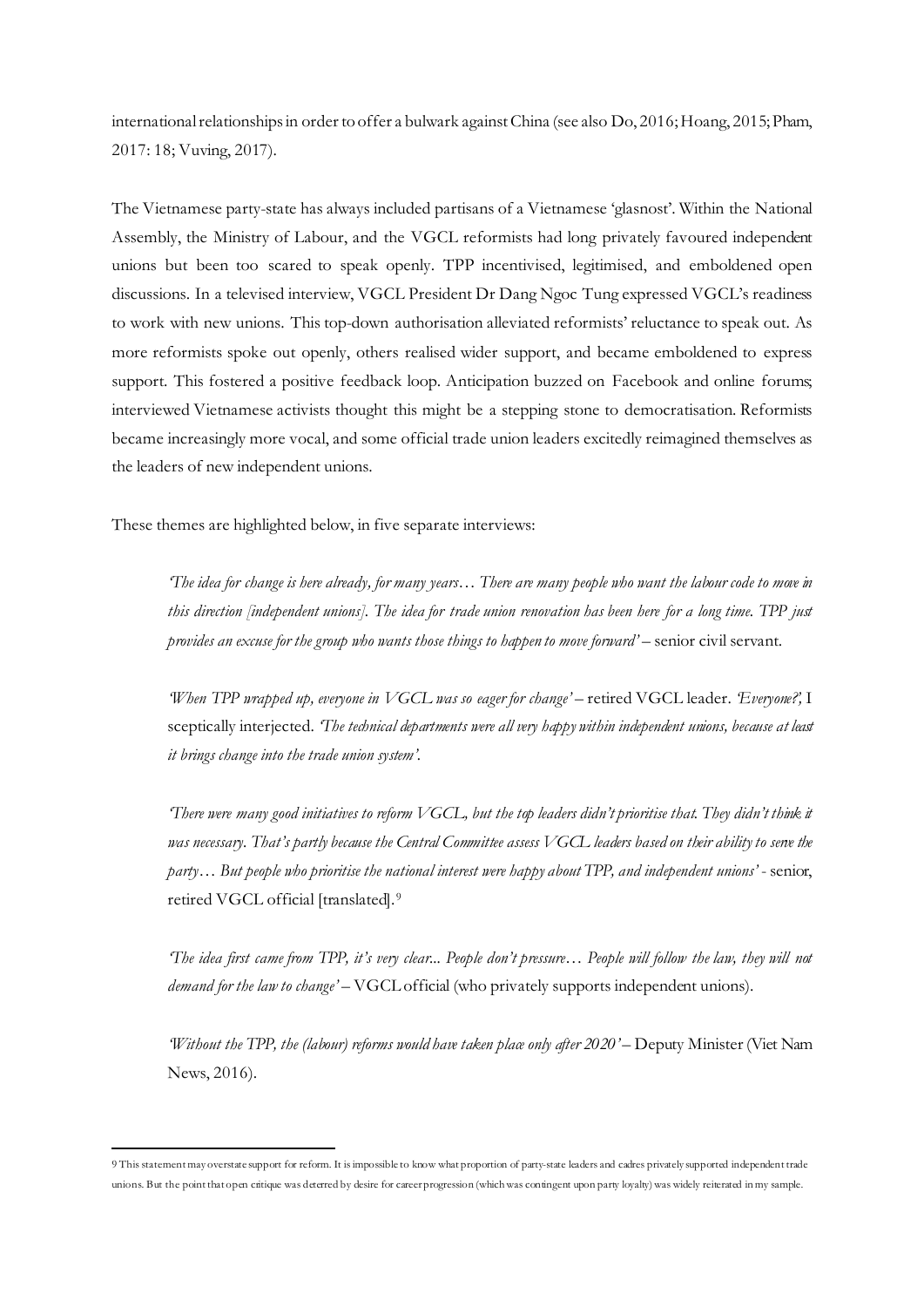A new consensus emerged, now supported party conservatives. Indeed, the new General Secretary Nguyen Phu Trong (elected in 2011, re-elected in 2016, then elected President in 2018) has a track record of being anti-Western, pro-China, pro-state control (Ives, 2016; Vuving, 2017). As Trong outmanoeuvred Prime Minister Dũng (who sought closer ties with the USA), some observers predicted an 'era of counterreformation' (Brown, 2016). But, as Trong has always stressed, his primary objective is regime preservation (Vuving, 2017). He and other party conservatives came to perceive TPP as furthering their interests. Thus, at the closing meeting of the 14th plenum of the XIth Party Central Committee, Trong declared,

*'With the country's experience from 30 years of doi moi (renewal), and global economic integration along with the creativity, efforts and united resolve of the entire Party, people, army and business community, we are confident that we can overcome any challenges, and seize opportunities afforded by the TPP agreement for rapid and sustainable development'* (Vietnam News, 2016).

This statement reflects a common theme in my interviews: conservatives were confident that the potential benefits outweighed the risks. Their norm perceptions and perceived interests have changed with experience and debate. In 1986, CPV's Central Committee feared the unknown effects of international integration. But in 2015 they voted in support of TPP. Government Decision No 2528/QD-TTg ordered the ratification of ILO core conventions. In February 2016, 'the United States-Vietnam Plan for the Enhancement of Trade and Labour Relations' was agreed, permitting independent unions within both enterprises and as a national federation. This included an enforcement mechanism for penalising noncompliance (USTR, 2016). On 6<sup>th</sup> November 2016, the Central Committee issued Party Resolution 6 on international integration, permitting 'workers' organizations not affiliated to the Vietnam General Confederation of Labor'. All participants attributed this to TPP.[10](#page-16-0)

Resolution 6 was only a *de jure,* not *de facto,* change. CPV conservatives merely sought to placate the USA, while hobbling 'independent' unions, according to my participants.<sup>[11](#page-16-1)</sup> Yet this announcement was still important for lessening fears of repression; motivating open discussions; enabling reformists to realise wider support; and thereby overcoming coordination problems. This echoes economic liberalisation (*doi moi*) four decades ago. The Sixth Party Congress gave prominence and legitimacy to Southern reforms by providing a 'green light to open discussion'; and enabling 'fence breakers' to share rather than conceal their improvisations (Elliot, 2012:51; Malesky, 2008).[12](#page-16-2)

*Bangladesh*

<span id="page-16-0"></span><sup>10</sup> A remarkably similar process occurred in 2006. Just before acceding to the World Trade Organisation, the Government of Vietnam briefly tolerated the existence of independent unions, though did not announce any policy changes, and the international incentive to do so was not sustained (HRW, 2009).

<span id="page-16-1"></span><sup>11</sup> See also Slater and Wong, 2013 on Asian authoritarians ceding multipartyism believing they could maintain control.

<span id="page-16-2"></span><sup>12</sup> Likewise in China, protestors tactfully adopt official language, to signal compliance, while pushing for reform (Distelhorst 2017; O'Brien and Li, 2006; Perry, 2012).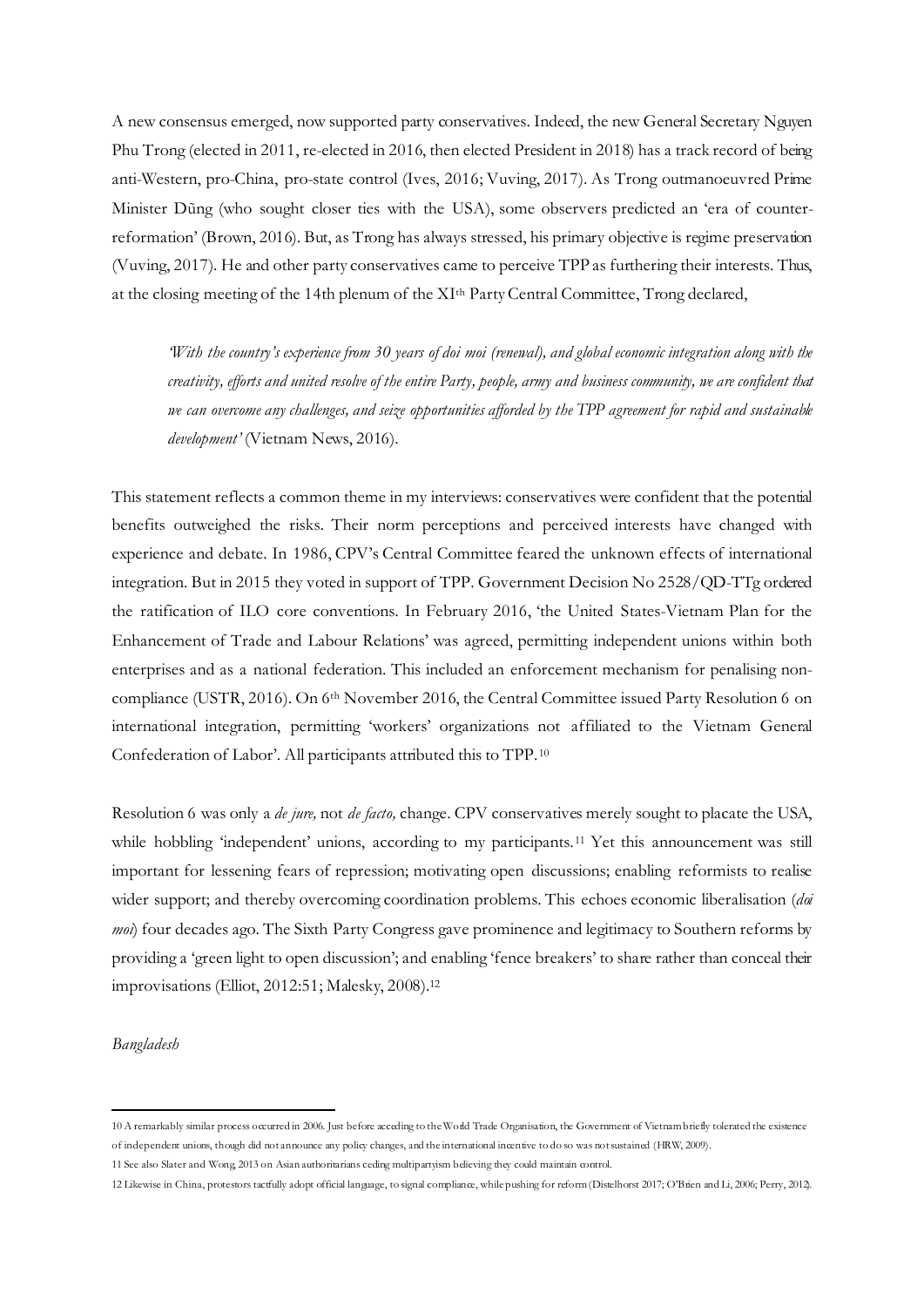Export incentives similarly motivated pro-labour reforms in Bangladesh. The horrifying collapse of the Rana Plaza factory complex in 2013 (which killed over a thousand garment workers) was a global frontpage horror story.[13](#page-17-0) Consumers, campaigners, union federations, international institutions, and trading partners expressed grave concerns. 'Following the disaster, domestic stakeholders feared that foreign buyers would abandon the country en masse' (Bair et al, 2018). This was a huge threat as the garment industry accounted for 87% of Bangladesh's exports and 4 million jobs (ibid). Nervousness about export-growth spawned openness to reform.

*[T]he way media had been publicizing the image of the industry, there had been assumptions that the industry would not survive without global compliance measures, so we were supportive and positive about the enactment of the agreements -* industry representative (quoted in Alamgir and Banerjee, forthcoming:18; see also Hossain, 2019; Khan and Wichterich, 2017).

*'[A]fter Rana Plaza, the Bangladesh Garment Manufacturers and Exporters Association proudly claimed the industry has eliminated any bars to forming trade unions inside factories. Amid mounting pressure from international retailers for ensuring safety compliance and worker rights, some factories opened door to labour unions to keep the business growing'* (Hammadi, 2015).

The EU and USA urged the Government of Bangladesh to improve safety and permit freedom of association. The EU[14](#page-17-1) threatened trade sanctions: 'we will put a fire under their feet a little bit' (FT, 2013). After concerted campaigning from Democrats and labour unions, the Obama administration announced it would suspend Bangladesh's trade privileges, for 'insufficient progress by the Government of Bangladesh in affording Bangladeshi workers internationally recognized worker rights' (USDOL, 2013).[15](#page-17-2),[16](#page-17-3)

To salvage its reputation, the Government hastily announced pro-labour reforms. It agreed to revise the Labour Act, uphold workers' rights, improve occupational health and safety, stipulate safety committees, and strengthen the national labour inspectorate. Workers could unionise without disclosing their supporters to factory owners. The Government also permitted the re-registration of the Bangladesh Center for Worker Solidarity, and withdrew criminal charges against its leaders (Rahman and Longford, 2014). Criminal charges were filed against the building owner and five factory owners. The Government and the Bangladesh

<span id="page-17-0"></span><sup>13</sup> Two factories in the complex had just been audited, against the Business Social Compliance Initiative (Donaghey and Reinecke, 2018:22).

<span id="page-17-1"></span><sup>14</sup> The EU accounted for 61% of Bangladesh's garment exports (BGMEA, 2014). It threatened to suspend Bangladesh's duty free and quota free access to the EU (FT, 2013)

<span id="page-17-3"></span><span id="page-17-2"></span><sup>15</sup> The suspension of U.S. trade privileges signalled grave consternation, but was not in itself materially significant (as these did not previously cover garments). 16 Likewise in 2004, US officials threatened to revoke trade preferences unless the Government of Bangladesh rescinded its ban on trade unions in Export Processing Zones. This move was publicly supported by Bangladeshi labour activists, though US insistence subsided, and in 2008 the government expressly prohibited organising in EPZs (Siddiqi, 2009).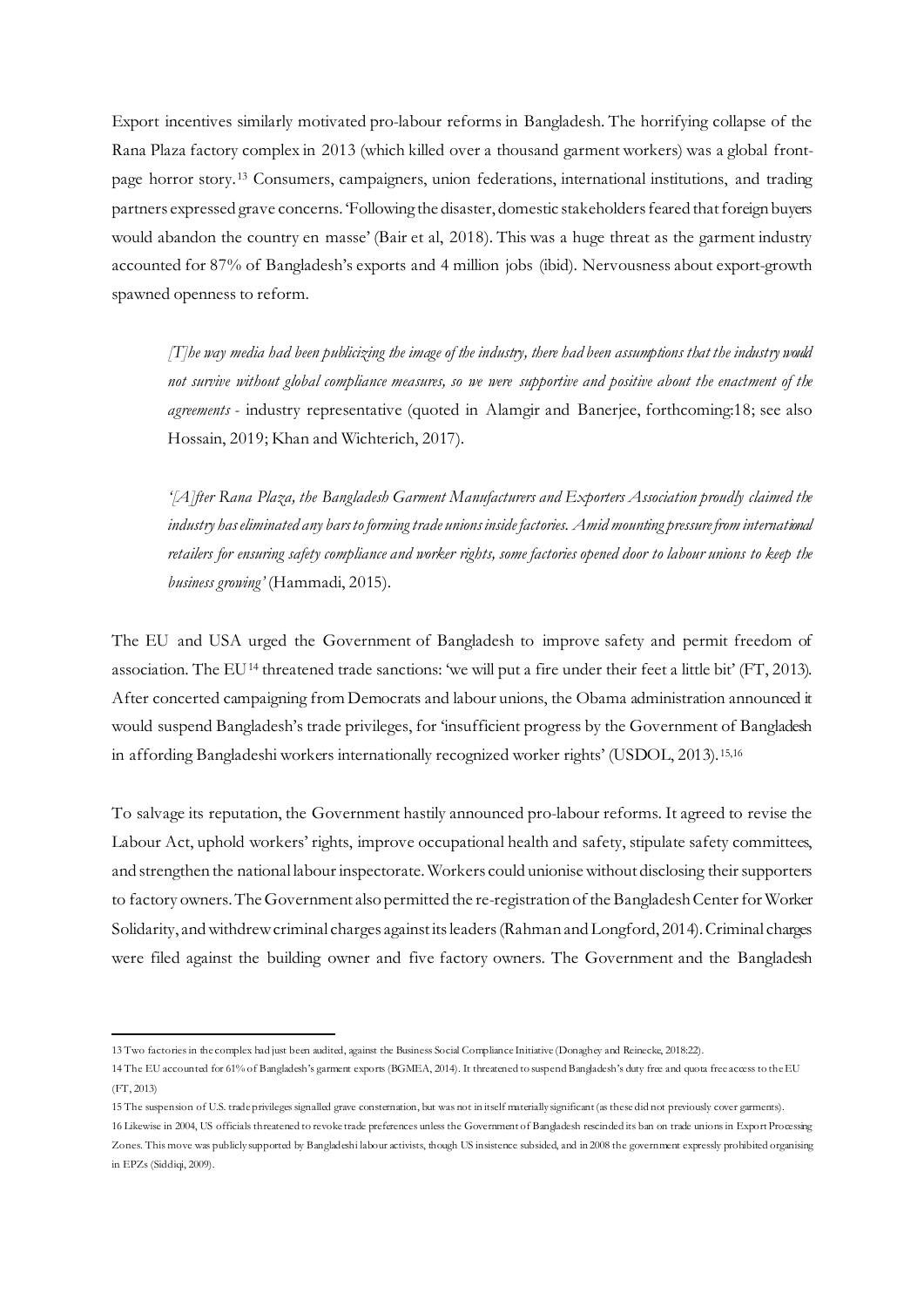Garment Manufacturers and Exporters Association (BGMEA) sought to reassure buyers that factories were safe (Ashraf and Prentice, forthcoming; Hossain, 2019).

However, the Government did not change the 30% threshold for union formation, or EPZs' exemption from labour laws. Bangladesh remained non-compliant with ILO core labour standards. Many reforms were performative promises intended to placate the international community. There is little evidence of genuine commitment or increased government funding for pro-labour reforms.

Rana Plaza also triggered domestic outcry and politicised garment workers. According to interviewed trade union leaders, the Rana tragedy strengthened the class consciousness of Bangladeshi garment workers, angered and horrified that their very lives were now imperilled by factory conditions (Hossain, 2019). One labour organiser called Rana Plaza '*hotyakando*' (an incident of mass murder) (ibid). Protesting garment workers also gained public sympathy (ibid).

But domestic outcry was *not* the primary driver of reform. Reforms were introduced specifically to placate the international community and restore business confidence. Government and BGMEA made *huge* efforts to reassure foreign buyers and governments (ibid). In announcing labour reforms, the Chairman of the Bangladeshi Parliamentary Sub-Committee on Labour Reforms stated, 'I am hoping this will assuage *global* fears around this issue' (Reuters, 2013, emphasis added). Bangladeshi labour activists and opposition parliamentarians explicitly criticised the government 'for enacting the law in a hurry to please foreigners' (ibid). That is, activists who might want to take credit for these reforms instead rebuked them.

Although pro-labour reforms were introduced in response to external incentives, Bangladeshi activists could now mobilise for further change and registered 228 new unions in 2013-2014 (Anner, forthcoming). We do not know how many of these unions represented workers' interests. Some of these may have just been 'yellow unions' (Hossain, 2019). But Zajak (2017:1017,1120) finds that soaring registrations were 'much more than just a paper exercise'. Unions strengthened their organisational skills by recruiting new members, securing their trust, collecting fees, strengthening internal democracy, and experimenting to overcome management repression. Interviewed women union leaders anticipated a more responsive, nonviolent state. Feeling 'hopeful', over 50,000 workers went on strike and secured a 77% increase in the minimum wage (from USD 39 to 68 per month, Alamgir and Banerjee, forthcoming).

Very reluctantly, the Government also permitted 'the Bangladesh Accord on Fire and Building Safety' [hereafter 'The Accord']: a five-year, legally-binding, multi-stakeholder agreement between international trade union federations, 180 lead buyers, and seven Bangladeshi trade unions. Buyers committed to finance major repairs. Manufacturers committed to building safety inspections, remediation, public disclosure, elected worker-management Health and Safety Committees, as well as safety training programmes (Accord, 2015). Again, this was only permitted in order to preserve export markets. The BGMEA and Government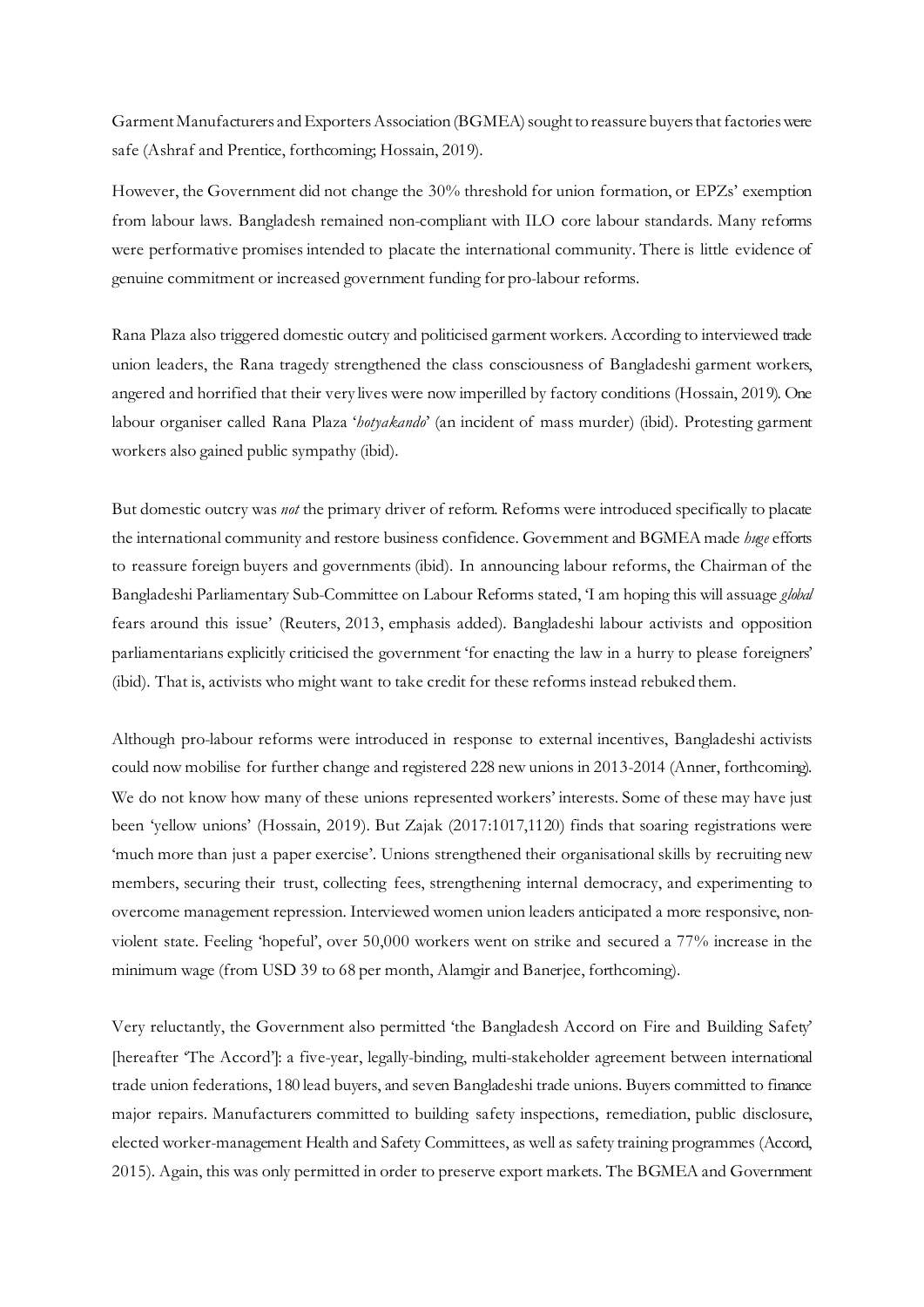both preferred 'the Alliance': an alternative multi-stakeholder agreement, without worker representation (Donaghey and Reinecke, forthcoming).

The Accord improved building safety. Since 2013, the Accord has inspected 1,600 factories; identified 132,000 high-risk fire, structural, and electrical concerns; and corrected 97,235 of these findings. Accord inspectors called for the immediate evacuation of 50 buildings - preventing another Rana Plaza (Anner, 2018). Participating factories must also establish democratically-elected worker-manager Health and Safety Committees and complaint mechanisms. As of March 2018, 197 worker complaints had been resolved (Donaghey and Reinecke, forthcoming). Importantly, this intervention was enabled by and contingent upon a shift in export incentives.

#### **(7) Reversing ExportIncentives; Reversing Pro-labour Reforms**

#### *Vietnam*

Three days after the Communist Party of Vietnam issued Resolution 6, permitting independent trade unions, Trump was elected President and withdrew from TPP.[17](#page-19-0) The National Assembly removed the Labour Code revision from the legislative agenda. Party leaders no longer anticipated that the USA would reward pro-labour reforms with increased market access. Progress stalled.

In 2018-19, Vietnam signed two further trade agreements: TPP minus the USA (CPTPP) and the EU-Vietnam Trade Agreement (EVTA). Party leaders perceived both economic and geopolitical gains from trade (Viet Nam News, 2018), but they no longer believed that such rewards were contingent upon labour reforms, at least not immediately.[18](#page-19-1) In 2018, a senior Vietnamese negotiator explained, '*there is no specific commitment on ILO Convention 87: no specific pressures, no specific requirements, nothing like TPP'*. Furthermore, parties to CPTPP have signed side letters stipulating that Vietnam will not be sanctioned for nonimplementation of labour clauses over the next five years.

The withdrawal of pro-labour export incentives bitterly disappointed Vietnamese activists.

*If the EU don't demand it, the Vietnam Government will just leave it there… The right approach is for international partners to be very loud, very aggressive, while local partners are quietly supportive. If the EU is soft and local partners are loud, it is counter-productive and very dangerous for us.*

<span id="page-19-0"></span><sup>17</sup> Clinton may have done the same, as promised in her presidential campaign.

<span id="page-19-1"></span><sup>18</sup> For full details, see Chapter 13 on "Trade and Sustainable Developmen[t" http://trade.ec.europa.eu/doclib/docs/2018/september/tradoc\\_157373.pdf.](http://trade.ec.europa.eu/doclib/docs/2018/september/tradoc_157373.pdf) This reflects a difference between US and EU trade deals more broadly, with the former typically requiring stricter labour conditionalities - Leeg, 2018. In June 2019, Vietnam ratified ILO Convention 98, but this only precludes management interference in VGCL unions. Only in 2023 has Vietnam pledged to ratify Convention 87: allowing workers to establish and join unions of their own choosing.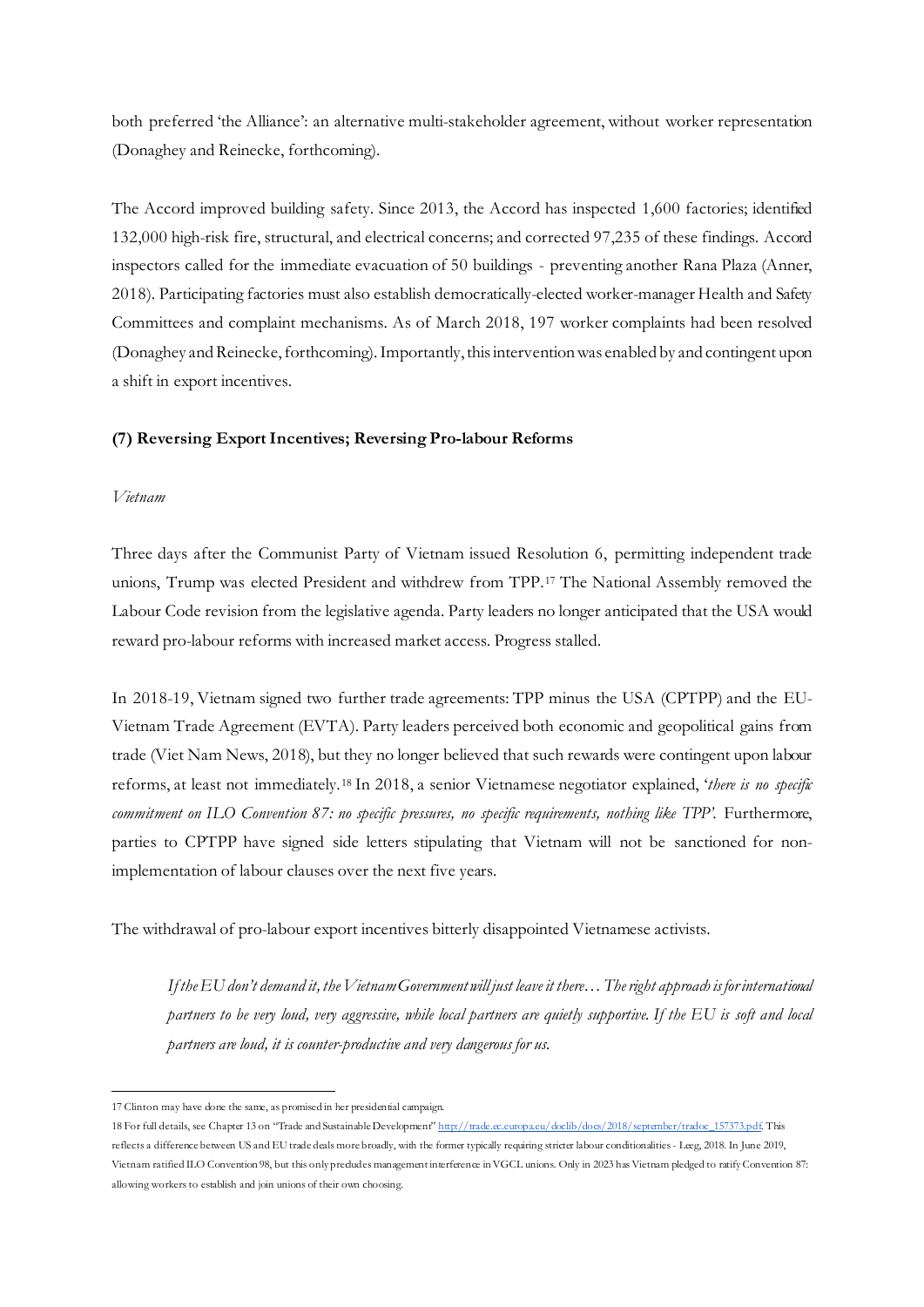In 2018, CPV's leadership was keen to centralise control and cracked down on dissent, no longer having TPP's strong economic incentive to do otherwise. Vietnam joined the Belt and Road initiative and reaffirmed geopolitical and economic ties with China. The 2018 Cyber Security Law is very similar to China's: authorising the removal of seditious expression; and mandating service providers disclose user data to authorities (Trinh, 2017). In July 2017, the Information and Communications Minister reported that 'Google and Facebook had removed 3,367 clips with bad and poisonous content after being requested to do so by the Ministry of Information and Communications. Facebook removed more than 600 accounts that have violating content'. The Government has also mobilised over 10'000 online propagandists (just as in China). In June 2018, people were arrested for demonstrating against the draft law on special economic zones. Independent activists and bloggers are harassed, intimidated, assaulted, and detained (Human Rights Watch, 2019a).

In 2018, Vietnamese NGOs struggled to gain government approval – for their existence, activities, and events (as also noted by HRW, 2019a). Without such permits, NGOs cannot receive international funding (as per Decree 93 - an old policy, now stringently enforced). Vietnamese human rights activists detailed increased police intimidation, in separate interviews:

*The scrutiny of CSOs has increased. The Government delays their projects. We have to go through several ministries to get approval, and ministries delay. Projects [approval] are hard, and heavily controlled by government… We need approval for every activity. We need a license to operate from the government. It's very difficult for us to operate...* 

*Everything is a negotiation, with public security and government. We try not to be too confrontational, and we know they might cancel our event, e.g. force the venue owner to cancel the contract, or cut off the electricity… The political environment is more difficult now, because TPP ended.*

*Under TPP, it was very open, people were prepared to talk about it [Freedom of Association]. Only now it's become sensitive.*

*How can NGOs bring cases to the higher level? At the country level, we cannot do anything. There is no mechanism… The expert meeting is very closed... 'Freedom of Association' is out of the discussion.*

Disturbed by the repression in Vietnam, Members of the European Parliament (MEPs), who must approve the treaty, called for EVTA negotiations to mandate independent trade unions (Human Rights Watch, 2019b; Tremosa, 2018; Kirton-Darling, 2019). This resurgence in export incentives may help explain why Vietnam's National Assembly passed an amended labour code in November 2019. This code ostensibly allows workers to join or form a representative organisation of their own choosing at enterprise level;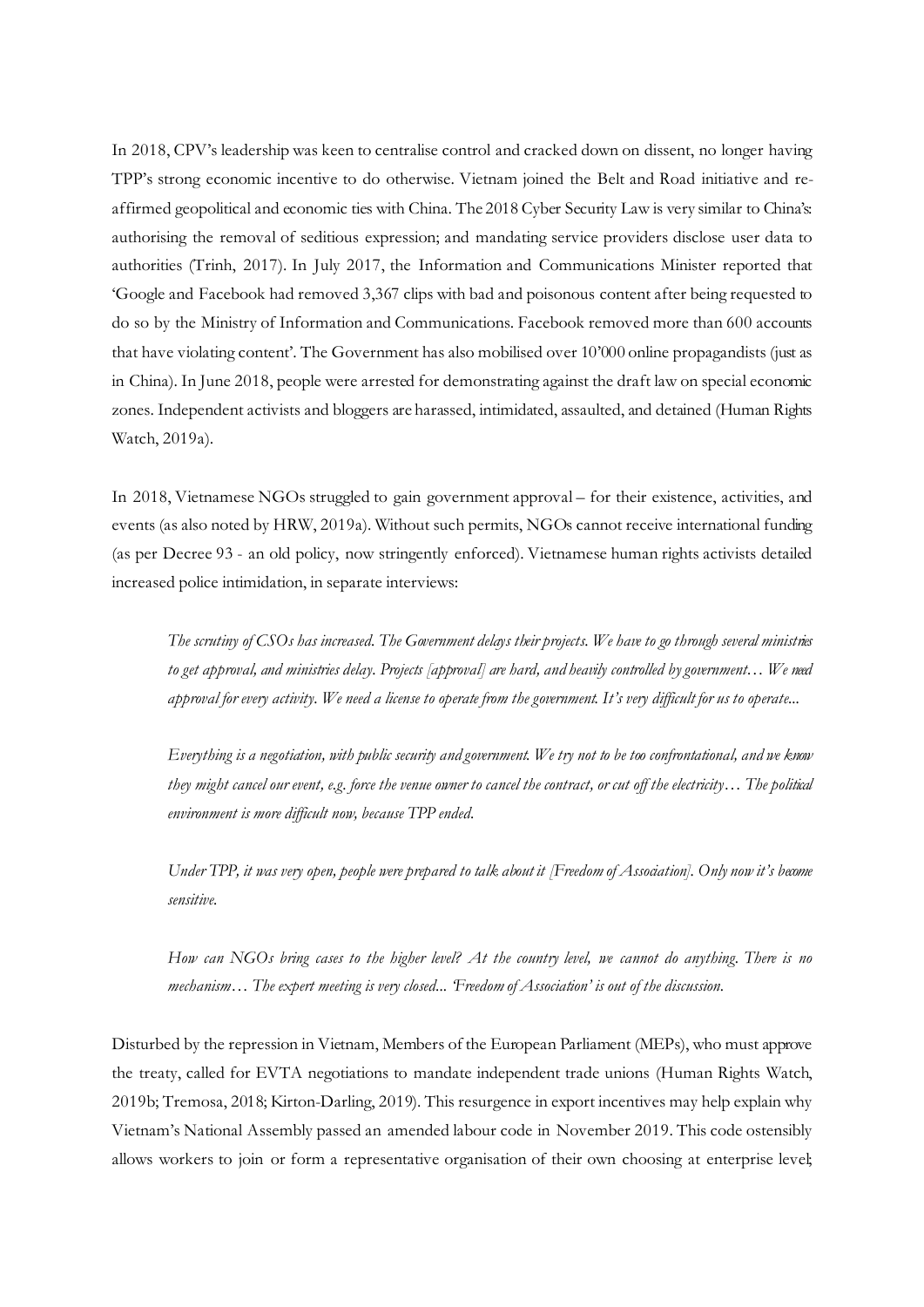prohibits anti-union discrimination and interference; and clarifies collective bargaining. The Government also ratified ILO Convention 98, prohibiting management interference in unions.

## *Bangladesh*

As global outrage subsided and Bangladeshi products were never boycotted, the government regained confidence in the efficacy of labour repression as a tool of export-orientated development. The perceived interests of Bangladeshi politicians and manufacturers reverted to their original pre-Rana state.

The Government deliberately delayed implementation of the revised Labour Act; intimidated trade unions; interfered with their elections; and increasingly refused registration (Bair et al, 2018; ILO, 2016). By 2016, the Government was rejecting nearly half the trade union applications in Dhaka and three quarters of those in Chittagong Division (ILO, 2017:49; Zajak, 2017). Even when local authorities do register unions, factories may seek a court injunction and freeze union activity for several months (ibid). Thousands of workers went on strike in December 2016 calling for the minimum wage to be tripled. 1,600 garment workers were fired. Invoking the 1974 Special Powers Act, the Government arrested and detained 35 labor organisers and workers.[19](#page-21-0) In January 2019, one garment worker was killed and another 50 injured after police fired rubber bullets, water cannons, and tear gas at 5,000 demonstrators, protesting the wage structure. Factory managers have since dismissed 11,600 workers (as estimated by IndustriALL, 2019).

Faced once again with labour repression, workers came to anticipate rejections, and ceased trying to unionise (see Figure 1). '[I]n the current climate, there was little point in attempting to register a union' (Bair et al, 2018). As a result, only 4% of surveyed workers said there was a trade union in their factory. Seldom seeing successful unionising, only 12% of surveyed workers valued the right to unionise (Kabeer, Huq, and Sulaiman 2019). Without a strong independent labour movement, real wages have fallen by 6.5%, since December 2013 (Anner, forthcoming).

#### **Figure 1: Trade Unions in Bangladesh's Garment Sector**

<span id="page-21-0"></span><sup>19</sup> The Government only agreed to release the workers and organisers because five image-conscious brands threatened to boycott the 2017 Dhaka Apparel Summit (Ashraf and Prentice, 2019).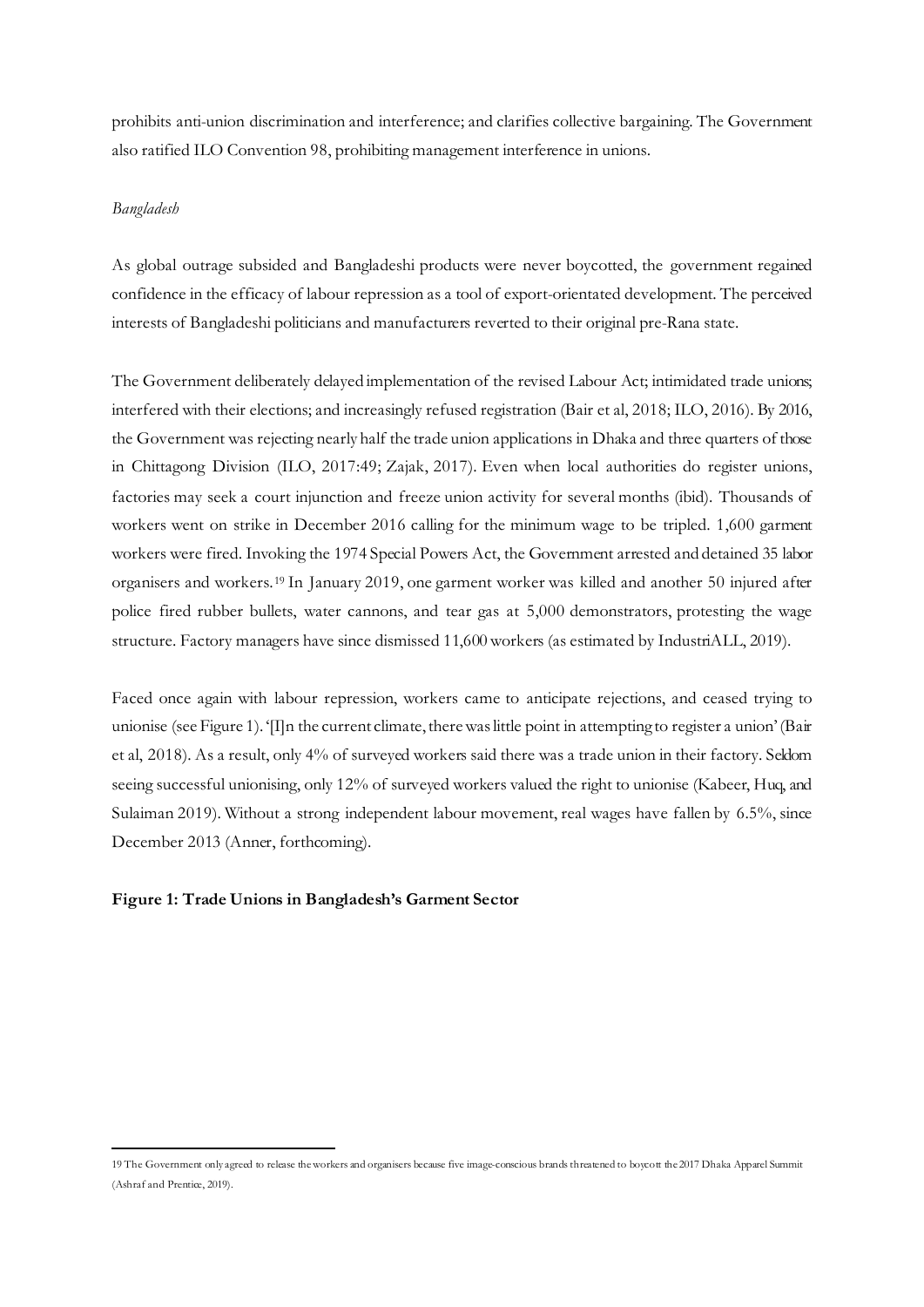

Source: Solidarity Center, Bangladesh; presented in Anner, forthcoming.

Government commitment to building safety also appears to have waned. The national regulatory body has not overseen proficient inspections, remediation, enforcement against non-compliant factories, transparency, or fair resolution of workers' safety complaints (according to EU, 2018:5,34; ILO, 2019; see also Daily Star, 2017). 'The Committee observed that many of the changes it has been requesting for a number of years had either not been addressed or addressed only partially' (EU, 2018:11). Remediation rates are low. And the government has sought to terminate the Accord. 'We don't need them anymore' – insisted the Commerce Minister (Daily Star, 2018).

Bangladeshi politicians and employers have backtracked on reforms, precisely because none of their fears about a global backlash against Rana has materialised. To the contrary, international buyers have continued to source from Bangladesh and even stepped up their financial pressure on suppliers.

First, despite brutal police crackdowns in 2016 and 2019, European and US firms never curtailed purchases from Bangladesh (Ahlquist and Mosley, 2018; UNComtrade, 2019). Consequently, exports actually grew in the wake of the Rana Plaza tragedy: from 2013 to 2017, they increased from \$24.5 to \$31.4 billion (UNComtrade, 2019).

Second, those international buyers who joined the Accord never made good on their commitment to cofinance safety upgrades to factories. Thus Bangladeshi garment manufacturers, now burdened with the full costs of complying with the buildings requirements of the Accord, were unwilling to foot the bill (Alamgir and Banarjee, forthcoming; Khan and Wichterich 2015; Rahman and Rahman, 2018). The BGMEA sought to terminate the Accord (Bair et al, 2018; James et al, 2019).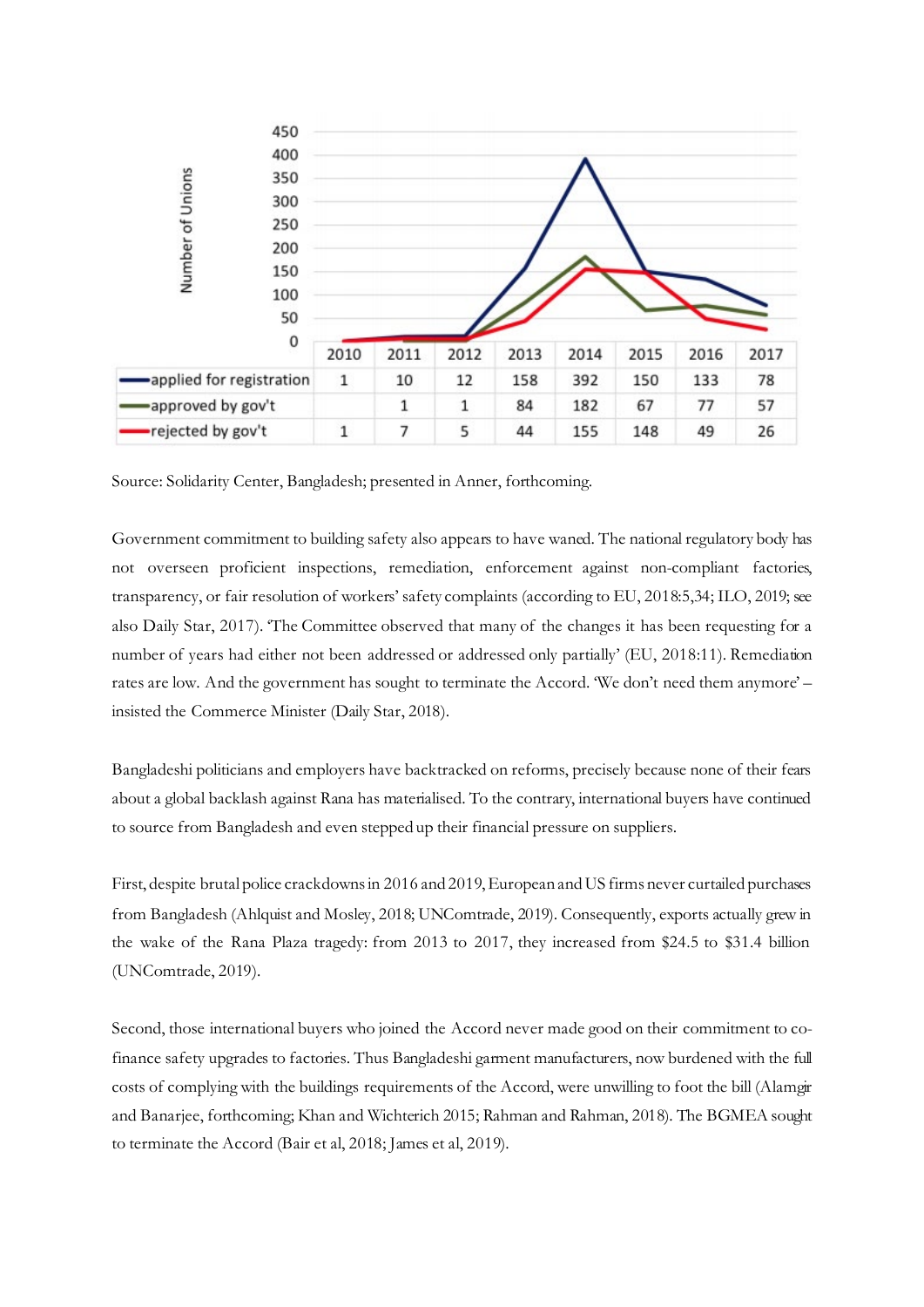Third, despite the 2013 minimum wage hike, lead European EU and American US buyers have continued to pressure Bangladeshi factories for cost reductions. Since Rana Plaza, they have paid suppliers about 9- 10% less per unit in all major product categories (Anner, forthcoming); and between 2011 and 2015, the lead times required by international buyers fell by 8%. Fashion buyers are also increasingly asking for smaller orders and varied styles. All these trends contributed to a 13% fall in Bangladeshi manufacturers' profit margins in 2011-16 (ibid).

In compensation, Bangladeshi manufacturers increased overtime and work intensity; outsourced production to unsafe factories; and generally became less compliant in labour standards (ibid; Berik, 2017).

*'Our buyers continue to threaten us, saying, if you don't want to take our orders, we will go elsewhere cheaper. But factories cannot produce cheaper without cutting corners on workers' rights* – explained by the BGMEA (quoted in James et al, 2019).

*'The factories bear all the brunt of additional expenses while the signatory brands keep on bargaining for cheaper prices. It is as if owners alone are responsible for improving the workplace conditions while the buyers will not spend a single penny for the purpose' – a factory owner complained* (Daily Star, 2018).



#### **Figure 2: Bangladesh: Labour Rights in Practices and Prices**

Source: Anner, forthcoming.

The actions of international buyers have reinforced the dominant narrative amongst Bangladeshi politicians and manufacturers that their garment industry thrives by being the 'cheapest' (Alam and Natsuda, 2016; Dhaka Tribune, 2019). This perceived interest predominates in the absence of countervailing (pro-labour)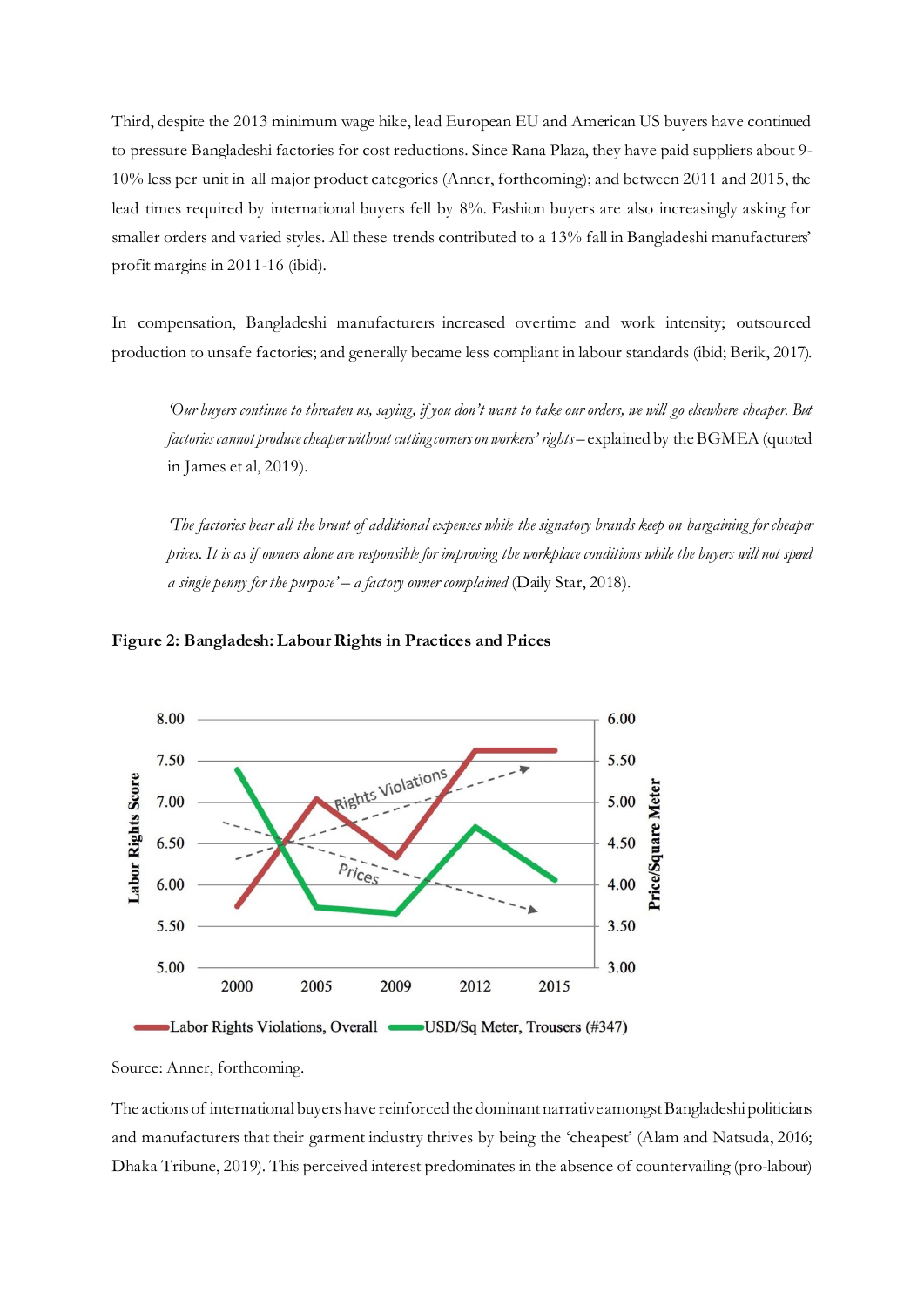incentives. Indeed, in 2016, Bangladesh exported more t-shirts than its three closest competitors by achieving the lowest unit cost (Anner, forthcoming).

#### **(8) Conclusion**

This paper has argued that domestic activists and reformists can harness export incentives to improve workers' rights in global supply chains.

To recall, many governments repress independent labour organisations to keep costs low and maximise exports. Domestic mobilisation remains sporadic, ineffective, and dangerous. Never seeing successful mobilisation, activists and reformists remain despondent, doubting wider support and responsive governance. These norm perceptions reproduce quiet conformity, notwithstanding private critique. Without organising collectively, workers struggle to secure wage hikes and contest anti-union legislation. This negative feedback loop is perpetuated by export incentives for labour repression *and* norm perceptions of ineffective mobilisation. But, governments (that prioritise export-led growth) may reduce repression given pro-labour export incentives. Domestic reformists may then speak out more openly (as in Vietnam), and activists take to the streets (Bangladesh). Through mobilising en masse, activists and reformists realise wider support, become more emboldened, secure pro-labour concessions, revise their norm perceptions, and agitate for further substantive reforms. They overcome the negative feedback loop (Figure 4).

#### **Figure 4**

The alternative hypothesis (export incentives alone) is not consistent with the available evidence. Despite the lure of increased market access, Vietnam's ratification of TPP was not inevitable. Party conservatives strongly resisted TPP for fear that independent unions would jeopardise regime control. Risk-averse, they did not perceive export incentives as in their interests, so were strongly opposed. But, given the potential economic gains, they did permit more open discussions on international labour conventions. Reformists within the party-state became less fearful of repression, voiced support for independent unions, and realised wider approval. They revised their norm perceptions, and overcame pluralistic ignorance. Now emboldened, they convinced conservative colleagues that regime stability was best secured by broadening geopolitical alliances, boosting jobs through exports, and international integration. Through internal debate, conservatives came to see export incentives as furthering their perceived interests. This case suggests that we cannot predict whether governments will be swayed by export incentives, outcomes are contingent upon domestic debate and mobilisation (which may shift expectations and perceived interests). To misquote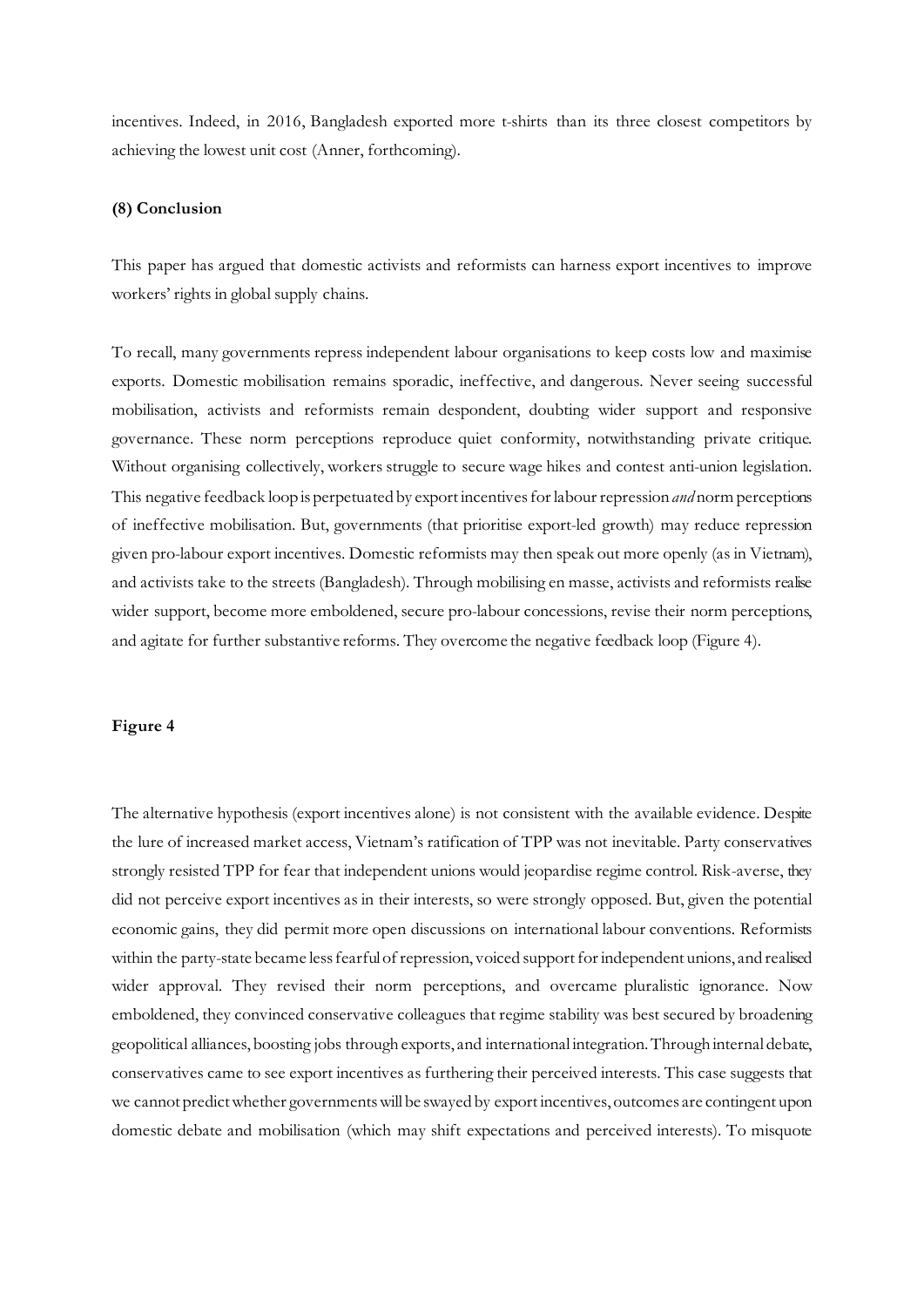Blyth (2003), export incentives do not come with an instruction sheet. Meanwhile in Bangladesh, export incentives only motivated *de jure* reform. Mass strikes ensured a 77% hike in the minimum wage.

The other alternative hypothesis (domestic activism alone) is also not consistent with the evidence. First, domestic activists and reformists had long challenged labour repression, but had been unsuccessful. Second, regulatory bodies in Bangladesh had long been captured by the manufacturers, and the activists were unable to gain political influence prior to the policy reforms. In Vietnam, the leadership had beenmore centralising and conservative from January 2016, *before* they announced support for independent unions. Third, interviewees (including those directly engaged in policy) attributed reform to export incentives. Fourth and most importantly, when export incentives were reversed, both Bangladesh and Vietnam resumed labour repression. The resumption of labour repression also counts against alternative hypotheses that trade improves human rights through persuasion and emulation, i.e. exporters adopting new beliefs about appropriate labour standards (Greenhill, 2010). Taken together, these four types of evidence strongly suggest that Vietnamese and Bangladeshi leaders only implemented pro-labour reforms to promote exports.

This paper's comparative approach was crucial to testing the alternative hypotheses and revealing the shared, underlying causal mechanisms. If one only focused on Vietnam, one might reasonably conclude that the key driver was the pre-ratification reforms. By looking at Vietnam and Bangladesh in tandem, we realise the significance of export incentives. And by connecting macro-level changes to protagonists' *motivations* and consequent behaviour, this paper explicates the full causal chain. Effective domestic mobilisation (whether by labour activists or party-state reformists) is conditional on pro-labour export incentives. By contrast, qualitative research on labour activism often treats national political economies as closed systems, or explore transnational relations with firms and social movements (Brookes, 2019; Zajak et al, 2017). Perhaps there is scope to examine synergies between domestic mobilisation, government export strategies, geopolitics, and international economic incentives, as these change over time?

One cautionary note. Even if pro-labour export incentives had endured over a twenty-year period, we cannot assume that a tiny smattering of weakly organised activists/ party-state reformists could have secured substantive change. Major obstacles remained. First, the Bangladeshi textile industry competes by keeping prices low. Without higher productivity, improved quality, or shorter delays at ports, exporters would still have strong incentives for labour repression to maintain low-cost production. Second, the Communist Party of Vietnam maintains control by containing public critique. Even if the US had stayed in TPP, CPV leaders would still have *strong* incentives to hobble a strong, independent union federation. Third, across the Asian region, authoritarianism is on the rise. This may sap reformists' hopes and expectations of democratisation.[20](#page-25-0)

<span id="page-25-0"></span><sup>20</sup> Countries are more likely to democratise if their neighbours do so (Gleditsch and Ward, 2006; Haggard and Kauffman, 2016).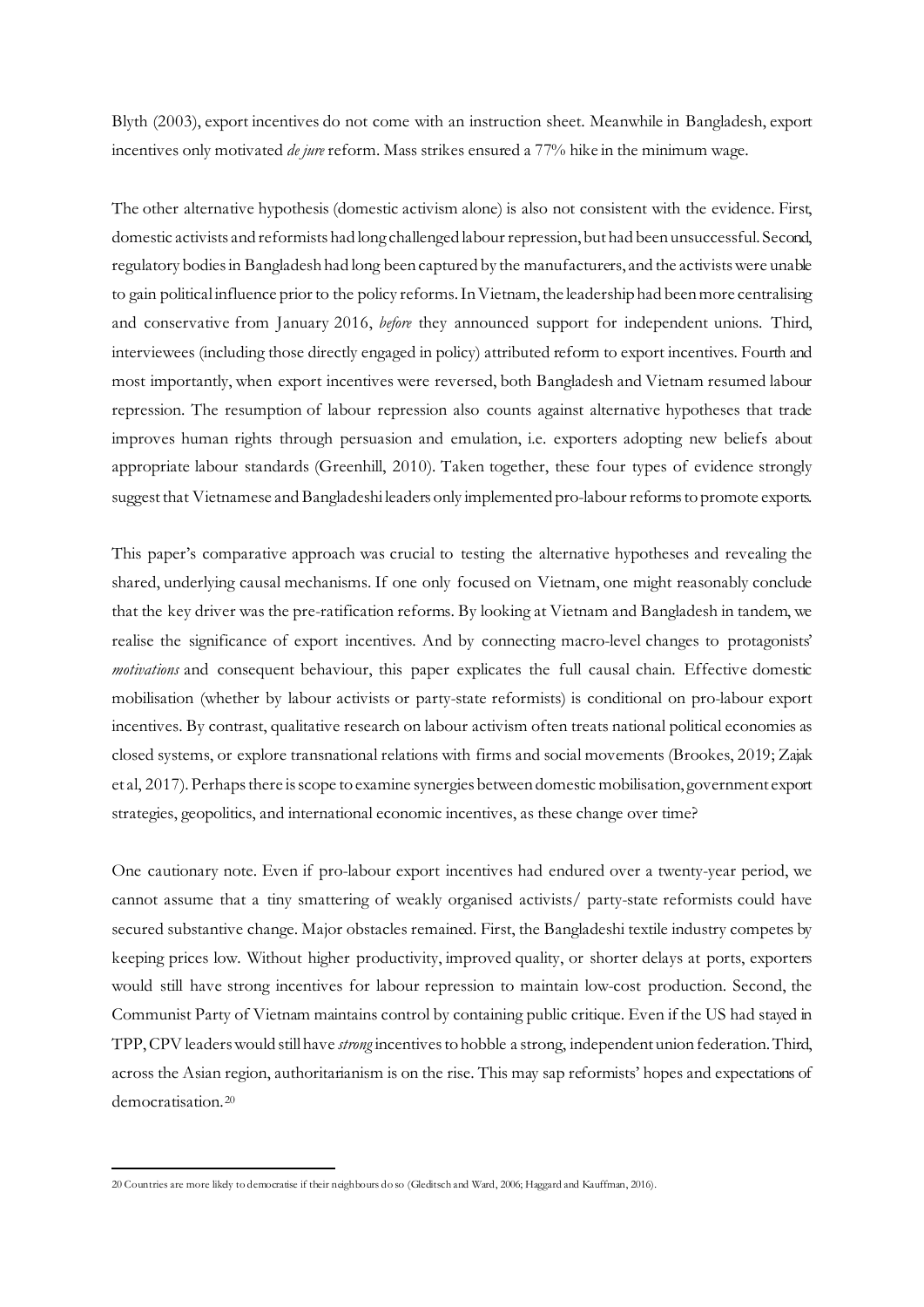Importantly, even if workers' rights did improve in targeted countries, this would not demonstrate the efficacy of trade-labour conditionalities in improving labour rights in the global aggregate. The underlying problem of labour repression in global supply chains is that buyers prioritise low costs, which incentivises cost-cutting at the expense of labour. Threatening one country with trade sanctions may just lead global buyers to source from another in a global game of whack-a-mole.[21](#page-26-0) Thus the net effect of targeting a single country may be to improve rights in one country but worsen them in another.

Therefore, this paper has only shown the causal impact of export incentives in specific countries and situations, not how they should be designed in the long-term. Going forward, we need to understand why and how high-income countries might *entrench* pro-labour export incentives in *all* global supply chains (without accelerating automation and jeopardising jobs). Corporate accountability is one option - making companies liable for abuses in their supply chains. This might incentivise more scrupulous sourcing. Labour repression could then cease to be an economically competitive export strategy.[22](#page-26-1)

<span id="page-26-0"></span><sup>21</sup> After the EU threatened Cambodia with trade sanctions, Bangladesh's exports soared. Buyers may have shifted, to avoid tariffs and maximise profits (Apparel insider, 2019).

<span id="page-26-1"></span><sup>22</sup> From 2018, all large French companies are legally obliged to undertake human rights and environmental due diligence, or else be liable for abuses. In 2018, Switzerland's National Council voted in support of similar legislation (Evans, forthcomingb).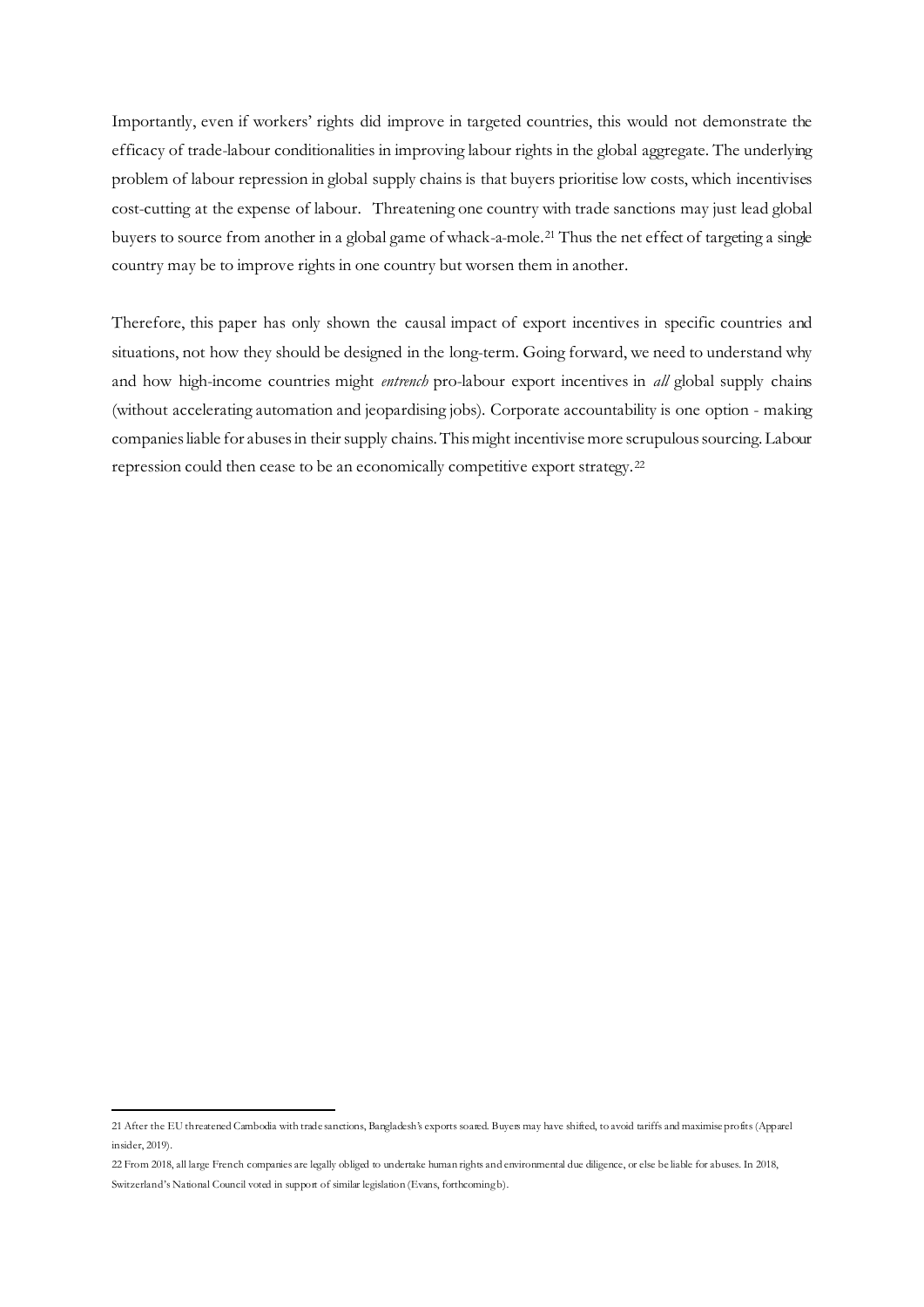# **References**

Adolph, Christopher; Quince, Vanessa; Prakesh, Aseem (2017) 'The Shanghai Effect: Do Exports to China Affect Labor Practices in Africa?, *World Development* 89:1–18.

Ahlquist, John S. and Mosley, Layna (2018) 'Firm Participation in Voluntary Regulatory Initiatives: the Accord, Alliance, and US garment importers from Bangladesh', Working Paper <http://laynamosley.web.unc.edu/files/2018/04/Ahlquist-Mosley-2018.pdf>

Ahmed, Faisal Z.; Greenleaf, Anne; Sacks, Audrey (2014) 'The Paradox of Export Growth in Areas of Weak Governance: The Case of the Ready Made Garment Sector in Bangladesh', World Development 56:258-271.

Ahmed, Nazneen and Nathan, Dev (2016) 'Improving wages and working conditions in the Bangladeshi garment sector: The role of horizontal and vertical relations', in Dev Nathan, Meenu Tewari, Sandip Sarkar (eds.) *Labour in Global Value Chains in Asia* (Cambridge: Cambridge University Press).

Aissi, Jonas; Peels, Rafael; Samaan (2018) 'Evaluating the effectiveness of labour provisions in trade agreements: An analytical and methodological framework', *International Labour Review*, 157(4): 671-698.

Alam, Quamrul and Teicher, Julian (2012) 'The State of Governance in Bangladesh: The Capture of State Institutions', *South Asia: Journal of South Asian Studies*, 35:4, 858-884

Alam, Md Samsul and Natsuda, Kaoru (2016) 'The competitive factors of the Bangladeshi garment industry in the post-MFA era', *Canadian Journal of Development Studies* 37(3):316-336

Alamgir, Fahreen and Banerjee, Subhabrata Bobby (forthcoming) 'Contested compliance regimes in global production networks: Insights from the Bangladesh garment industry', *Human Relations.*

Amengual, Matthew, and Chirot, Laura (2016) 'Reinforcing the state: Transnational and state labor regulation in Indonesia', *ILR Review* 69(5):1056–1080.

Amengual, Matthew; Coslovsky, Salo; and Yang, Duanyi (2017) 'Who Opposes Labor Regulation? Explaining Variation in Employers' Opinions', Regulation & Governance 11(4): 404-421.

Amengual, Matthew and Fine, Janice (2017) 'Co-enforcing Labor standards: the unique contributions of state and worker organizations in Argentina and the United States', *Regulation and Governance* 11(2):129-142.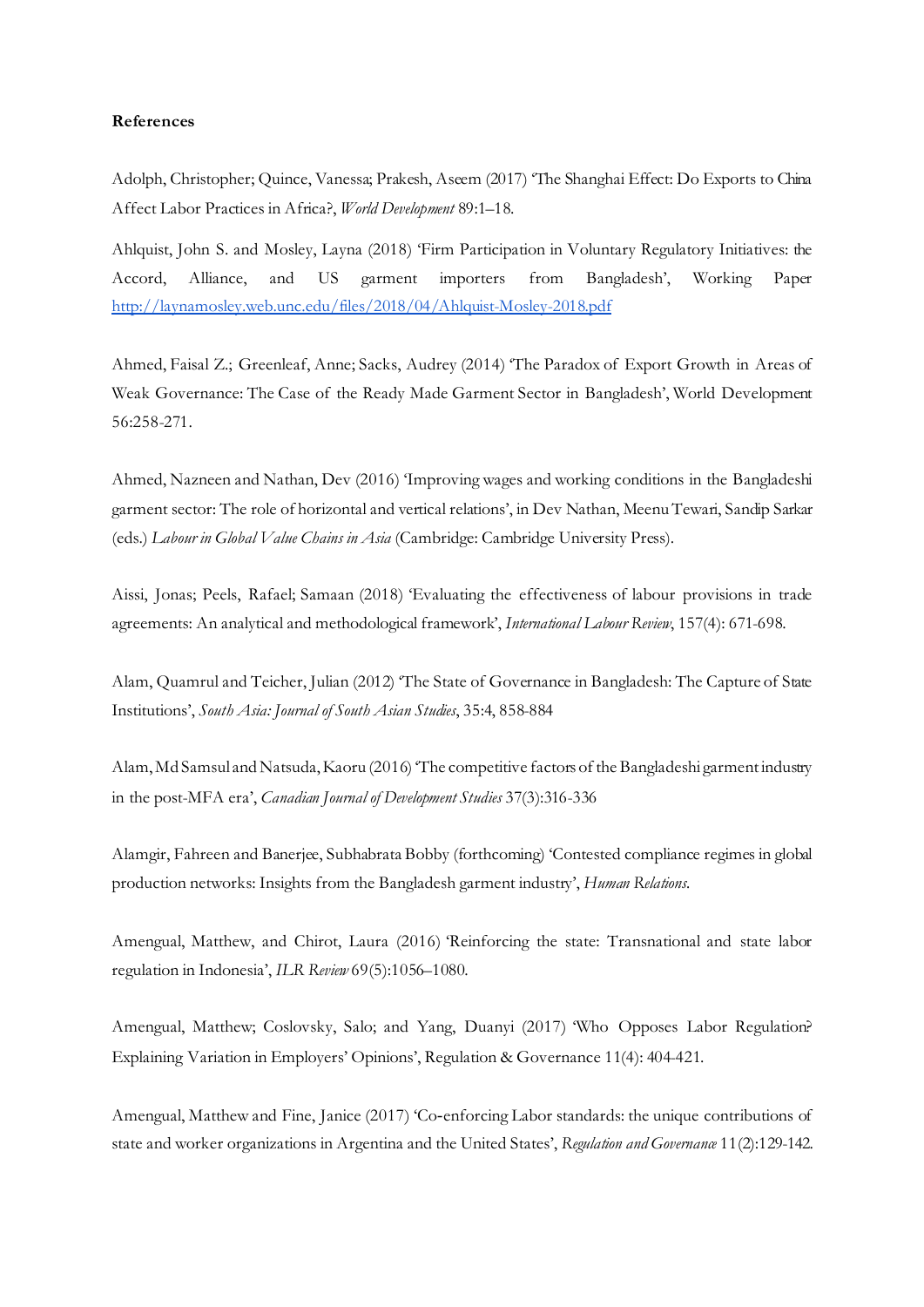Anner, Mark; Bair, Jennifer; and Blasi, Jeremy Blasi (2013) 'Toward Joint Liability in Global Supply Chains: Addressing the Root Causes of Labor Violations in International Subcontracting Networks', *Comparative Labour Law & Policy Journal* 35(1):

Anner, Mark (2015) 'Labor control regimes and worker resistance in global supply chains', *Labor History*, 56(3):292-307

Anner, Mark (forthcoming) 'Squeezing workers' rights in global supply chains: purchasing practices in the Bangladesh garment export sector in comparative perspective', *Review of International Political Economy.*

Apparel Insider (2019) 'Bangladesh exports benefit amid sourcing uncertainty', (10/01/2019) <https://apparelinsider.com/bangladesh-exports-benefit-amid-sourcing-uncertainty/>

Ashraf, Hasan and Prentice, Rebecca (2019) 'Beyond factory safety: labor unions, militant protest, and the accelerated ambitions of Bangladesh's export garment industry', *Dialectical Anthropology* 43(1): 93-107.

Baccini, Leonardo (2019) 'The Economics and Politics of Preferential Trade Agreements', *Annual Review of Political Science* 2:4.1–4.18

Baccini, Leonardo and Upelainen, Johannes (2014) 'International Institutions and Domestic Politics: Can Preferential Trading Agreements Help Leaders Promote Economic Reform?', *The Journal of Politics* 76(1):195-214.

Bair, Jennifer; Anner, Mark; and Blasi, Jeremy (2018) 'Labor Standards in post-Rana Plaza Bangladesh: Public Regulation, Private Governance and the Struggle for Worker Safety', Working paper.

Barrie, Leonie (2018) 'Overtime Up in Line with Garment Worker Pay in Cambodia', Just Style (11/09/2018) [https://www.just-style.com/news/overtime-up-in-line-with-garment-worker-pay-in](https://www.just-style.com/news/overtime-up-in-line-with-garment-worker-pay-in-cambodia_id134398.aspx)[cambodia\\_id134398.aspx](https://www.just-style.com/news/overtime-up-in-line-with-garment-worker-pay-in-cambodia_id134398.aspx)

Berik, Günseli (2017) 'Revisiting the Feminist Debates on International Labor Standards in the Aftermath of Rana Plaza', *St Comp Int Dev* 52:193–216.

Berliner, Daniel; Greenleaf, Anne Regan; Lake, Milli; Levi, Margaret; and Noveck, Jennifer (2015a) 'Governing Global Supply Chains: What We Know (and Don't) About Improving Labor Rights and Working Conditions', *Annual Review of Law and Social Science* 11:193-209.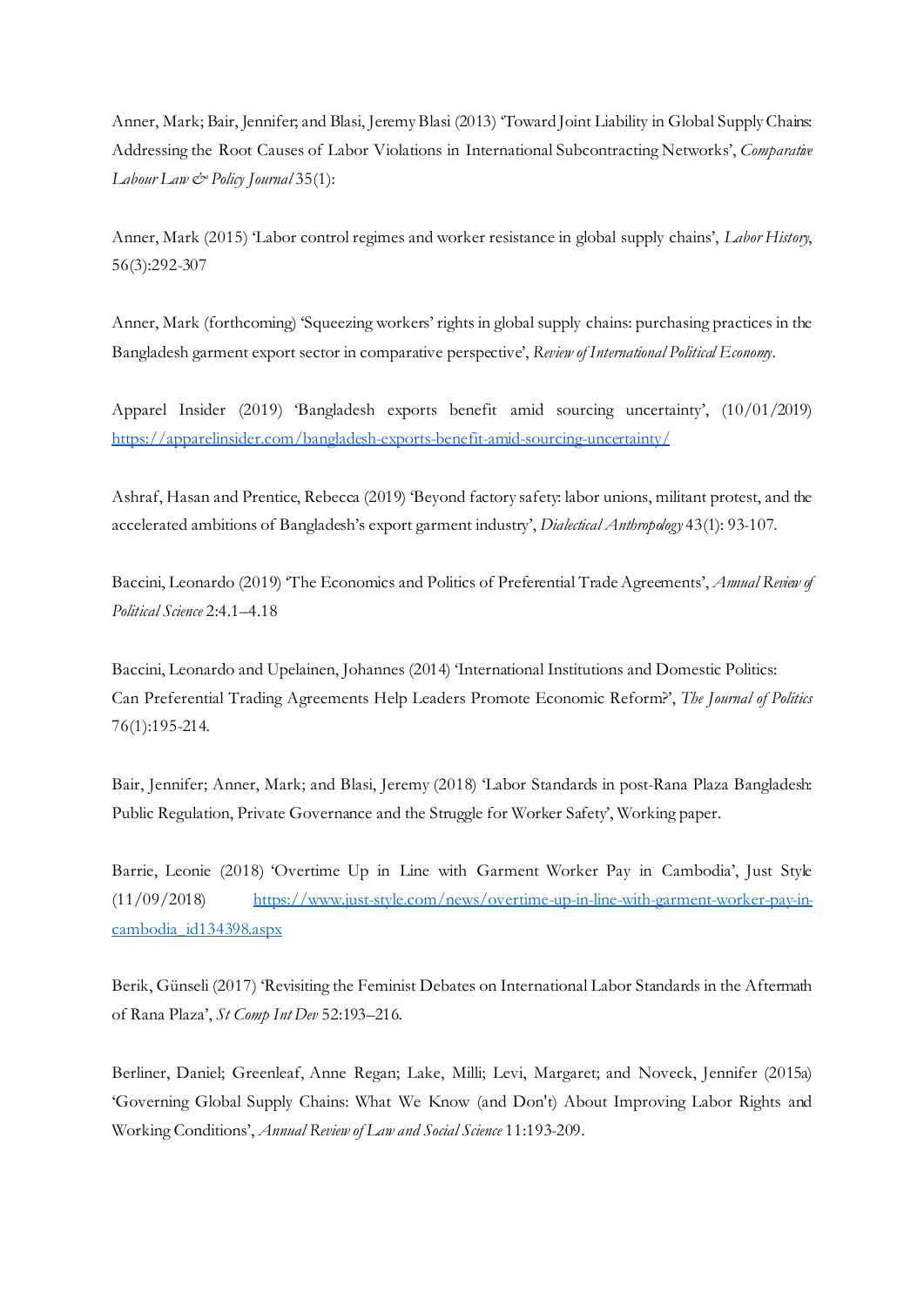Berliner, Daniel; Greenleaf, Anne; Lake, Milli; and Noveck, Jennifer (2015b) 'Building Capacity, Building Rights? State Capacity and Labor Rights in Developing Countries', *World Development* 72: 127-139.

Blanton, Robert and Blanton, Shannon Lindsey (2016) 'Globalization and Collective Labor Rights', *Sociological Forum* 31(1):181-202.

Blyth, Mark (2003) 'Structures Do Not Come with an Instruction Sheet: Interests, Ideas, and Progress in Political Science', Perspectives on Politics 1(4):695-706.

Brookes, Marissa (2019) *The New Politics of Transnational Labor: The New Politics of Transnational Labor: Why Some Alliances Succeed* (Ithaca: Cornell University Press).

Brown, David (2016) 'Can Vietnam's New Leadership Deliver on 'Last Good Chance' for Change?' World Politics Review (26/04/2016). [https://www.worldpoliticsreview.com/articles/18595/can-vietnam-s-new](https://www.worldpoliticsreview.com/articles/18595/can-vietnam-s-new-leadership-deliver-on-last-good-chance-for-change)[leadership-deliver-on-last-good-chance-for-change](https://www.worldpoliticsreview.com/articles/18595/can-vietnam-s-new-leadership-deliver-on-last-good-chance-for-change)

Bursztyn, Leonardo; González, Alessandra L; Yanagizawa-Drott, David (2018) 'Misperceived social norms: Female labor force participation in Saudi Arabia', National Bureau of Economic Research Working Paper 2473[6 https://www.nber.org/papers/w24736](https://www.nber.org/papers/w24736)

Caraway, Teri L. (2004) 'Pressure, and Institutional Design: Explaining Labor Reform in Indonesia', *Studies in Comparative International Development*, 39(3): 28-49.

Caraway, Teri L; Ford, Michele; Nguyen, Oanh K. (2019) 'Politicizing the Minimum Wage: Wage Councils, Worker Mobilization, and Local Elections in Indonesia', *Politics & Society*, 47(2): 251- 276.

Chan, Anita (2019) 'Vietnam's and China's Diverging Industrial Relations Systems: Cases of Path Dependency', *Journal of Contemporary Asia.*

Daily Star (2017) 'EPZ Labour Act: Draft to be placed in House soon' (15/06/2017) <https://www.thedailystar.net/backpage/epz-labour-act-draft-be-placed-house-soon-1420459>

Daily Star (2018) 'Accord: blessing turns burden?', by Refayet Ullah Mirdha, 28/11/2018 <https://www.thedailystar.net/frontpage/news/accord-blessing-turns-burden-1666225>

Distelhorst,Greg; Locke, Richard M.; Pal, Timea; Samel, Hiram (2015) 'Production goes global, compliance stays local: Private regulation in the global electronics industry', Regulation & Governance 9(3):224-242.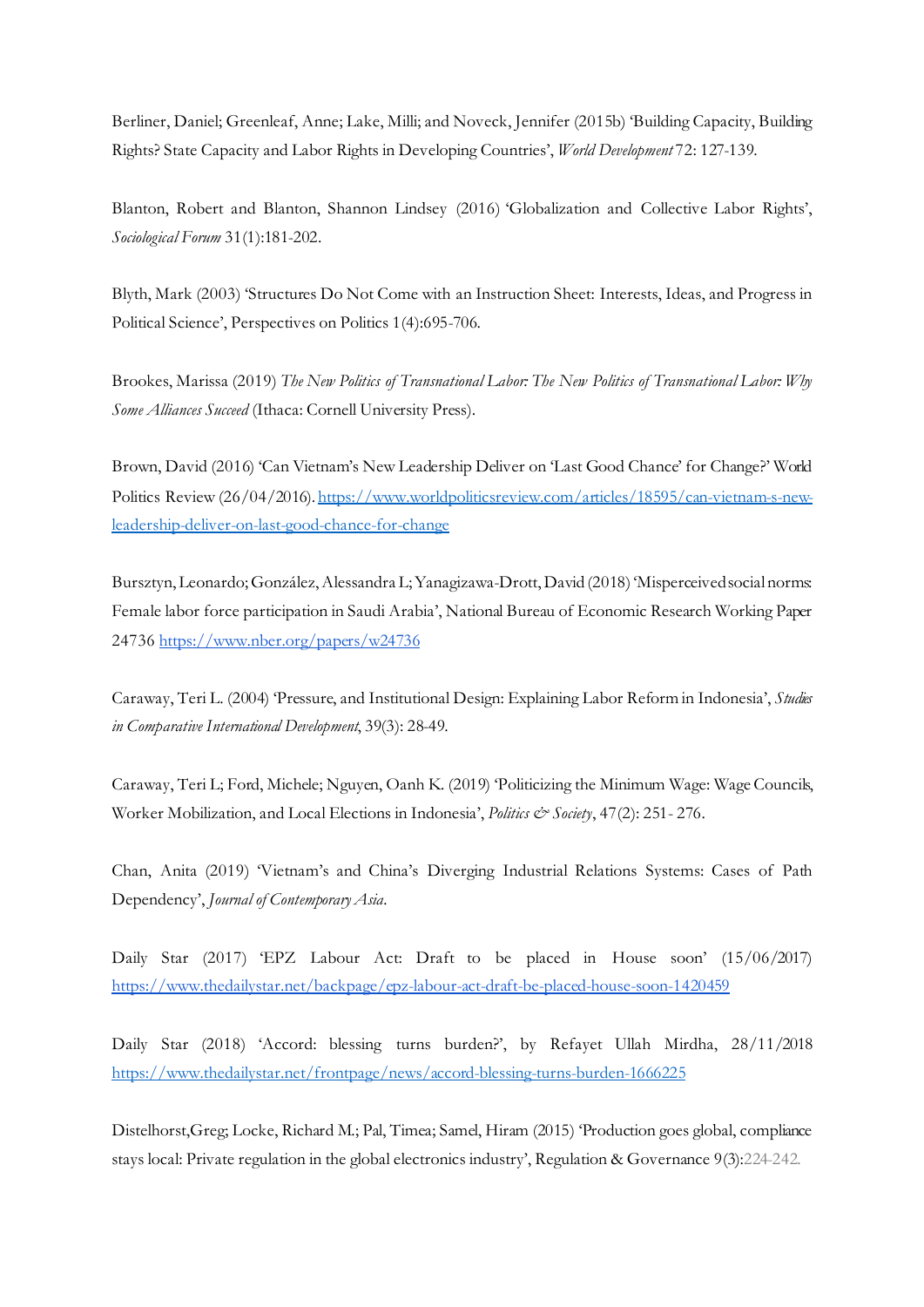Distelhorst, Greg (2017) 'The Power of Empty Promises: Quasi-Democratic Institutions and Activism in China', *Comparative Political Studies* 50(4):464 – 498.

Dhaka Tribune (2019) 'Rubena Climbs BGMEA Summit' (07/04/2019) <https://www.thedailystar.net/business/news/rubana-climbs-bgmea-summit-1726054>

Do, Chi Quynh (2011) 'Understanding Industrial Relations Transformation in Vietnam: A Multidimensional Analysis' PhD Thesis (Sydney: University of Sydney).

Do, Chi Quynh and van den Broek, Di (2013) 'Wildcat strikes: A catalyst for union reform in Vietnam?' Journal of Industrial Relations 55(5): 783–799.

Do, Thy Thi (2016) '"Firm in principles, flexible in strategy and tactics": Understanding the logic of Vietnam's China policy', *Asian Journal of Comparative Politics* 2(1): 24–39.

Do, Chi Quynh (2017) 'The missing link in the chain? Trade Regimes and Labour Standards in Garments, Footwear and Electronics Supply Chains in Vietnam (Friedrich Ebert Siftung).

Donaghey, Jimmy and Reinecke, Juliane (2018) 'When Industrial Democracy Meets Corporate Social Responsibility – A Comparison of the Bangladesh Accord and Alliance as Responses to the Rana Plaza Disaster', *British Journal of Industrial Relations* 56(1): 14-42.

Ebbighausen, Rhodion (2016)'Power struggle in Vietnam concludes' (26/01/2016) Bonn: Deutsche Welle <https://www.dw.com/en/power-struggle-in-vietnam-concludes/a-19004854>

Eckhardt, Jappe and Wang, Hongyu (forthcoming) 'China's new generation trade agreements: Importing rules to lock in domestic reform?', *Regulation & Governance*.

Elliot, David (2012) *Changing Worlds: Vietnam's Transition from Cold War to Globalization* (Oxford University Press).

European Union (EU) (2018) 'Implementation of the Bangladesh Compact: Technical Status Report' <http://trade.ec.europa.eu/doclib/html/157426.htm>

Evans, Alice (2017) 'Patriarchal Unions = Weaker Unions?', *Third World Quarterly* 38(7):1619-1638.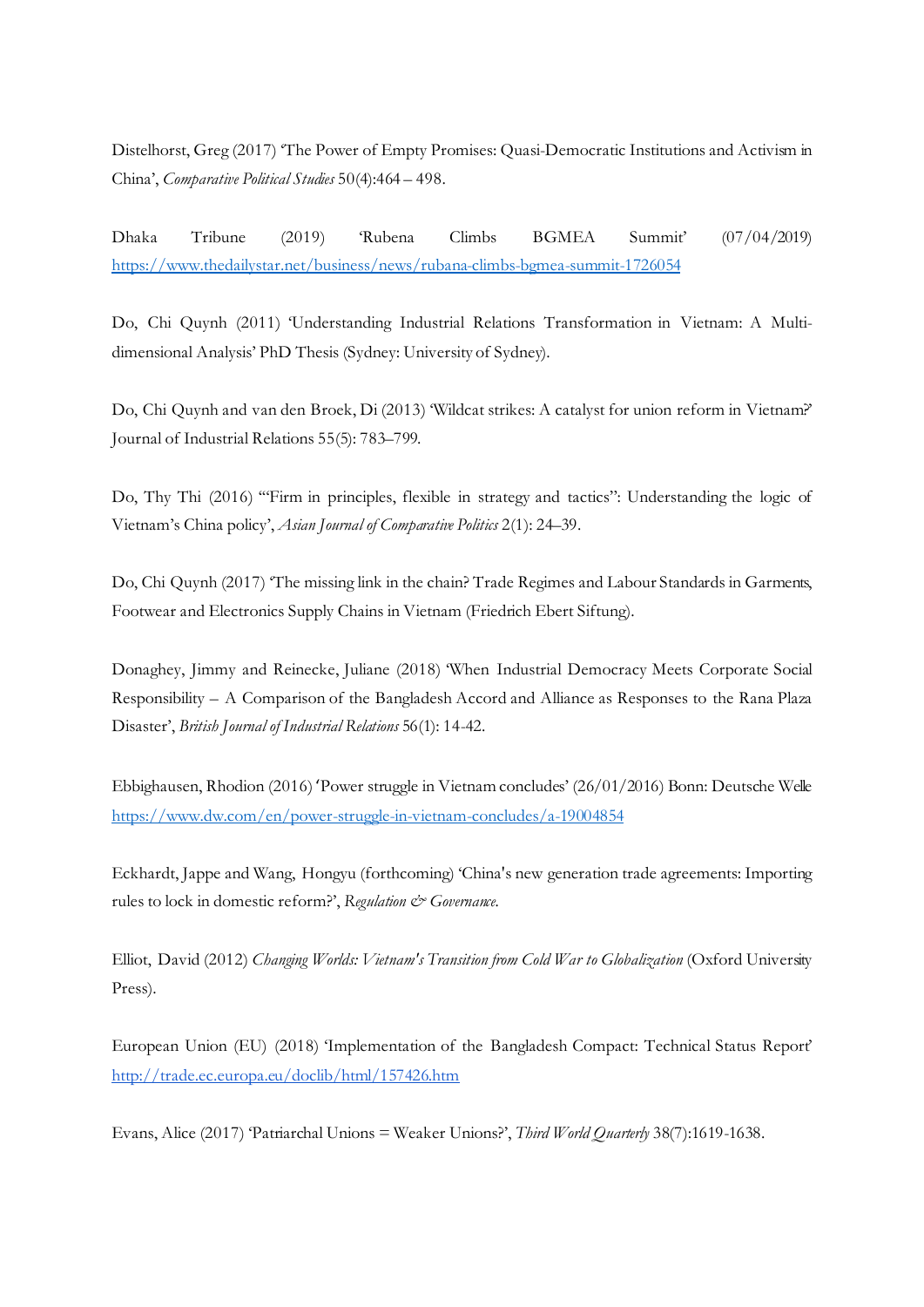Evans, Alice (2018) 'Politicising Inequality: The Power of Ideas', *World Development* 110:360-372.

Evans, Alice (forthcoming a) 'The Politics of Pro-Worker Reforms', *Socio-Economic Review.*

Evans, Alice (forthcoming b) 'Overcoming the Global Despondency Trap: Strengthening Corporate Accountability in Supply Chains', *Review of International Political Economy.*

Fforde, Adam and Homutova, Lada (2017) 'Political Authority in Vietnam: Is the Vietnamese Communist Party a Paper Leviathan?,' *Journal of Current Southeast Asian Affairs*, 36(3):91-118.

Financial Times (2013) 'EU considers trade limits on Bangladesh' (01/05/2013). <https://www.ft.com/content/7f6d9cb0-b24d-11e2-8540-00144feabdc0>

Franceschini, Ivan and Nesossi, Elisa (2018) 'State Repression of Chinese Labor NGOs: A Chilling Effect?' *The China Journal* 80: 111–129.

Frundt, Henry J. (1998) *Trade Conditions and Labor Rights: U.S. Initiatives, Dominican and Central American Responses* (Gainesville: University of Florida).

Giumelli, Francesco and van Roozendaal, Gerda (2017) 'Trade agreements and labour standards clauses: Explaining labour standards developments through a qualitative comparative analysis of US free trade agreements', *Global Social Policy* 17(1):38-61

Gleditsch, Kristian Skrede and Ward, Michael (2006) 'Diffusion and the International Context of Democratization', *International Organization* 60:911–933.

Government of Bangladesh (2006) 'The Bangladesh Labour Act of 2006', Ministry of Law, Justice and Parliamentary Affairs [http://www.ilo.org/dyn/natlex/docs/ELECTRONIC/76402/110637/F-](http://www.ilo.org/dyn/natlex/docs/ELECTRONIC/76402/110637/F-1265526237/BGD76402%20Eng.pdf)[1265526237/BGD76402%20Eng.pdf](http://www.ilo.org/dyn/natlex/docs/ELECTRONIC/76402/110637/F-1265526237/BGD76402%20Eng.pdf)

Greenhill, Brian (2010) 'The Company You Keep: International Socialization and the Diffusion of Human Rights Norms', *International Studies Quarterly* 54(1):127-145.

Greenhill, Brian; Mosley, Layna; Prakash, Aseem (2009) 'Trade-based Diffusion of Labor Rights: A Panel Study, 1986–2002', *American Political Science Review* 103(4): 669-690.

Hafner-Burton, Emilie M. (2013) *Forced to Be Good: Why Trade Agreements Boost Human Rights* (Cornell University Press).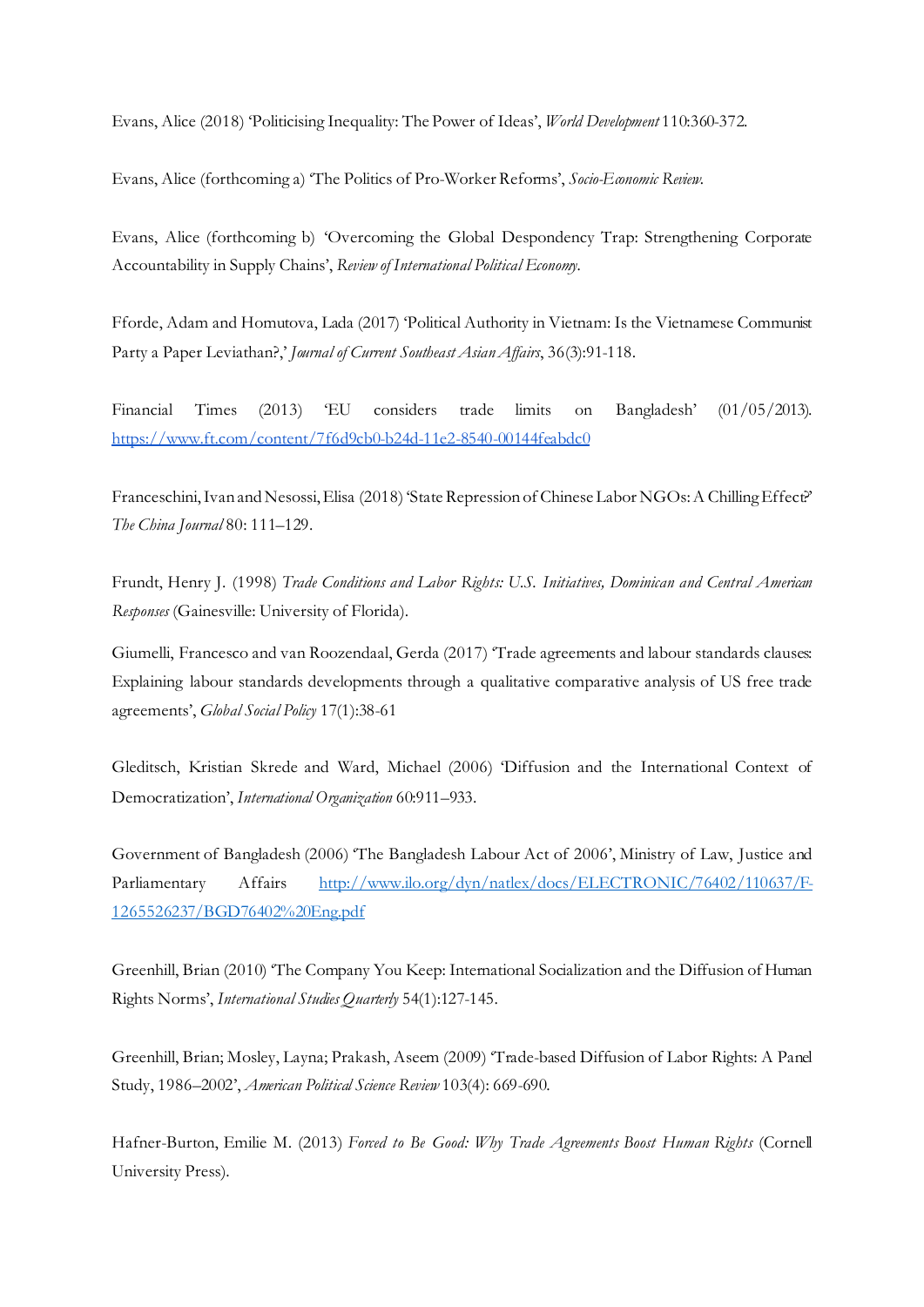Haggard, Stephan, and Kaufman, Robert R. (2016) *Dictators and Democrats : Masses, Elites, and Regime Change* (Princeton University).

Hafner-Burton, Emilie M.; Mosley, Layna; and Galantucci, Robert (forthcoming) 'Protecting Workers Abroad and Industries at Home: Rights-based Conditionality in Trade Preference Programs', *Journal of Conflict Resolution.*

Hammadi, Saad (2015) 'Farce of Trade Unions', New Age (06/03/2015)

Harrison, Ann and Scorse, Jason (2010) 'Multinationals and Anti-Sweatshop Activism', *American Economic Review* 100(1):247-273.

Hoang C (2015) 'VN khôngđểbịlôikéo, thỏathuậnlợiíchtrênlưng'. Vietnamnet, 22 August 2015. <http://vietnamnet.vn/vn/chinh-tri/257906/vn-khong-de-bi-loi-keo-thoa-thuan-loi-ich-tren-lung.html>

Hossain, Naomi (2019) 'Rana Plaza, disaster politics, and the empowerment of women garment workers in Bangladesh', *Journal of Contemporary South Asia* 27(4): 516-530.

Human Rights Watch (HRW) (2009) 'Not Yet a Workers' Paradise: Vietnam's Suppression of the Independent Labour Movement' [https://www.hrw.org/report/2009/05/04/not-yet-workers](https://www.hrw.org/report/2009/05/04/not-yet-workers-paradise/vietnams-suppression-independent-workers-movement)[paradise/vietnams-suppression-independent-workers-movement#](https://www.hrw.org/report/2009/05/04/not-yet-workers-paradise/vietnams-suppression-independent-workers-movement)

Human Rights Watch (HRW) (2015) '"Whoever Raises their Head Suffers the Most": Workers' Rights in Bangladesh's Garment Factories' [https://www.hrw.org/report/2015/04/22/whoever-raises-their-head](https://www.hrw.org/report/2015/04/22/whoever-raises-their-head-suffers-most/workers-rights-bangladeshs-garment)[suffers-most/workers-rights-bangladeshs-garment#](https://www.hrw.org/report/2015/04/22/whoever-raises-their-head-suffers-most/workers-rights-bangladeshs-garment)

Human Rights Watch (2017) 'Bangladesh: Stop Persecuting Unions, Garment Workers Brands Should Make Binding Commitments to Protect Freedom of Association', (15/02/2017) <https://www.hrw.org/news/2017/02/15/bangladesh-stop-persecuting-unions-garment-workers>

Human Rights Watch (2019a) 'World Report 2019: Vietnam' [https://www.hrw.org/world](https://www.hrw.org/world-report/2019/country-chapters/vietnam)[report/2019/country-chapters/vietnam](https://www.hrw.org/world-report/2019/country-chapters/vietnam)

Human Rights Watch (2019b) 'EU: Postpone Vote on Vietnam Free Trade Agreement' <https://www.hrw.org/news/2019/01/10/eu-postpone-vote-vietnam-free-trade-agreement>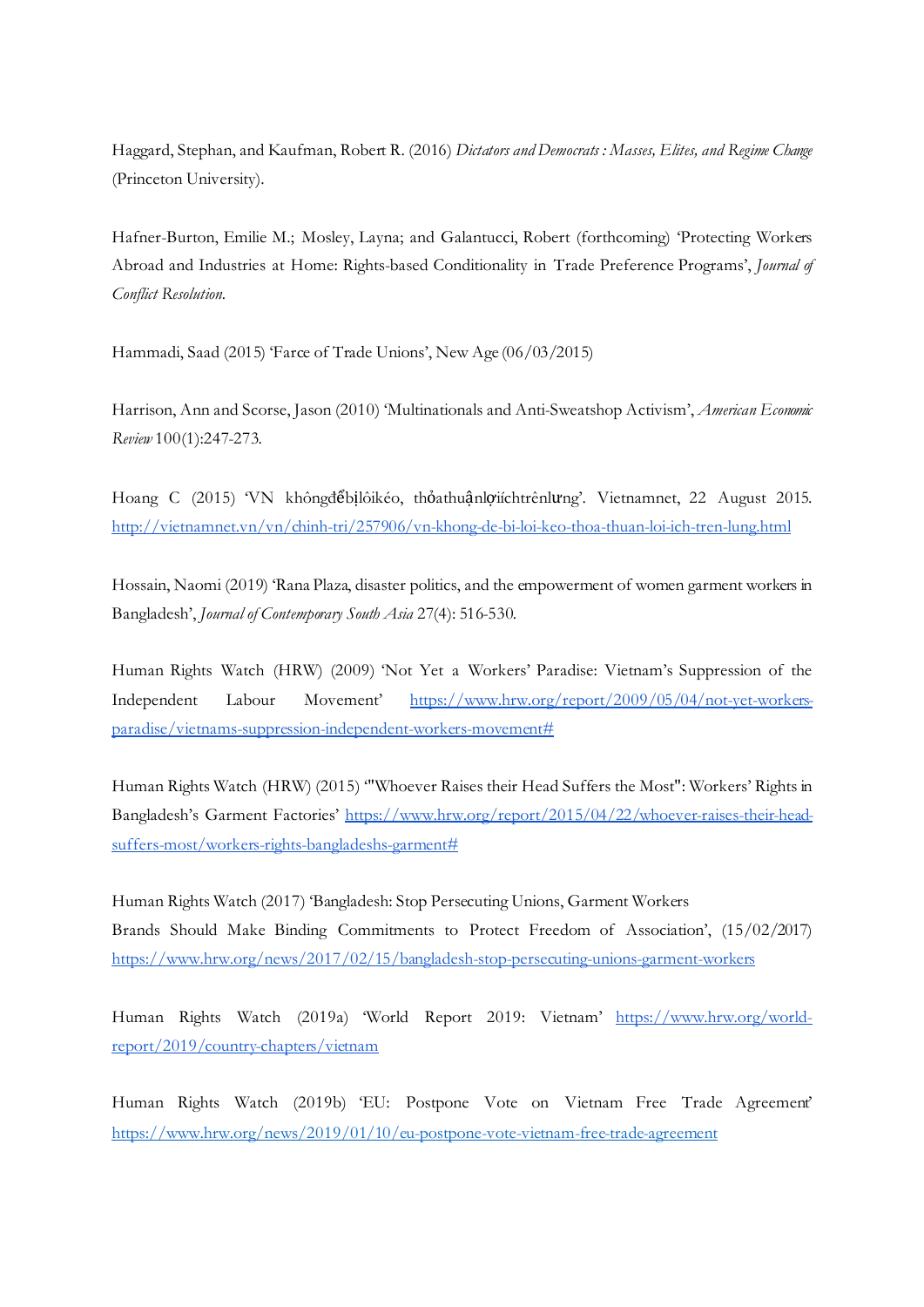IndustriALL (2019) 'Over 11,600 Bangladesh garment workers lose jobs and face repression' (11/02/2019) [http://www.industriall-union.org/over-11600-bangladesh-garment-workers-lose-jobs-and-face](http://www.industriall-union.org/over-11600-bangladesh-garment-workers-lose-jobs-and-face-repression#.XGMEqwGJvit.twitter)[repression#.XGMEqwGJvit.twitter](http://www.industriall-union.org/over-11600-bangladesh-garment-workers-lose-jobs-and-face-repression#.XGMEqwGJvit.twitter)

International Labour Organisation (ILO) (2014) 'Towards a safer readymade garment sector for Bangladesh: Progress made and way ahead', [http://www.ilo.org/wcmsp5/groups/public/---asia/---ro](http://www.ilo.org/wcmsp5/groups/public/---asia/---ro-bangkok/---ilo-dhaka/documents/publication/wcms_317816.pdf)[bangkok/---ilo-dhaka/documents/publication/wcms\\_317816.pdf](http://www.ilo.org/wcmsp5/groups/public/---asia/---ro-bangkok/---ilo-dhaka/documents/publication/wcms_317816.pdf)

International Labor Organisation (ILO) (2016) 'Report of the High–Level Tripartite Mission to Bangladesh' (Geneva: ILO) [https://www.ilo.org/wcmsp5/groups/public/---ed\\_norm/--](https://www.ilo.org/wcmsp5/groups/public/---ed_norm/---relconf/documents/meetingdocument/wcms_488339.pdf) [relconf/documents/meetingdocument/wcms\\_488339.pdf](https://www.ilo.org/wcmsp5/groups/public/---ed_norm/---relconf/documents/meetingdocument/wcms_488339.pdf)

International Labour Organisation (ILO) (2017) 'Report of the Committee of Experts on the Application of Conventions and Recommendations', International Labour Conference, 106th Session, 2017 [https://www.ilo.org/wcmsp5/groups/public/---ed\\_norm/--](https://www.ilo.org/wcmsp5/groups/public/---ed_norm/---relconf/documents/meetingdocument/wcms_543646.pdf) [relconf/documents/meetingdocument/wcms\\_543646.pdf](https://www.ilo.org/wcmsp5/groups/public/---ed_norm/---relconf/documents/meetingdocument/wcms_543646.pdf)

International Labor Organisation (ILO) (2019) 'Programme Activities: July 2017 - May 2018', (Geneva: ILO[\) https://www.ilo.org/dhaka/Informationresources/WCMS\\_595065/lang--en/index.htm](https://www.ilo.org/dhaka/Informationresources/WCMS_595065/lang--en/index.htm)

International Trade Centre (2019) 'Trade Map: International Trade Statistics' [https://www.trademap.org/tradestat/Bilateral\\_TS.aspx?nvpm=1%7c704%7c%7c842%7c%7cTOTAL%](https://www.trademap.org/tradestat/Bilateral_TS.aspx?nvpm=1%7c704%7c%7c842%7c%7cTOTAL%7c%7c%7c2%7c1%7c1%7c2%7c2%7c1%7c1%7c1%7c1) [7c%7c%7c2%7c1%7c1%7c2%7c2%7c1%7c1%7c1%7c1](https://www.trademap.org/tradestat/Bilateral_TS.aspx?nvpm=1%7c704%7c%7c842%7c%7cTOTAL%7c%7c%7c2%7c1%7c1%7c2%7c2%7c1%7c1%7c1%7c1)

ITUC, UNI, and IndustriALL (2014) 'An Evaluation of the Bangladesh Sustainability Compact', [https://www.ituc-csi.org/IMG/pdf/ituc-ia](https://www.ituc-csi.org/IMG/pdf/ituc-ia-uni_evaulation_of_the_bangladesh_sustainability_compact.pdf)uni evaulation of the bangladesh sustainability compact.pdf

Ives, Mike (2016)Vietnam Faces Last-Minute Maneuvering for Communist Party Leadership. (18/01/2016). New York: New York Times <https://www.nytimes.com/2016/01/19/world/asia/vietnam-communist-party-congress.html>

Jacobs, Alan M. 'Process tracing the effects of ideas', in Andrew Bennett and Jeffrey T. Checkel, (eds.) *Process Tracing in the Social Sciences: From Metaphor to Analytic Tool* (Cambridge: Cambridge University Press).

Jahan, Rounaq (2015) 'The Parliament of Bangladesh: Representation and Accountability', *The Journal of Legislative Studies* 21(2):250-269.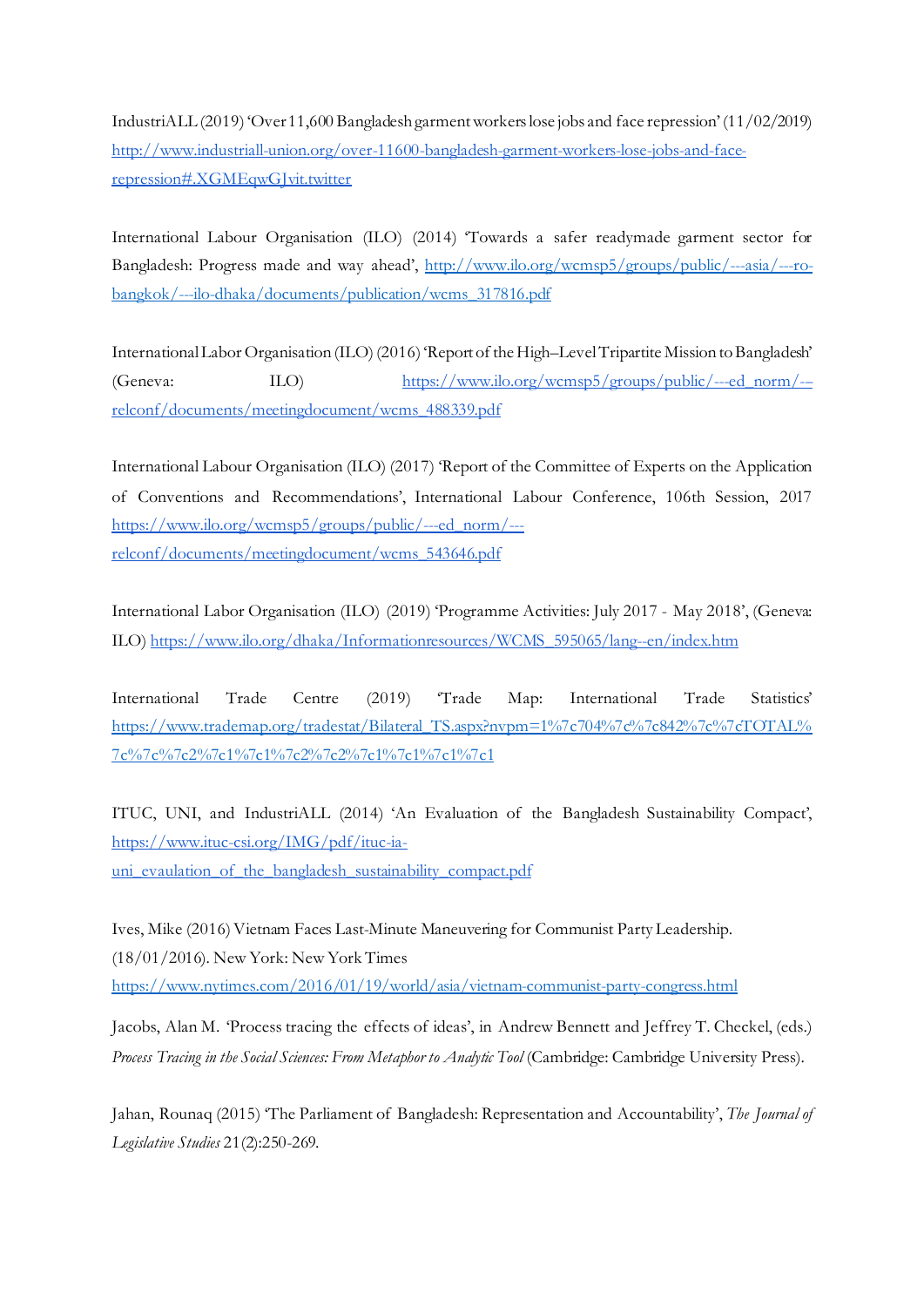James, Philip; Miles, Lilian; Croucher, Richard; and Houssart, Mark (2019) 'Regulating factory safety in the Bangladeshi garment industry', *Regulation and Governance* 13(3): 431-444.

Kabeer, Naila, Lopita Huq, and Munshi Sulaiman. 2019. "Multi-Stakeholder Initiatives in Bangladesh after Rana Plaza: Global Norms and Workers' Perspectives." 1. Garment Supply Chain Governance Project Discussion Paper. Berlin.

Khan, Mohd Raisul Islam; Wichterich, Christa (2015) 'Safety and labour conditions: The accord and the national tripartite plan of action for the garment industry of Bangladesh', Global Labour University Working Paper, No. 38 (Geneva: International Labour Organization).

Khanna, Pragya (2011) 'Making Labour Voices Heard During an Industrial Crisis: Workers' struggles in the Bangladesh garment industry', *Labour, Capital and Society* 44(2):106-129.

Kim, Moonhawk (2012) 'Ex Ante Due Diligence: Formation of PTAs and Protection of Labor Rights', *International Studies Quarterly* 56:704–719.

Krasner, Stephen D. and Weinstein, Jeremy M. (2014) 'Improving Governance from the Outside In', *Annual Review of Political Science* 17:123–45

Kerkvliet, Benedict J. Tria (2011) 'Workers' Protests in Contemporary Vietnam', in Anita Chan (ed.) *Labour in Vietnam* (Singapore: ISEAS).

Khan M R I, Wichterich C. (2015) 'Safety and labour conditions: the accord and the national tripartite plan of action for the garment industry of Bangladesh'. (ILO and GLU Geneva: ILO).

Kirton-Darling, Jude (2019) 'MEPs Ask For Tangible Human Rights Improvements Before The EU-Vietnam Trade Deal Ratification' (25/06/2019) [https://www.northeastlabour.eu/meps-ask-tangible](https://www.northeastlabour.eu/meps-ask-tangible-human-rights-improvements-eu-vietnam-trade-deal-ratification)[human-rights-improvements-eu-vietnam-trade-deal-ratification](https://www.northeastlabour.eu/meps-ask-tangible-human-rights-improvements-eu-vietnam-trade-deal-ratification)

Lee, Chang-Hee (2006) 'Recent Industrial Relations Developments in China and Viet Nam: The Transformation of Industrial Relations in East Asian Transition Economies', *Journal of Industrial Relations* 48(3): 415-429.

Leeg, Tobias (2018) 'Negotiating sustainable trade: explaining the difference in social standards in US and EU preferential trade agreements', *Contemporary Politics*, 24(4):398-417.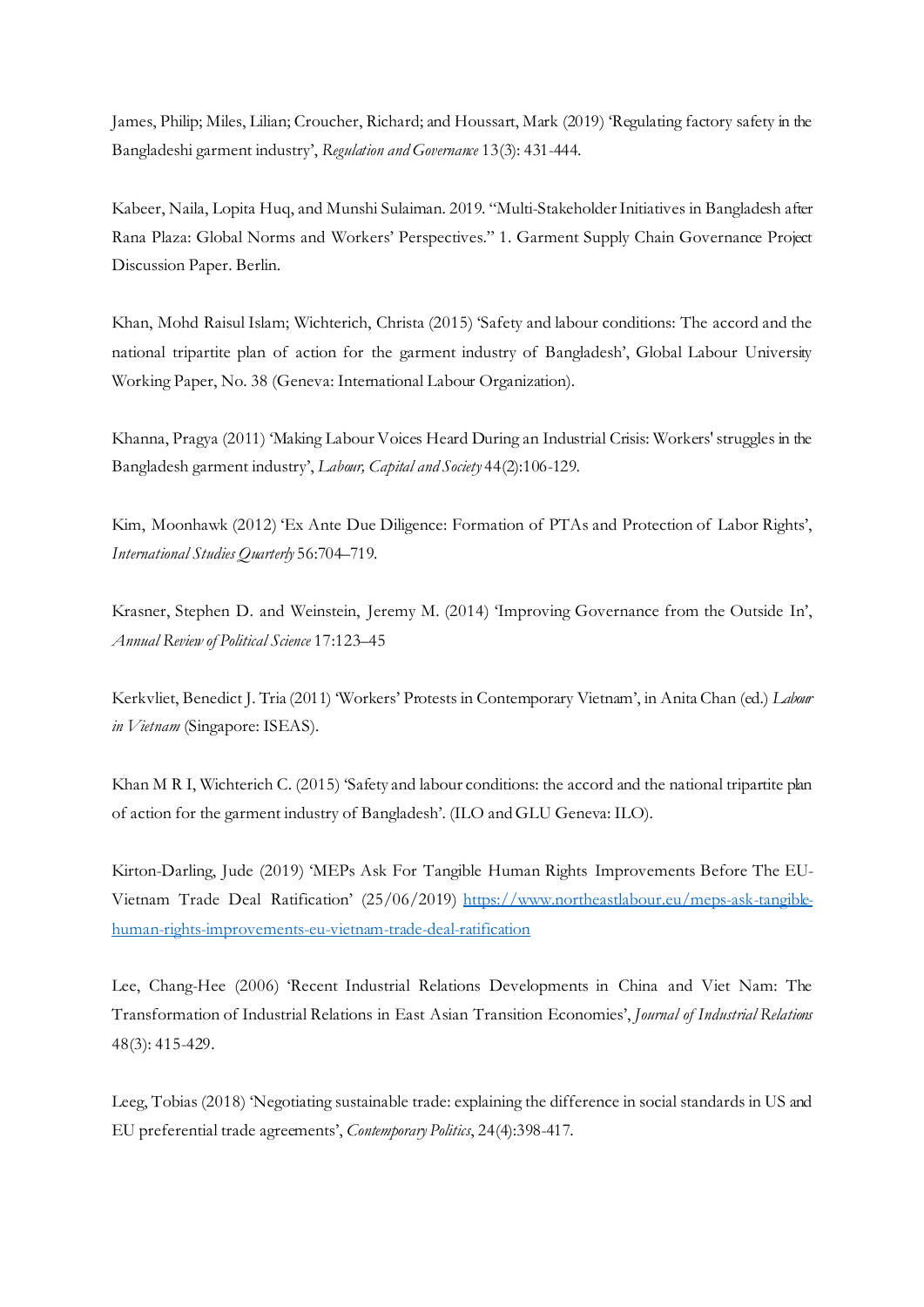Lewis, David (2011) *Bangladesh: Politics, Economy, and Civil Society* (Cambridge: Cambridge University Press).

Lewis, David and Hossain, Abdul (forthcoming) 'Local Political Consolidation in Bangladesh: Power, Informality and Patronage', *Development and Change.* 

Lohmann, Susanne (1994) 'The Dynamics of Informational Cascades: The Monday Demonstrations in Leipzig, East Germany, 1989-91', *World Politics* 47:42-101.

Malesky, Edmund J. (2008) 'Straight Ahead on Red: How Foreign Direct Investment Empowers Subnational Leaders', *Journal of Politics*, 70(1):97–119.

Malesky, Edmund J. and Mosley, Layna (2018) 'Chains of Love? Global Production and the Firm‐Level Diffusion of Labor Standards', American Journal of Political Science 62(3):712-728.

Malesky, Edmund J. and Moseley, Layna (2019) 'Labor Upgrading and Export Market Access in Globally-Oriented Firms: Evidence from Vietnam', Working Paper.

Mansfield, Edward and Milner, Helen (2012) *Votes, Vetoes, and the Political Economy of International Trade Agreements Kindle Edition* (Princeton University Press).

Milner, Helen V. (1999) 'The Political Economy of International Trade', *Annual Review of Political Science*  2:91-114.

Moniruzzaman, M. (2019) 'Electoral Legitimacy, Preventive Representation, and Regularization of Authoritarian Democracy in Bangladesh', in *Elections: A Global Perspective* edited by Ryan Merlin Yonk (IntechOpen).

Mosley, Layna and Uno, Saika (2007) 'Racing to the Bottom or Climbing to the Top?Economic Globalization and Collective Labor Rights', *Comparative Political Studies* 40(8):923-948.

Mosley, Laura (2010) *Labor Rights and Multinational Production* (Cambridge: Cambridge University Press).

Mosley, Layna (2017) 'Workers' Rights in Global Value Chains: Possibilities for Protection and for Peril', *New Political Economy* 22(2):153–68.

Neumayer, Eric (2005) 'Do International Human Rights Treaties Improve Respect for Human Rights?', *Journal of Conflict Resolution* 49(6):925-953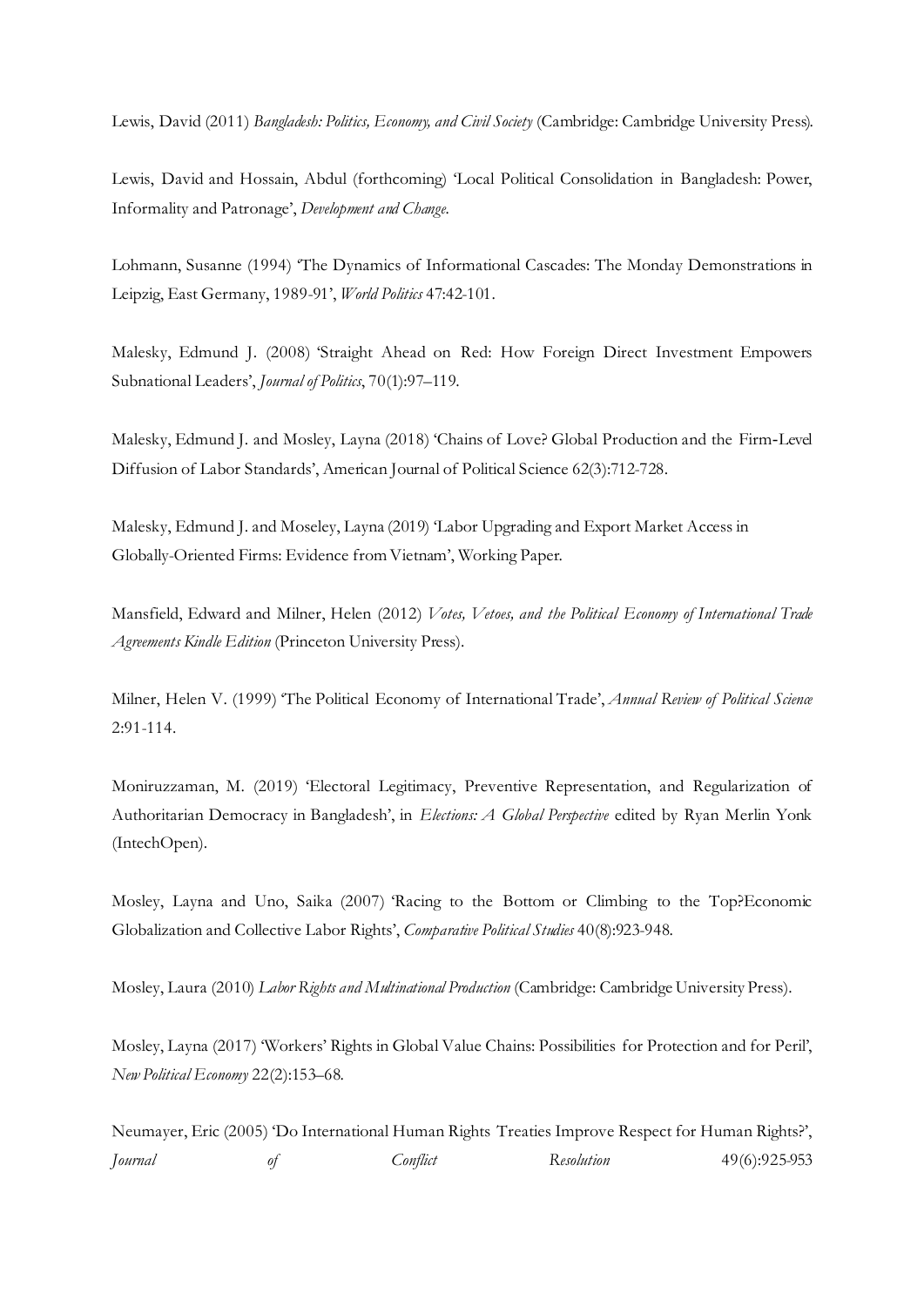Newman, Carol; Rand, John; Tarp, Finn; Trifkovic, Neda (2018) 'The transmission of socially responsible behaviour through international trade', *European Economic Review* 101:250–267.

O'Brien, Kevin and Li, Lianjiang (2006) *Rightful Resistance in Rural China* (Cambridge: Cambridge University Press).

Observatory of Economic Complexity (OEC) (2018) 'Bangladesh' <https://atlas.media.mit.edu/en/profile/country/bgd/>

Panimbang, Fahmi and Mafakhir, Abu (2018) 'Labour Strikes in Post-Authoritarian Indonesia, 1998-2013', Jorg Nowak, Madhumita Dutta, and Peter Birke (eds.) *Workers' Movements and Strikes in the Twenty-First Century* (London: Rowman and Littlefield).

Pham, Nghia Trong (2010) 'Incorporating The Core International Labour Standards On Freedom Of Association And Collective Bargaining Into Vietnam's Legal System', doctoral thesis. (London: Brunel University).

Pham, Nghia Trong (2017) 'Trade and Labour Rights: The Case of the TPP', GEG Working Paper 134 (Oxford: The Global Economic Governance Programme, University of Oxford). [http://www.geg.ox.ac.uk/sites/geg/files/GEG%20WP%20124%20-](http://www.geg.ox.ac.uk/sites/geg/files/GEG%20WP%20124%20-%20Trade%20%26%20Labour%20Rights%20%20The%20Case%20of%20the%20TPP%20-%20Nghia%20Trong%20Pham_0.pdf) [%20Trade%20%26%20Labour%20Rights%20%20The%20Case%20of%20the%20TPP%20-](http://www.geg.ox.ac.uk/sites/geg/files/GEG%20WP%20124%20-%20Trade%20%26%20Labour%20Rights%20%20The%20Case%20of%20the%20TPP%20-%20Nghia%20Trong%20Pham_0.pdf) [%20Nghia%20Trong%20Pham\\_0.pdf](http://www.geg.ox.ac.uk/sites/geg/files/GEG%20WP%20124%20-%20Trade%20%26%20Labour%20Rights%20%20The%20Case%20of%20the%20TPP%20-%20Nghia%20Trong%20Pham_0.pdf)

Perry, Elizabeth (2012) 'The Illiberal Challenge of Authoritarian China', *Taiwan Journal of Democracy*, 8(2):3- 15.

Radio Free Asia (2019) Interview: 'We Are Worried About The Degenerated Situation For Human Rights in The Area' (01/07/2019[\) https://www.rfa.org/english/news/vietnam/interview-we-are-worried-about](https://www.rfa.org/english/news/vietnam/interview-we-are-worried-about-the-degenerated-situation-07012019135236.html)[the-degenerated-situation-07012019135236.html](https://www.rfa.org/english/news/vietnam/interview-we-are-worried-about-the-degenerated-situation-07012019135236.html)

Rahman, Zia and Langford, Tom (2012) 'Why Labour Unions Have Failed Bangladesh's Garment Workers', in S. Mosoetsa and M. Williams (eds) Labour in the Global South, pp. 87–106. Geneva: International Labour Organization [http://ilo.ch/wcmsp5/groups/public/---dgreports/---dcomm/--](http://ilo.ch/wcmsp5/groups/public/---dgreports/---dcomm/---publ/documents/publication/wcms_187420.pdf#page=105) [publ/documents/publication/wcms\\_187420.pdf#page=105](http://ilo.ch/wcmsp5/groups/public/---dgreports/---dcomm/---publ/documents/publication/wcms_187420.pdf#page=105)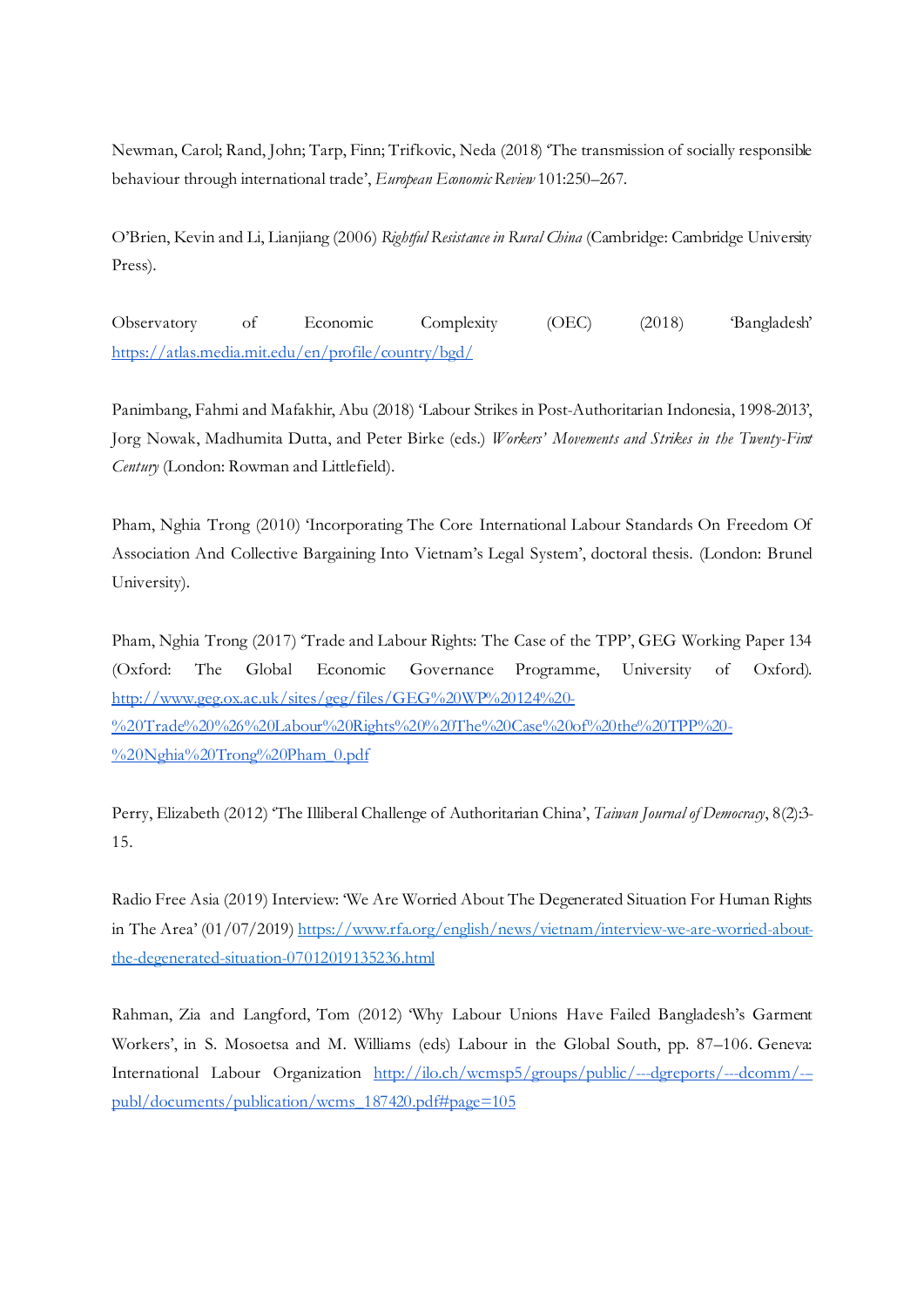Rahman, Zia and Longford, Tom (2014) 'International Solidarity or Renewed Trade Union Imperialism? The AFL–CIO and Garment Workers in Bangladesh', *WorkingUSA: The Journal of Labor and Society* , 17:169– 186.

Reuters (2013) 'Stronger labor law in Bangladesh after garment factory collapse' (15/07/2013) [https://www.reuters.com/article/us-bangladesh-labour/stronger-labor-law-in-bangladesh-after-garment](https://www.reuters.com/article/us-bangladesh-labour/stronger-labor-law-in-bangladesh-after-garment-factory-collapse-idUSBRE96E05R20130715)[factory-collapse-idUSBRE96E05R20130715](https://www.reuters.com/article/us-bangladesh-labour/stronger-labor-law-in-bangladesh-after-garment-factory-collapse-idUSBRE96E05R20130715)

Ronconi, Lucas (2012) 'Globalization, Domestic Institutions, and Enforcement of Labor Law: Evidence from Latin America', *Industrial Relations* 51(1):89-105.

Schrank, Andrew (2013) 'From disguised protectionism to rewarding regulation: The impact of traderelated labor standards in the Dominican Republic', *Regulation & Governance* 7:299-320

Siddiqi, Dina M. (2009) 'Do Bangladeshi factory workers need saving? sisterhood in the post-sweatshop era', Feminist Review 91:154–74.

Simmons, Beth (2009) *Mobilizing for Human Rights: International Law in Domestic Politics* (Cambridge: Cambridge University Press).

Siu, Kaxton and Chan, Anita (2015) 'Strike Wave in Vietnam, 2006–2011', *Journal of Contemporary Asia*, 45(1):71-91.

Smith-Cannoy, Heather (2012) *Insincere Commitments: Human Rights Treaties, Abusive States, and Citizen Activism*  (Georgetown University Press).

Slater, Dan and Wong, Joseph (2013) 'The Strength to Concede: Ruling Parties and Democratization in Developmental Asia', *Perspectives on Politics* 11(3):717-733

SOMO (2018) 'Higher minimum wage in Myanmar: bad news for workers?' (12 November 2018) (Amsterdam: SOMO[\). https://www.somo.nl/higher-minimum-wage-in-myanmar-bad-news-for-workers/](https://www.somo.nl/higher-minimum-wage-in-myanmar-bad-news-for-workers/)

Thu, Minh (2018) 'Vietnam's International Economic Integration under Doi Moi', in Hong Hiep Le and Anton Tsvetov (eds.) *Vietnam's Foreign Policy under Doi Moi* (Singapore: ISEAS–Yusof Ishak Institute).

Toffel, Michael W.; Short, Jodi L.; and Ouellet, Melissa (2015) 'Codes in Context: How States, Markets, and Civil Society Shape Adherence to Global Labor Standards', *Regulation & Governance* 9(3):*205-223*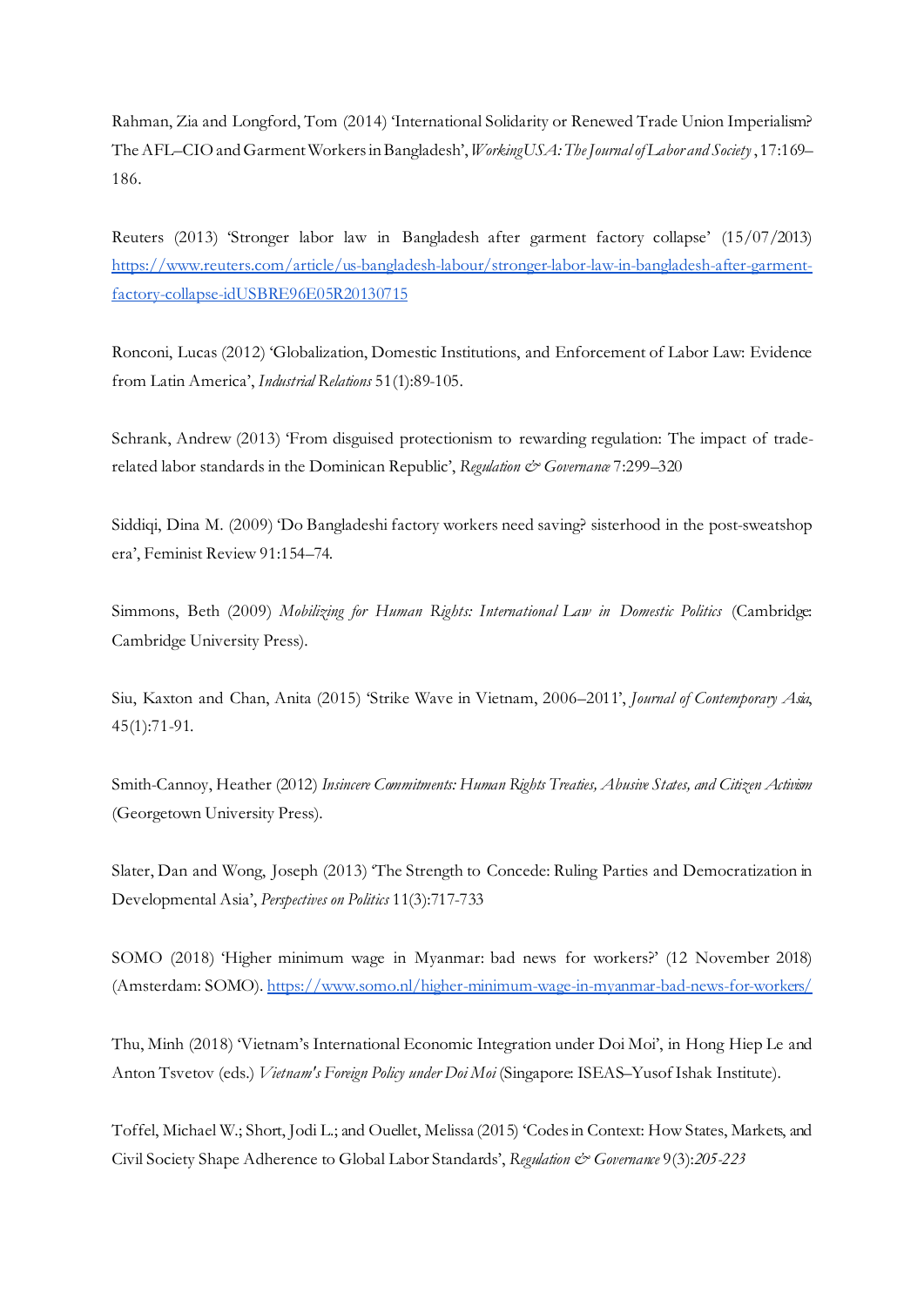Trần, Angie Ngoc (2007) 'Alternatives to the "Race to the Bottom" in Vietnam Minimum Wage Strikes and Their Aftermath', *Labor Studies Journal* 32(4):430-451.

Trần, Angie; Bair, Jennifer; Werner, Marion (2017) 'Forcing change from the outside? The role of tradelabour linkages in transforming Vietnam's labour regime', *Competition and Change* 21(5): 397-416.

Tremosa, Ramon (2018) '32 MEPs send a joint letter to Mrs Mogherini and Commissioner Malmström to ask for more Human Rights progress in Vietnam[' http://tremosa.cat/noticies/32-meps-send-joint-letter](http://tremosa.cat/noticies/32-meps-send-joint-letter-mrs-mogherini-and-commissioner-malmstrom-ask-more-human-rights-progress-vietnam)[mrs-mogherini-and-commissioner-malmstrom-ask-more-human-rights-progress-vietnam](http://tremosa.cat/noticies/32-meps-send-joint-letter-mrs-mogherini-and-commissioner-malmstrom-ask-more-human-rights-progress-vietnam)

Trinh, Huu Long (2017) 'Dư luật An ninh mạng: Hàng Việt Nam 'Made in China'?', Luat Khoa (04/11/2017).

UNComtrade (2019) 'Data Explorer' (accessed on 27 March 2019).

US Department of Labor (USDOL) 'Labor Rights and Factory Safety in Bangladesh' (19/07/2013) <https://www.dol.gov/ilab/trade/preference-programs/bangladesh-gsp.htm>

USTR (2016) 'United States-Viet Nam Plan for the Enhancement of Trade and Labour Relations' [https://ustr.gov/sites/default/files/TPP-Final-Text-Labour-US-VN-Plan-for-Enhancement-of-Trade](https://ustr.gov/sites/default/files/TPP-Final-Text-Labour-US-VN-Plan-for-Enhancement-of-Trade-and-Labour-Relations.pdf)[and-Labour-Relations.pdf](https://ustr.gov/sites/default/files/TPP-Final-Text-Labour-US-VN-Plan-for-Enhancement-of-Trade-and-Labour-Relations.pdf)

Viet Nam News (2016a) 'TPP pushes free association reforms to happen sooner' (20/04/2016) [https://vietnamnews.vn/society/employment/295564/tpp-pushes-free-association-reforms-to-happen](https://vietnamnews.vn/society/employment/295564/tpp-pushes-free-association-reforms-to-happen-sooner.html#5QQbTVQQ8DUWZHzP.97)[sooner.html#5QQbTVQQ8DUWZHzP.97](https://vietnamnews.vn/society/employment/295564/tpp-pushes-free-association-reforms-to-happen-sooner.html#5QQbTVQQ8DUWZHzP.97)

Viet Nam News (2016b) 'Party Central Committee concludes 14th meeting with TPP consensus' (14/01/2016) [https://vietnamnews.vn/politics-laws/281137/party-central-committee-concludes-14th](https://vietnamnews.vn/politics-laws/281137/party-central-committee-concludes-14th-meeting-with-tpp-consensus.html#kFvJ0sDWcbp1Lhuy.97)[meeting-with-tpp-consensus.html#kFvJ0sDWcbp1Lhuy.97](https://vietnamnews.vn/politics-laws/281137/party-central-committee-concludes-14th-meeting-with-tpp-consensus.html#kFvJ0sDWcbp1Lhuy.97)

Viet Nam News (2018) CPTPP proposal shows Việt Nam's willingness to change (03/11/2018) [http://vietnamnews.vn/politics-laws/469109/cptpp-proposal-shows-viet-nams-willingness-to](http://vietnamnews.vn/politics-laws/469109/cptpp-proposal-shows-viet-nams-willingness-to-change.html#ZOMRpRA50HDAGC6u.99)[change.html#ZOMRpRA50HDAGC6u.99](http://vietnamnews.vn/politics-laws/469109/cptpp-proposal-shows-viet-nams-willingness-to-change.html#ZOMRpRA50HDAGC6u.99)

Wang, Zhiyuan (2018) 'Economic Competition, Policy Interdependence, and Labour Rights', *New Political Economy* 23(6):656-673.